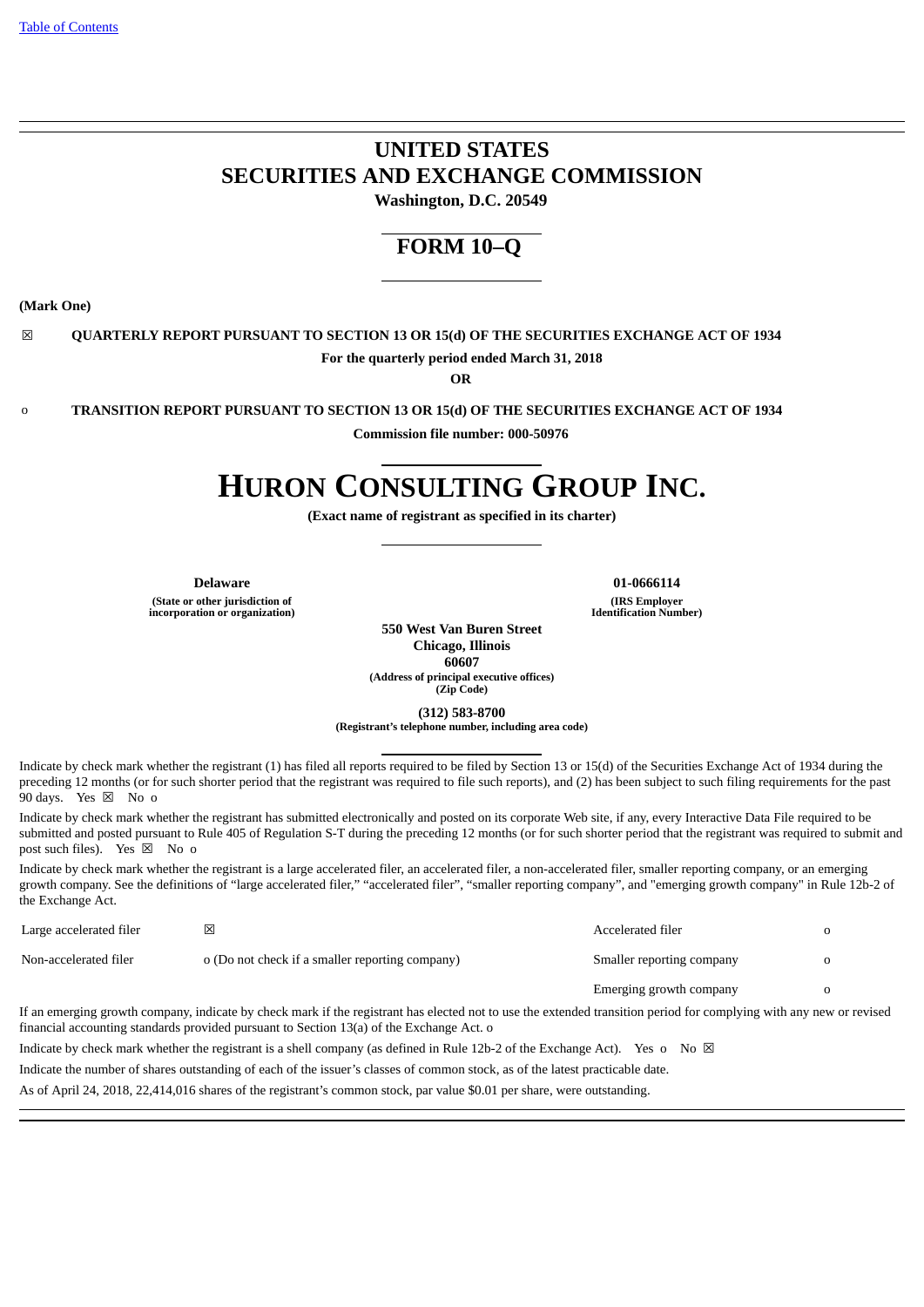## <span id="page-1-0"></span>**Huron Consulting Group Inc.**

## **HURON CONSULTING GROUP INC.**

## **INDEX**

**Page**

|                  | <b>Part I – Financial Information</b>                                                        |                |
|------------------|----------------------------------------------------------------------------------------------|----------------|
| Item 1.          | <b>Consolidated Financial Statements (Unaudited)</b>                                         |                |
|                  | <b>Consolidated Balance Sheets</b>                                                           | $\overline{1}$ |
|                  | <b>Consolidated Statements of Operations and Other Comprehensive Income</b>                  | $\overline{2}$ |
|                  | <b>Consolidated Statement of Stockholders' Equity</b>                                        | $\overline{3}$ |
|                  | <b>Consolidated Statements of Cash Flows</b>                                                 | $\overline{4}$ |
|                  | <b>Notes to Consolidated Financial Statements</b>                                            | $\overline{5}$ |
| Item 2.          | <b>Management's Discussion and Analysis of Financial Condition and Results of Operations</b> | 26             |
| Item 3.          | <b>Quantitative and Qualitative Disclosures About Market Risk</b>                            | 40             |
| Item 4.          | <b>Controls and Procedures</b>                                                               | 41             |
|                  | <u> Part II – Other Information</u>                                                          |                |
| Item 1.          | <b>Legal Proceedings</b>                                                                     | 41             |
| Item 1A.         | <b>Risk Factors</b>                                                                          | 41             |
| Item 2.          | <b>Unregistered Sales of Equity Securities and Use of Proceeds</b>                           | 42             |
| Item 3.          | <b>Defaults Upon Senior Securities</b>                                                       | 42             |
| Item 4.          | <b>Mine Safety Disclosures</b>                                                               | 42             |
| Item 5.          | <b>Other Information</b>                                                                     | 42             |
| Item 6.          | <b>Exhibits</b>                                                                              | 43             |
| <b>Signature</b> |                                                                                              | 44             |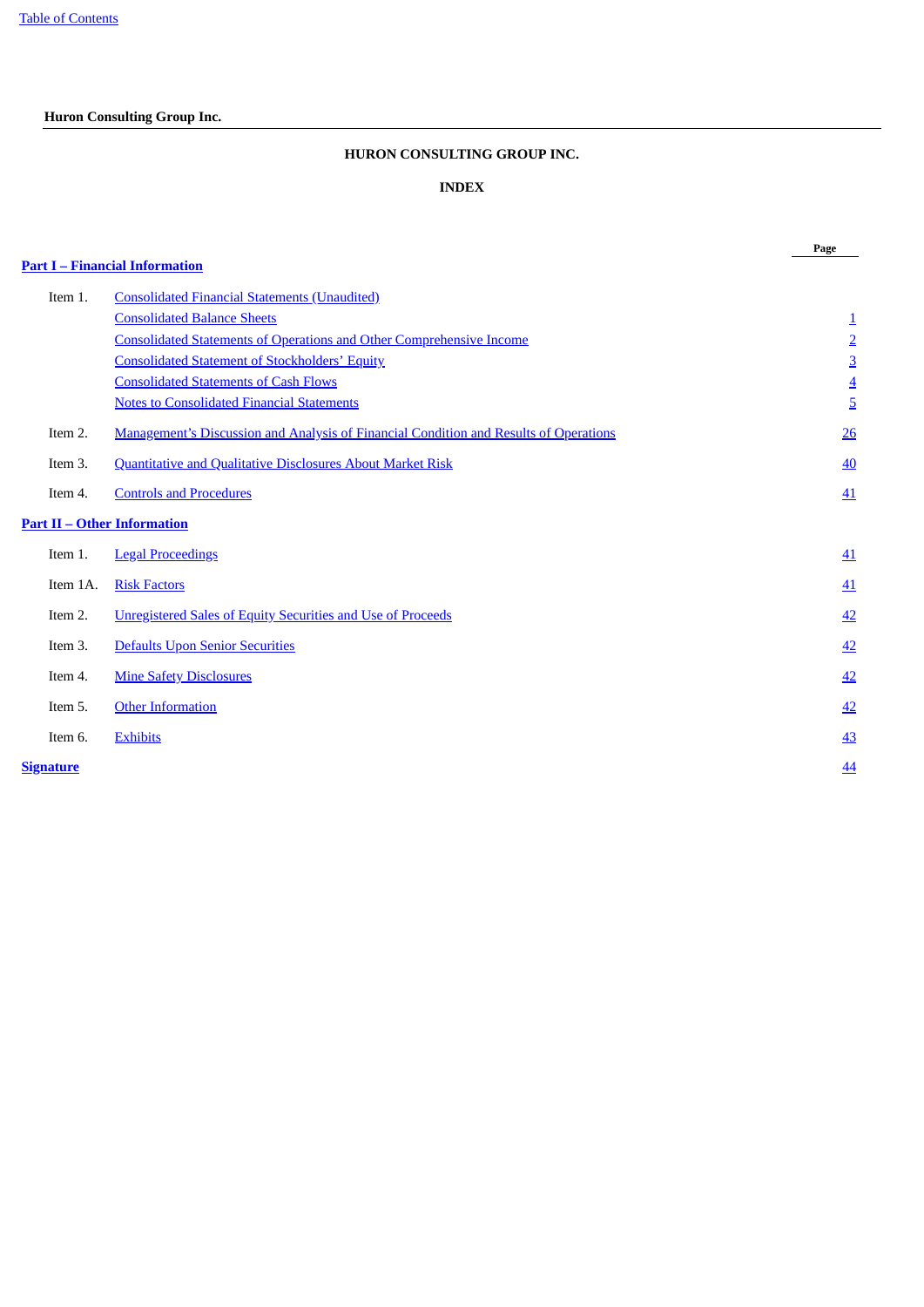## **PART I - FINANCIAL INFORMATION ITEM 1. CONSOLIDATED FINANCIAL STATEMENTS**

## **HURON CONSULTING GROUP INC. CONSOLIDATED BALANCE SHEETS (In thousands, except share and per share amounts) (Unaudited)**

<span id="page-2-2"></span><span id="page-2-1"></span><span id="page-2-0"></span>

|                                                                                                                                                                 | March 31,<br>2018 |            | December 31,<br>2017 |            |  |
|-----------------------------------------------------------------------------------------------------------------------------------------------------------------|-------------------|------------|----------------------|------------|--|
| <b>Assets</b>                                                                                                                                                   |                   |            |                      |            |  |
| Current assets:                                                                                                                                                 |                   |            |                      |            |  |
| Cash and cash equivalents                                                                                                                                       | $\$$              | 6,436      | $\mathfrak{S}$       | 16,909     |  |
| Receivables from clients, net                                                                                                                                   |                   | 106,046    |                      | 101,778    |  |
| Unbilled services, net                                                                                                                                          |                   | 75,950     |                      | 57,618     |  |
| Income tax receivable                                                                                                                                           |                   | 4,073      |                      | 4,039      |  |
| Prepaid expenses and other current assets                                                                                                                       |                   | 13,633     |                      | 10,951     |  |
| Total current assets                                                                                                                                            |                   | 206,138    |                      | 191,295    |  |
| Property and equipment, net                                                                                                                                     |                   | 43,835     |                      | 45,541     |  |
| Deferred income taxes, net                                                                                                                                      |                   | 15,134     |                      | 16,752     |  |
| Long-term investment                                                                                                                                            |                   | 42,831     |                      | 39,904     |  |
| Other non-current assets                                                                                                                                        |                   | 30,445     |                      | 25,375     |  |
| Intangible assets, net                                                                                                                                          |                   | 66,503     |                      | 72,311     |  |
| Goodwill                                                                                                                                                        |                   | 646,367    |                      | 645,750    |  |
| <b>Total assets</b>                                                                                                                                             | $\,$              | 1,051,253  | \$                   | 1,036,928  |  |
| Liabilities and stockholders' equity                                                                                                                            |                   |            |                      |            |  |
| Current liabilities:                                                                                                                                            |                   |            |                      |            |  |
| Accounts payable                                                                                                                                                | \$                | 7,851      | \$                   | 9,194      |  |
| Accrued expenses and other current liabilities                                                                                                                  |                   | 21,473     |                      | 20,144     |  |
| Accrued payroll and related benefits                                                                                                                            |                   | 49,292     |                      | 73,698     |  |
| Accrued contingent consideration for business acquisitions                                                                                                      |                   | 9,415      |                      | 8,515      |  |
| Deferred revenues                                                                                                                                               |                   | 24,525     |                      | 27,916     |  |
| Total current liabilities                                                                                                                                       |                   | 112,556    |                      | 139,467    |  |
| Non-current liabilities:                                                                                                                                        |                   |            |                      |            |  |
| Deferred compensation and other liabilities                                                                                                                     |                   | 22,074     |                      | 20,895     |  |
| Accrued contingent consideration for business acquisitions, net of current portion                                                                              |                   | 14,666     |                      | 14,313     |  |
| Long-term debt, net of current portion                                                                                                                          |                   | 378,210    |                      | 342,507    |  |
| Deferred lease incentives                                                                                                                                       |                   | 15,137     |                      | 15,333     |  |
| Deferred income taxes, net                                                                                                                                      |                   | 1,140      |                      | 1,097      |  |
| Total non-current liabilities                                                                                                                                   |                   | 431,227    |                      | 394,145    |  |
| <b>Commitments and contingencies</b>                                                                                                                            |                   |            |                      |            |  |
| <b>Stockholders' equity</b>                                                                                                                                     |                   |            |                      |            |  |
| Common stock; \$0.01 par value; 500,000,000 shares authorized; 24,933,923 and 24,560,468 shares issued at<br>March 31, 2018 and December 31, 2017, respectively |                   | 243        |                      | 241        |  |
| Treasury stock, at cost, 2,519,883 and 2,443,577 shares at March 31, 2018 and December 31, 2017, respectively                                                   |                   | (123, 235) |                      | (121, 994) |  |
| Additional paid-in capital                                                                                                                                      |                   | 438,325    |                      | 434,256    |  |
| Retained earnings                                                                                                                                               |                   | 179,135    |                      | 180,443    |  |
| Accumulated other comprehensive income                                                                                                                          |                   | 13,002     |                      | 10,370     |  |
| Total stockholders' equity                                                                                                                                      |                   | 507,470    |                      | 503,316    |  |
| Total liabilities and stockholders' equity                                                                                                                      | $$\mathbb{S}$$    | 1,051,253  | $\mathfrak{s}$       | 1,036,928  |  |

*The accompanying notes are an integral part of the consolidated financial statements.*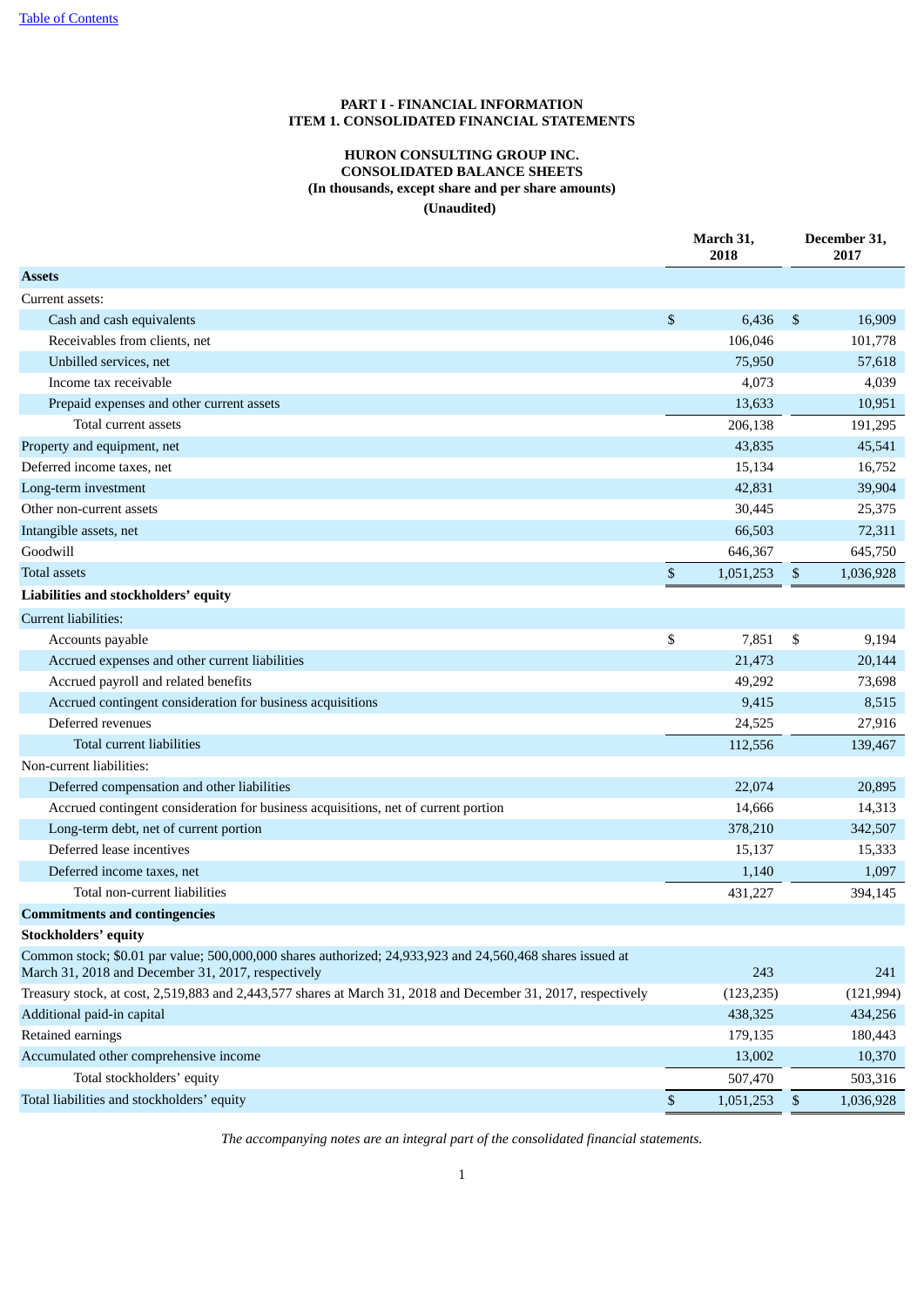## <span id="page-3-0"></span>**HURON CONSULTING GROUP INC. CONSOLIDATED STATEMENTS OF OPERATIONS AND OTHER COMPREHENSIVE INCOME (LOSS) (In thousands, except per share amounts) (Unaudited)**

|                                                                                                                  | <b>Three Months Ended</b><br>March 31, |             |                           |         |
|------------------------------------------------------------------------------------------------------------------|----------------------------------------|-------------|---------------------------|---------|
|                                                                                                                  |                                        | 2018        |                           | 2017    |
| Revenues and reimbursable expenses:                                                                              |                                        |             |                           |         |
| Revenues                                                                                                         | \$                                     | 193,679     | \$                        | 188,849 |
| Reimbursable expenses                                                                                            |                                        | 17,619      |                           | 16,950  |
| Total revenues and reimbursable expenses                                                                         |                                        | 211,298     |                           | 205,799 |
| Direct costs and reimbursable expenses (exclusive of depreciation and amortization shown in operating expenses): |                                        |             |                           |         |
| Direct costs                                                                                                     |                                        | 132,786     |                           | 115,741 |
| Amortization of intangible assets and software development costs                                                 |                                        | 1,218       |                           | 2,986   |
| Reimbursable expenses                                                                                            |                                        | 17,549      |                           | 16,869  |
| Total direct costs and reimbursable expenses                                                                     |                                        | 151,553     |                           | 135,596 |
| <b>Operating expenses and other losses</b>                                                                       |                                        |             |                           |         |
| Selling, general and administrative expenses                                                                     |                                        | 47,078      |                           | 46,856  |
| Restructuring charges                                                                                            |                                        | 712         |                           | 279     |
| Other losses                                                                                                     |                                        | 830         |                           |         |
| Depreciation and amortization                                                                                    |                                        | 8,803       |                           | 8,919   |
| Total operating expenses and other losses                                                                        |                                        | 57,423      |                           | 56,054  |
| Operating income                                                                                                 |                                        | 2,322       |                           | 14,149  |
| Other income (expense), net:                                                                                     |                                        |             |                           |         |
| Interest expense, net of interest income                                                                         |                                        | (4,986)     |                           | (4,004) |
| Other income (expense), net                                                                                      |                                        | (145)       |                           | 758     |
| Total other expense, net                                                                                         |                                        | (5, 131)    |                           | (3,246) |
| Income (loss) from continuing operations before taxes                                                            |                                        | (2,809)     |                           | 10,903  |
| Income tax expense                                                                                               |                                        | 413         |                           | 5,748   |
| Net income (loss) from continuing operations                                                                     |                                        | (3,222)     |                           | 5,155   |
| Income (loss) from discontinued operations, net of tax                                                           |                                        | (42)        |                           | 143     |
| Net income (loss)                                                                                                | \$                                     | (3,264)     | $\mathfrak{s}$            | 5,298   |
| Net earnings (loss) per basic share:                                                                             |                                        |             |                           |         |
| Net income (loss) from continuing operations                                                                     | \$                                     | (0.15)      | -\$                       | 0.24    |
| Income (loss) from discontinued operations, net of tax                                                           |                                        |             |                           | 0.01    |
| Net income (loss)                                                                                                | \$                                     | (0.15)      | \$                        | 0.25    |
| Net earnings (loss) per diluted share:                                                                           |                                        |             |                           |         |
| Net income (loss) from continuing operations                                                                     | \$                                     | $(0.15)$ \$ |                           | 0.24    |
| Income (loss) from discontinued operations, net of tax                                                           |                                        |             |                           | 0.01    |
| Net income (loss)                                                                                                | $\$$                                   | (0.15)      | $\boldsymbol{\mathsf{S}}$ | 0.25    |
| Weighted average shares used in calculating earnings per share:                                                  |                                        |             |                           |         |
| <b>Basic</b>                                                                                                     |                                        | 21,592      |                           | 21,239  |
| Diluted                                                                                                          |                                        |             |                           |         |
|                                                                                                                  |                                        | 21,592      |                           | 21,474  |
| <b>Comprehensive income (loss):</b><br>Net income (loss)                                                         | \$                                     |             | - \$                      | 5,298   |
|                                                                                                                  |                                        | (3,264)     |                           |         |
| Foreign currency translation adjustments, net of tax<br>Unrealized gain on investment, net of tax                |                                        | 34          |                           | 424     |
| Unrealized gain on cash flow hedging instruments, net of tax                                                     |                                        | 2,166       |                           | 1,777   |
| Other comprehensive income                                                                                       |                                        | 432         |                           | 45      |
| Comprehensive income (loss)                                                                                      |                                        | 2,632       |                           | 2,246   |
|                                                                                                                  | $\$$                                   | $(632)$ \$  |                           | 7,544   |

*The accompanying notes are an integral part of the consolidated financial statements.*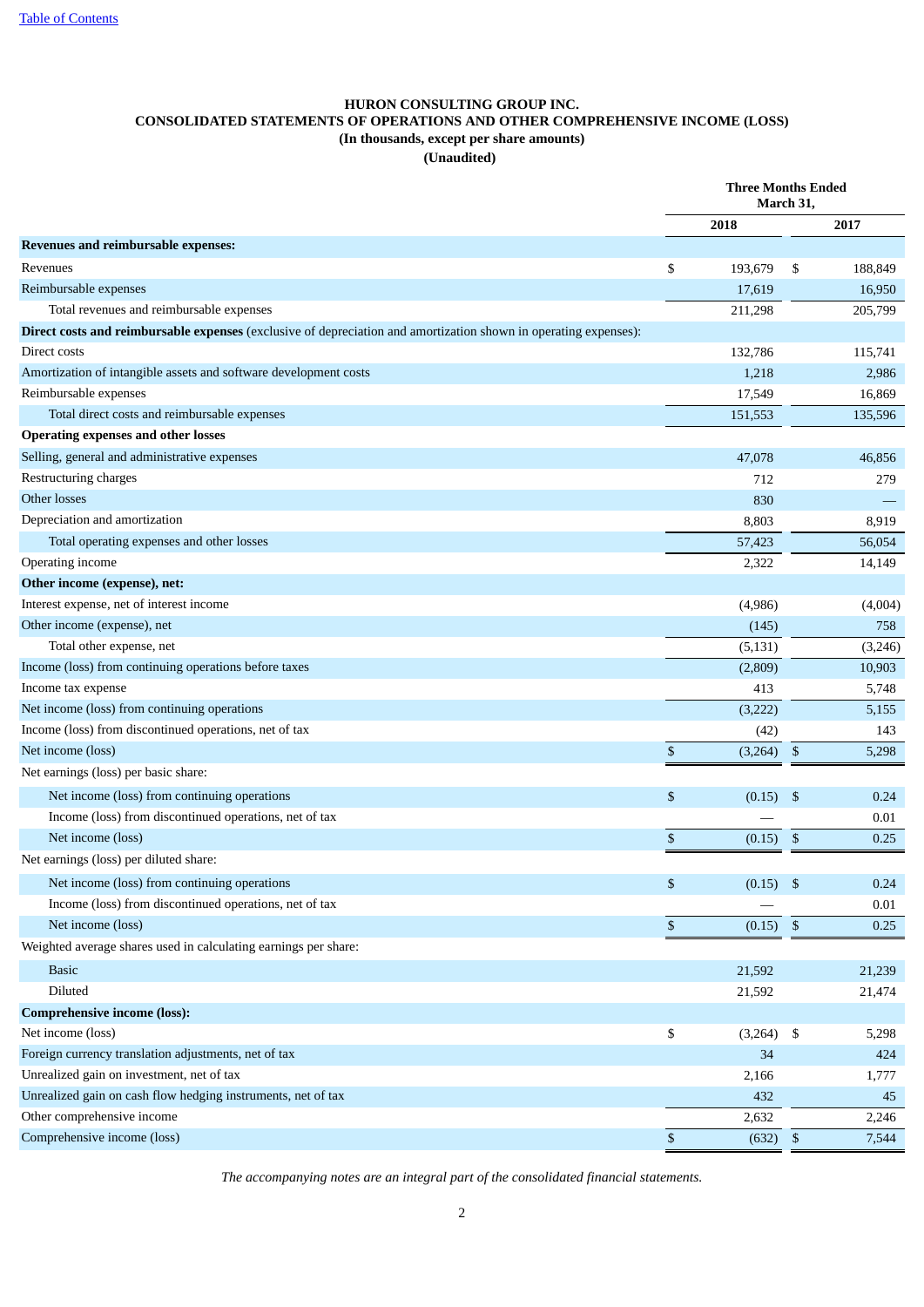## **HURON CONSULTING GROUP INC. CONSOLIDATED STATEMENT OF STOCKHOLDERS' EQUITY (In thousands, except share amounts) (Unaudited)**

<span id="page-4-0"></span>

|                                                          | <b>Common Stock</b> |          | <b>Treasury Stock</b> |             |  | Additional    |   |                    |  | <b>Accumulated Other</b>    |     |        |   |                         |  |                                |
|----------------------------------------------------------|---------------------|----------|-----------------------|-------------|--|---------------|---|--------------------|--|-----------------------------|-----|--------|---|-------------------------|--|--------------------------------|
|                                                          | <b>Shares</b>       |          | Amount                | Shares      |  | <b>Amount</b> |   | Paid-In<br>Capital |  | <b>Retained</b><br>Earnings |     |        |   | Comprehensive<br>Income |  | Stockholders'<br><b>Equity</b> |
| <b>Balance at December 31, 2017</b>                      | 24,098,822          | <b>S</b> | 241                   | (2,591,135) |  | (121, 994)    | Ж | 434,256            |  | 180,443                     | -S  | 10,370 | S | 503,316                 |  |                                |
| Comprehensive income (loss)                              |                     |          |                       |             |  |               |   |                    |  | (3,264)                     |     | 2,632  |   | (632)                   |  |                                |
| Issuance of common stock in connection<br>with:          |                     |          |                       |             |  |               |   |                    |  |                             |     |        |   |                         |  |                                |
| Restricted stock awards, net of<br>cancellations         | 198,546             |          | 2                     | 34,177      |  | 1,443         |   | (1,445)            |  |                             |     |        |   |                         |  |                                |
| Exercise of stock options                                | 10,000              |          |                       |             |  |               |   | 234                |  |                             |     |        |   | 234                     |  |                                |
| Share-based compensation                                 |                     |          |                       |             |  |               |   | 5,280              |  |                             |     |        |   | 5,280                   |  |                                |
| Shares redeemed for employee tax<br>withholdings         |                     |          |                       | (75, 832)   |  | (2,684)       |   |                    |  |                             |     |        |   | (2,684)                 |  |                                |
| Cumulative-effect adjustment from<br>adoption of ASC 606 |                     |          |                       |             |  |               |   |                    |  | 1,956                       |     |        |   | 1,956                   |  |                                |
| Balance at March 31, 2018                                | 24,307,368          |          | 243                   | (2,632,790) |  | (123, 235)    | ж | 438,325            |  | 179,135                     | ĴЪ. | 13,002 | ж | 507,470                 |  |                                |

*The accompanying notes are an integral part of the consolidated financial statements.*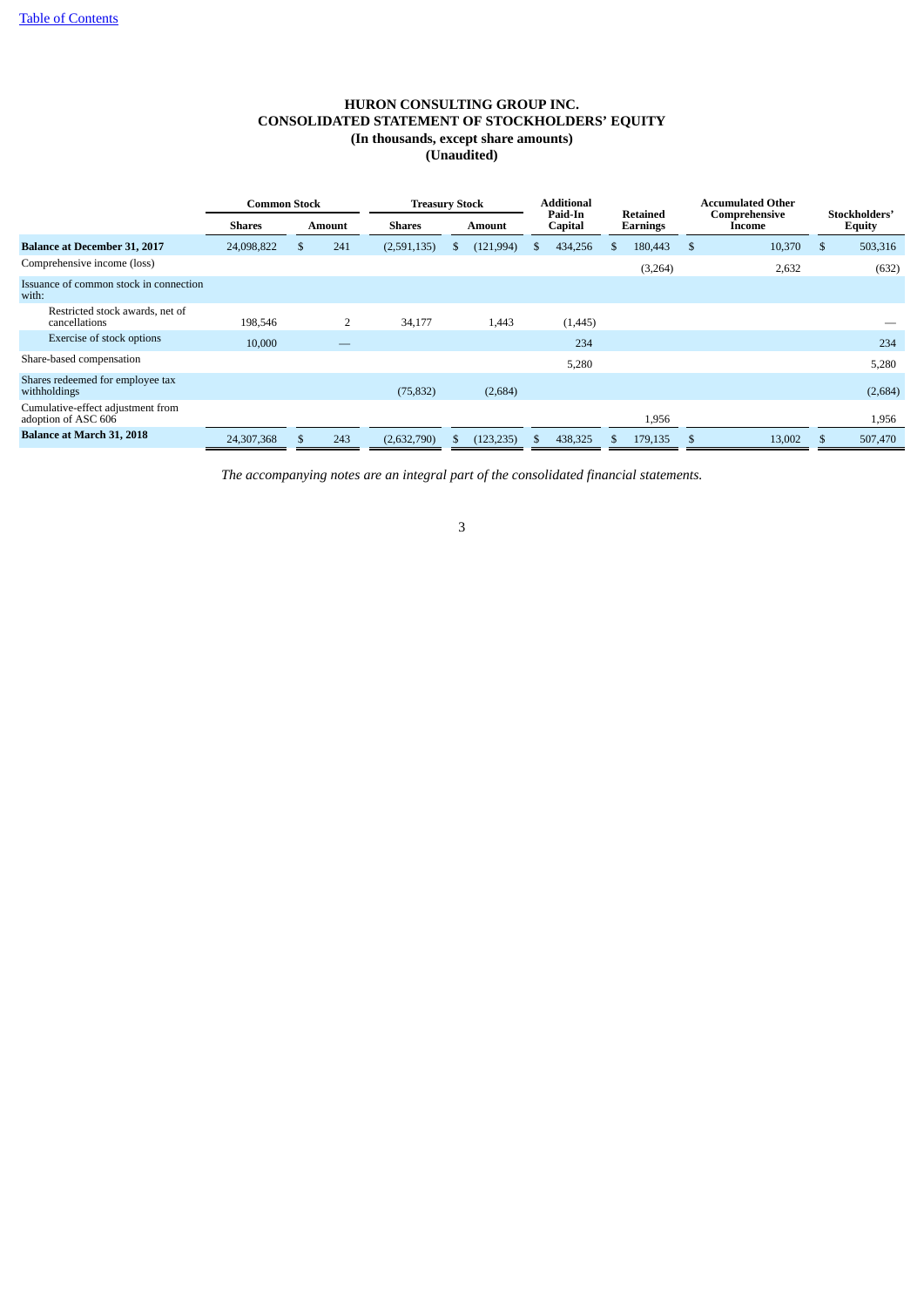## **HURON CONSULTING GROUP INC. CONSOLIDATED STATEMENTS OF CASH FLOWS (In thousands) (Unaudited)**

<span id="page-5-0"></span>

|                                                                                       | <b>Three Months Ended</b><br>March 31, |           |     |            |  |  |
|---------------------------------------------------------------------------------------|----------------------------------------|-----------|-----|------------|--|--|
|                                                                                       |                                        | 2018      |     | 2017       |  |  |
| <b>Cash flows from operating activities:</b>                                          |                                        |           |     |            |  |  |
| Net income (loss)                                                                     | \$                                     | (3,264)   | -\$ | 5,298      |  |  |
| Adjustments to reconcile net income (loss) to net cash used in operating activities:  |                                        |           |     |            |  |  |
| Depreciation and amortization                                                         |                                        | 10,021    |     | 11,931     |  |  |
| Share-based compensation                                                              |                                        | 4,483     |     | 3,939      |  |  |
| Amortization of debt discount and issuance costs                                      |                                        | 2,615     |     | 2,482      |  |  |
| Allowances for doubtful accounts and unbilled services                                |                                        | 201       |     | 1,346      |  |  |
| Deferred income taxes                                                                 |                                        |           |     | 7,316      |  |  |
| Change in fair value of contingent consideration liabilities                          |                                        | 830       |     |            |  |  |
| Changes in operating assets and liabilities, net of acquisitions:                     |                                        |           |     |            |  |  |
| (Increase) decrease in receivables from clients, net                                  |                                        | (4, 452)  |     | 6,663      |  |  |
| (Increase) decrease in unbilled services, net                                         |                                        | (15,991)  |     | (14,282)   |  |  |
| (Increase) decrease in current income tax receivable / payable, net                   |                                        | (805)     |     | (2,026)    |  |  |
| (Increase) decrease in other assets                                                   |                                        | (3,753)   |     | (828)      |  |  |
| Increase (decrease) in accounts payable and accrued liabilities                       |                                        | 901       |     | 4,701      |  |  |
| Increase (decrease) in accrued payroll and related benefits                           |                                        | (23, 633) |     | (43, 317)  |  |  |
| Increase (decrease) in deferred revenues                                              |                                        | (3, 416)  |     | (1,615)    |  |  |
| Net cash used in operating activities                                                 |                                        | (36, 263) |     | (18, 392)  |  |  |
| <b>Cash flows from investing activities:</b>                                          |                                        |           |     |            |  |  |
| Purchases of property and equipment, net                                              |                                        | (1,369)   |     | (6,503)    |  |  |
| Investment in life insurance policies                                                 |                                        | (1,455)   |     | (133)      |  |  |
| Purchases of businesses, net of cash acquired                                         |                                        | (215)     |     | (101, 817) |  |  |
| Capitalization of internally developed software costs                                 |                                        | (728)     |     | (265)      |  |  |
| Proceeds from note receivable                                                         |                                        |           |     | 177        |  |  |
| Net cash used in investing activities                                                 |                                        | (3,767)   |     | (108, 541) |  |  |
| <b>Cash flows from financing activities:</b>                                          |                                        |           |     |            |  |  |
| Proceeds from exercise of stock options                                               |                                        | 234       |     |            |  |  |
| Shares redeemed for employee tax withholdings                                         |                                        | (2,684)   |     | (4,181)    |  |  |
| Proceeds from borrowings under credit facility                                        |                                        | 91,500    |     | 179,000    |  |  |
| Repayments of debt                                                                    |                                        | (58, 124) |     | (51,000)   |  |  |
| Payments for debt issuance costs                                                      |                                        | (1, 385)  |     | (395)      |  |  |
| Payments of contingent consideration liabilities                                      |                                        |           |     | (873)      |  |  |
| Net cash provided by financing activities                                             |                                        | 29,541    |     | 122,551    |  |  |
| Effect of exchange rate changes on cash                                               |                                        | 16        |     | 22         |  |  |
| Net decrease in cash and cash equivalents                                             |                                        | (10, 473) |     | (4,360)    |  |  |
| Cash and cash equivalents at beginning of the period                                  |                                        | 16,909    |     | 17,027     |  |  |
| Cash and cash equivalents at end of the period                                        | \$                                     | 6,436     | \$  | 12,667     |  |  |
| Supplemental disclosure of cash flow information:                                     |                                        |           |     |            |  |  |
| Non-cash investing and financing activities:                                          |                                        |           |     |            |  |  |
| Property and equipment expenditures included in accounts payable and accrued expenses | \$                                     | 1,937     | \$  | 4,130      |  |  |
| Contingent consideration related to business acquisitions                             | \$                                     | 212       | \$  | 15,489     |  |  |
| Common stock issued related to a business acquisition                                 | \$                                     |           | \$  | 9,560      |  |  |

*The accompanying notes are an integral part of the consolidated financial statements.*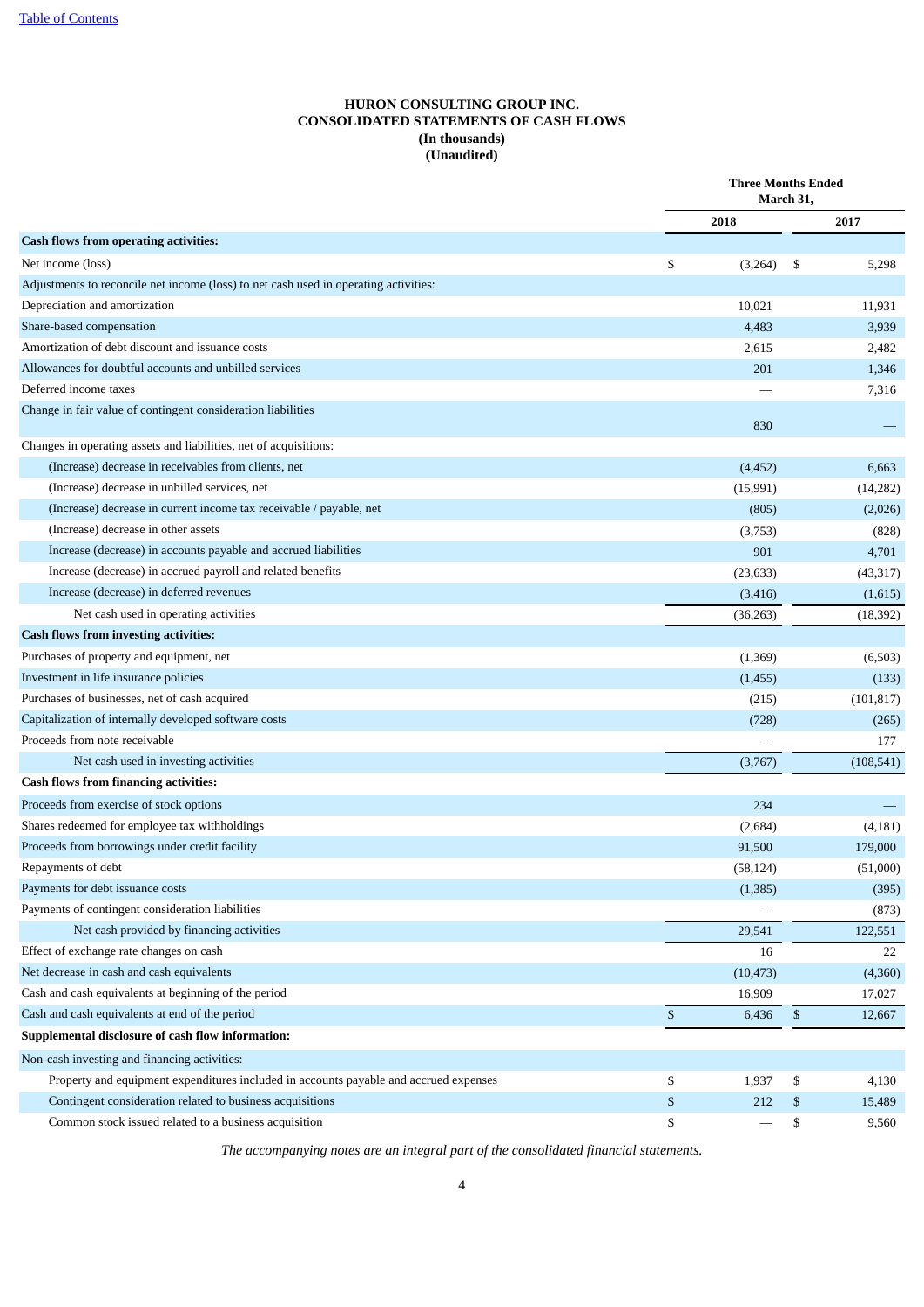#### <span id="page-6-0"></span>**1. Description of Business**

Huron is a global professional services firm committed to achieving sustainable results in partnership with its clients. We bring a depth of expertise in strategy, technology, operations, advisory services, and analytics to drive lasting and measurable results in the healthcare, higher education, life sciences and commercial sectors.

#### **2. Basis of Presentation**

The accompanying unaudited consolidated financial statements reflect the financial position, results of operations, and cash flows as of and for the three months ended March 31, 2018 and 2017. These financial statements have been prepared in accordance with the rules and regulations of the U.S. Securities and Exchange Commission ("SEC") for Quarterly Reports on Form 10-Q. Accordingly, these financial statements do not include all of the information and note disclosures required by accounting principles generally accepted in the United States of America ("GAAP") for annual financial statements. In the opinion of management, these financial statements reflect all adjustments of a normal, recurring nature necessary for the fair statement of our financial position, results of operations, and cash flows for the interim periods presented in conformity with GAAP. These financial statements should be read in conjunction with our consolidated financial statements and notes thereto for the year ended December 31, 2017 included in our Annual Report on Form 10-K. Our results for any interim period are not necessarily indicative of results for a full year or any other interim period.

On January 1, 2018, we adopted Accounting Standard Update ("ASU") 2014-09, *Revenue from Contracts with Customers*. Below is an update to our revenue recognition and capitalized sales commissions accounting policies as a result of the adoption. Refer to Note 3 "New Accounting Pronouncements" for additional information on the adoption of ASU 2014-09.

#### *Revenue Recognition*

We generate substantially all of our revenues from providing professional services to our clients. We also generate revenues from software licenses, software support, maintenance and subscriptions to our cloud-based analytic tools and solutions, speaking engagements, conferences, and publications. A single contract could include one or multiple performance obligations. For those contracts that have multiple performance obligations, we allocate the total transaction price to each performance obligation based on its relative standalone selling price, which is determined based on our overall pricing objectives, taking into consideration market conditions and other factors.

Revenue is recognized when control of the goods and services provided are transferred to our customers, in an amount that reflects the consideration we expect to be entitled to in exchange for those goods and services using the following steps: 1) identify the contract, 2) identify the performance obligations, 3) determine the transaction price, 4) allocate the transaction price to the performance obligations in the contract, and 5) recognize revenue as or when we satisfy the performance obligations.

We typically satisfy our performance obligations for professional services over time as the related services are provided. The performance obligations related to software support, maintenance and subscriptions to our cloud-based analytic tools and solutions are typically satisfied evenly over the course of the service period. Other performance obligations, such as certain software licenses, speaking engagements, conferences, and publications, are satisfied at a point in time.

We generate our revenues under four types of billing arrangements: fixed-fee (including software license revenue); time-and-expense; performance-based; and software support, maintenance and subscriptions.

In fixed-fee billing arrangements, we agree to a pre-established fee in exchange for a predetermined set of professional services. We set the fees based on our estimates of the costs and timing for completing the engagements. We generally recognize revenues under fixed-fee billing arrangements using a proportionate performance approach, which is based on work completed to-date versus our estimates of the total services to be provided under the engagement. Contracts within our Studer Group solution are fixed-fee partner contracts with multiple performance obligations, which primarily consist of coaching services, as well as speaking engagements, conferences, publications and software products ("Partner Contracts"). Revenues for coaching services and software products are generally recognized on a straight-line basis over the length of the contract. All other revenues under Partner Contracts, including speaking engagements, conferences and publications, are recognized at the time the goods or services are provided. Estimates of total engagement revenues and cost of services are monitored regularly during the term of the engagement. If our estimates indicate a potential loss, such loss is recognized in the period in which the loss first becomes probable and reasonably estimable.

We also generate revenues from software licenses for our revenue cycle management software and research administration and compliance software. Licenses for our revenue cycle management software are sold only as a component of our consulting projects, and the services we provide are essential to the functionality of the software. Therefore, revenues from these software licenses are recognized over the term of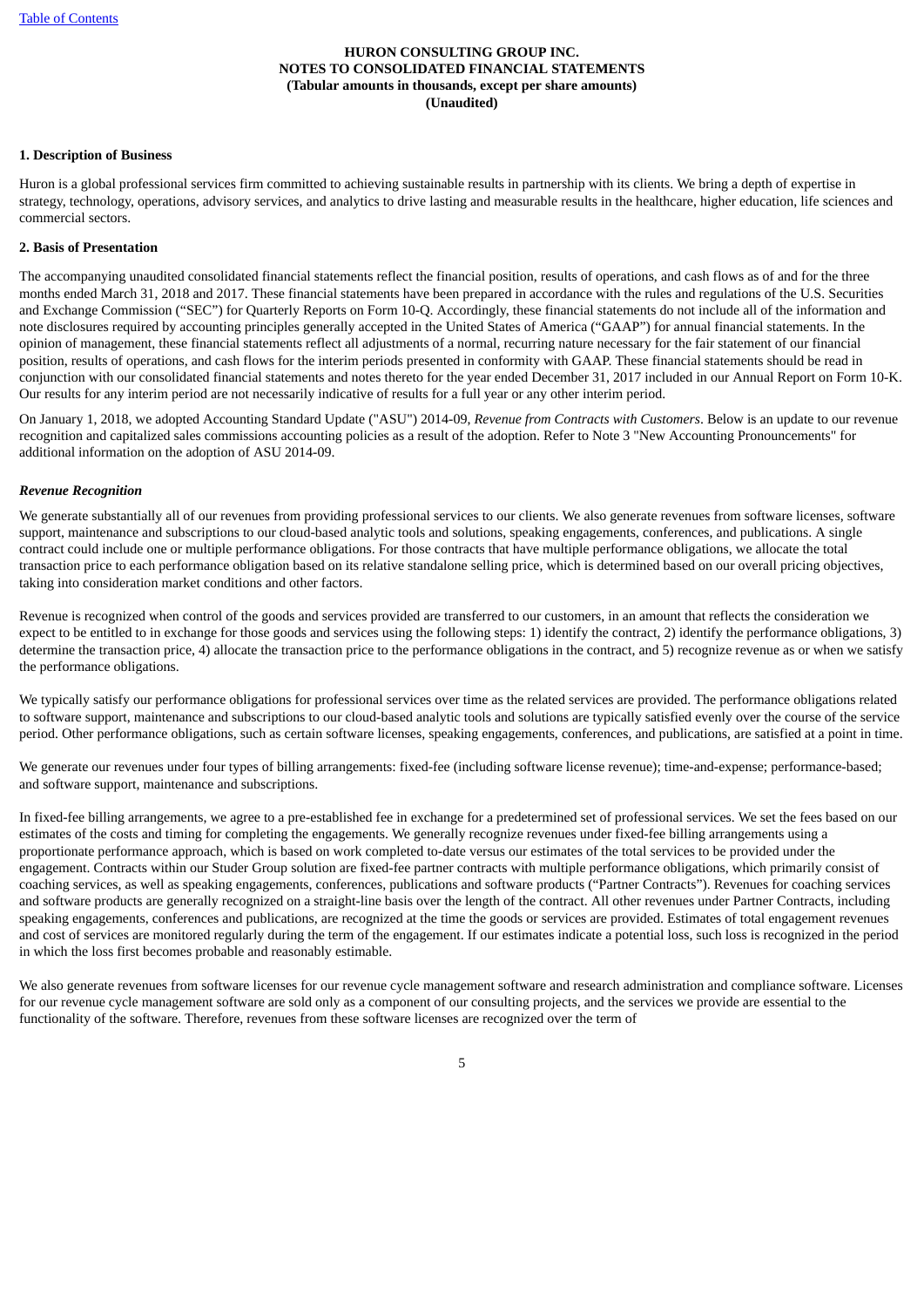the related consulting services contract. License revenue from our research administration and compliance software is generally recognized in the month in which the software is delivered.

Time-and-expense billing arrangements require the client to pay based on the number of hours worked by our revenue-generating professionals at agreed upon rates. Time-and-expense arrangements also include certain speaking engagements, conferences, and publications purchased by our clients outside of Partner Contracts within our Studer Group solution. We recognize revenues under time-and-expense arrangements as the related services or goods are provided, using the right to invoice practical expedient which allows us to recognize revenue in the amount that we have a right to invoice based on the number of hours worked and the agreed upon hourly rates or the value of the speaking engagements, conferences or publications purchased by our clients.

In performance-based billing arrangements, fees are tied to the attainment of contractually defined objectives. We enter into performance-based engagements in essentially two forms. First, we generally earn fees that are directly related to the savings formally acknowledged by the client as a result of adopting our recommendations for improving operational and cost effectiveness in the areas we review. Second, we have performance-based engagements in which we earn a success fee when and if certain predefined outcomes occur. We recognize revenue under performance-based billing arrangements using the following steps: 1) estimate variable consideration using a probability-weighted assessment of the fees to be earned, 2) apply a constraint to the estimated variable consideration to limit the amount that could be reversed when the uncertainty is resolved (the "constraint"), and 3) recognize revenue of estimated variable consideration, net of the constraint, based on work completed to-date versus our estimates of the total services to be provided under the engagement.

Clients that have purchased one of our software licenses can pay an annual fee for software support and maintenance. We also generate subscription revenue from our cloud-based analytic tools and solutions. Software support, maintenance and subscription revenues are recognized ratably over the support or subscription period. These fees are billed in advance and included in deferred revenues until recognized.

Provisions are recorded for the estimated realization adjustments on all engagements, including engagements for which fees are subject to review by the bankruptcy courts. Expense reimbursements that are billable to clients are included in total revenues and reimbursable expenses. Under fixed-fee billing arrangements, we estimate the total amount of reimbursable expenses to be incurred over the course of the engagement and recognize the estimated amount as revenue using a proportionate performance approach, which is based on work completed to-date versus our estimates of the total services to be provided under the engagement. Under time-and-expense billing arrangements we recognize reimbursable expenses as revenue as the related services are provided, using the right to invoice practical expedient. Reimbursable expenses are recognized as expenses in the period in which the expense is incurred. Subcontractors that are billed to clients at cost are also included in reimbursable expenses. When billings do not specifically identify reimbursable expenses, we allocate the portion of the billings equivalent to these expenses to reimbursable expenses.

The payment terms and conditions in our customer contracts vary. Differences between the timing of billings and the recognition of revenue are recognized as either unbilled services or deferred revenues in the accompanying consolidated balance sheets. Revenues recognized for services performed but not yet billed to clients are recorded as unbilled services. Revenues recognized, but for which we are not yet entitled to bill because certain events, such as the completion of the measurement period or client approval, must occur, are recorded as contract assets and included within unbilled services. Client prepayments and retainers are classified as deferred revenues and recognized over future periods as earned in accordance with the applicable engagement agreement.

## *Capitalized Sales Commissions*

Sales commissions earned by our sales professionals are considered incremental and recoverable costs of obtaining a contract with a customer. Sales commissions with an expected amortization period greater than one year are deferred and amortized on a straight-line basis over the period of the associated contract. We elected to apply the practical expedient to expense sales commissions as incurred when the expected amortization period is one year or less. Amortization expense is recorded to direct costs. During the three months ended March 31, 2018, the amount of capitalized sales commissions amortized was not material. Unamortized sales commissions were \$0.3 million as of March 31, 2018.

## **3. New Accounting Pronouncements**

#### *Recently Adopted*

In August 2017, the FASB issued ASU 2017-12, Derivatives and Hedging (Topic 815): Targeted Improvements to Accounting for Hedging Activities. The amendments to the guidance improve and simplify rules for hedge accounting to better present the economic results of an entity's risk management activities in its financial statements and improve the disclosures of hedging arrangements. Additionally, ASU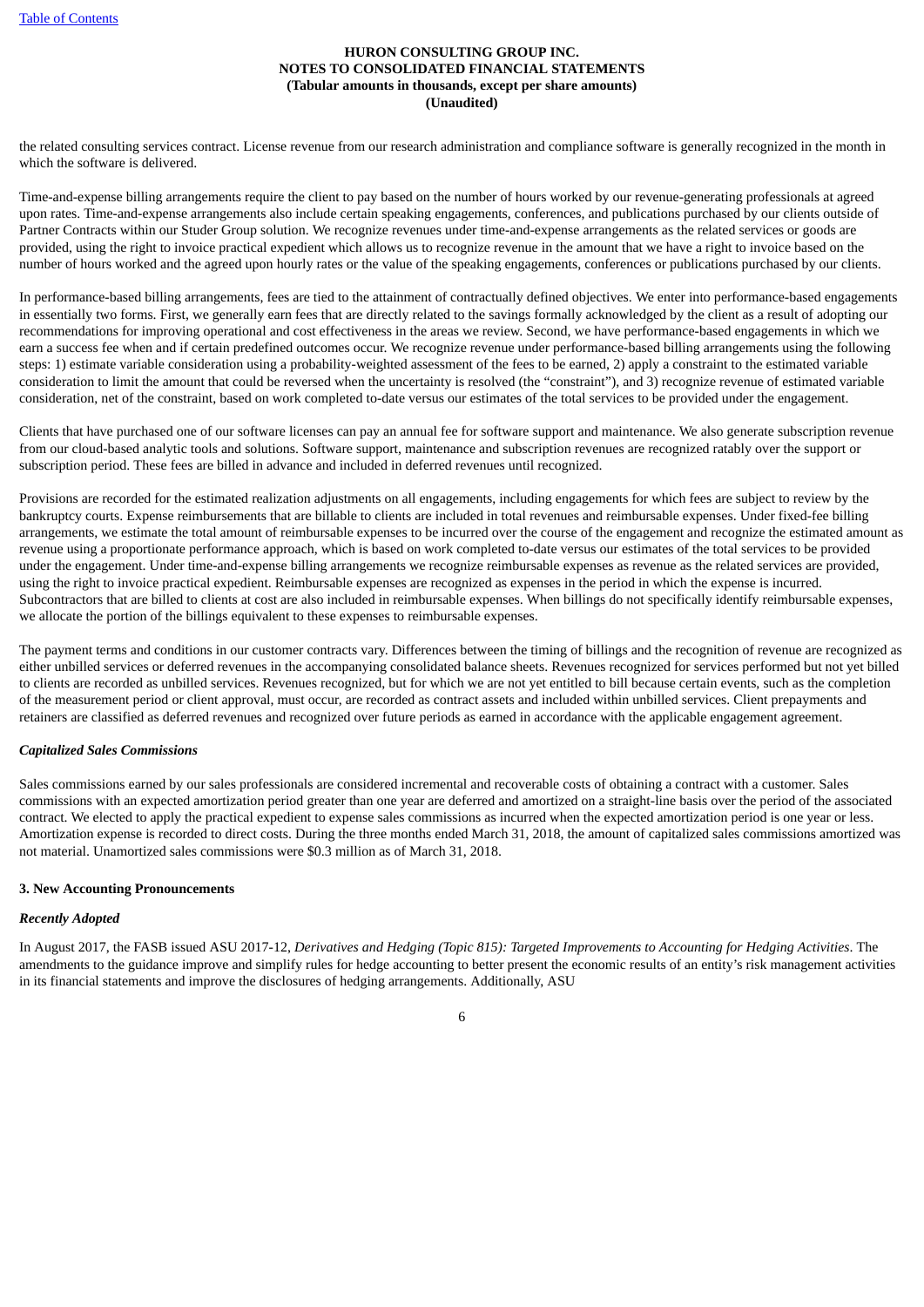2017-12 simplifies the hedge documentation and effectiveness assessment requirements. We elected to early adopt this ASU effective January 1, 2018. The adoption of this guidance did not have an impact on our consolidated financial statements.

In January 2016, the FASB issued ASU 2016-01, Financial Instruments - Overall (Subtopic 825-10): Recognition and Measurement of Financial Assets and *Financial Liabilities*. The amendments to the guidance enhance the reporting model for financial instruments, which includes amendments to address aspects of recognition, measurement, presentation, and disclosure. We adopted this ASU effective January 1, 2018. The adoption of this guidance did not have an impact on our consolidated financial statements.

In May 2014, the FASB issued ASU 2014-09, *Revenue from Contracts with Customers*, as a new Topic, ASC 606, which superseded ASC 605. The new revenue recognition standard provides a five-step analysis of transactions to determine when and how revenue is recognized. The core principle is that a company should recognize revenue to depict the transfer of promised goods or services to customers in an amount that reflects the consideration to which the entity expects to be entitled in exchange for those goods or services. We adopted ASC 606 effective January 1, 2018 on a modified retrospective basis to all open contracts, as modified, as of that date. Adoption of the new standard resulted in changes to our accounting policy for revenue recognition, most notably for performance-based billing arrangements, and sales commissions. Refer to Note 2 "Basis of Presentation" for additional information on our new accounting policies related to revenue recognition and capitalized sales commissions. Adopting ASC 606 on a modified retrospective basis had no impact on our consolidated financial statements in the prior periods presented. Upon adoption, we recorded a \$2.0 million cumulative-effect adjustment to record a net increase to retained earnings for the portion of performance-based billing arrangements that have been earned as of the adoption date but for which we had not recognized as revenue under previous revenue recognition guidance, the capitalization of sales commissions paid on open contracts as of the adoption date, and the related tax effects. The impact of the cumulative effect adjustment on our consolidated balance sheet upon adoption was as follows:

|                                           | As of<br><b>December 31, 2017</b> |    | <b>Cumulative Effect</b><br><b>Adjustment</b> | As of<br><b>January 1, 2018</b> |         |  |
|-------------------------------------------|-----------------------------------|----|-----------------------------------------------|---------------------------------|---------|--|
| <b>Assets</b>                             |                                   |    |                                               |                                 |         |  |
| Unbilled services, net (1)                | \$<br>57,618                      | -S | 2,369                                         | - \$                            | 59,987  |  |
| Prepaid expenses and other current assets | \$<br>10,951                      | -S | 104                                           | - \$                            | 11,055  |  |
| Deferred income taxes, net                | \$<br>16,752                      | -S | $(687)$ \$                                    |                                 | 16,065  |  |
| Other non-current assets                  | \$<br>25,375                      | -S | 170                                           | <b>S</b>                        | 25,545  |  |
|                                           |                                   |    |                                               |                                 |         |  |
| <b>Equity</b>                             |                                   |    |                                               |                                 |         |  |
| Retained earnings                         | \$<br>180,443                     | S  | 1.956                                         | - \$                            | 182.399 |  |

(1) The cumulative effect adjustment related to the portion of performance-based billing arrangements that have been earned as of the adoption date but for which we had not recognized as revenue under previous revenue recognition guidance was recorded as a contract asset within unbilled services, net on our consolidated balance sheet. Refer to Note 6 "Revenues" for additional information on our contract assets.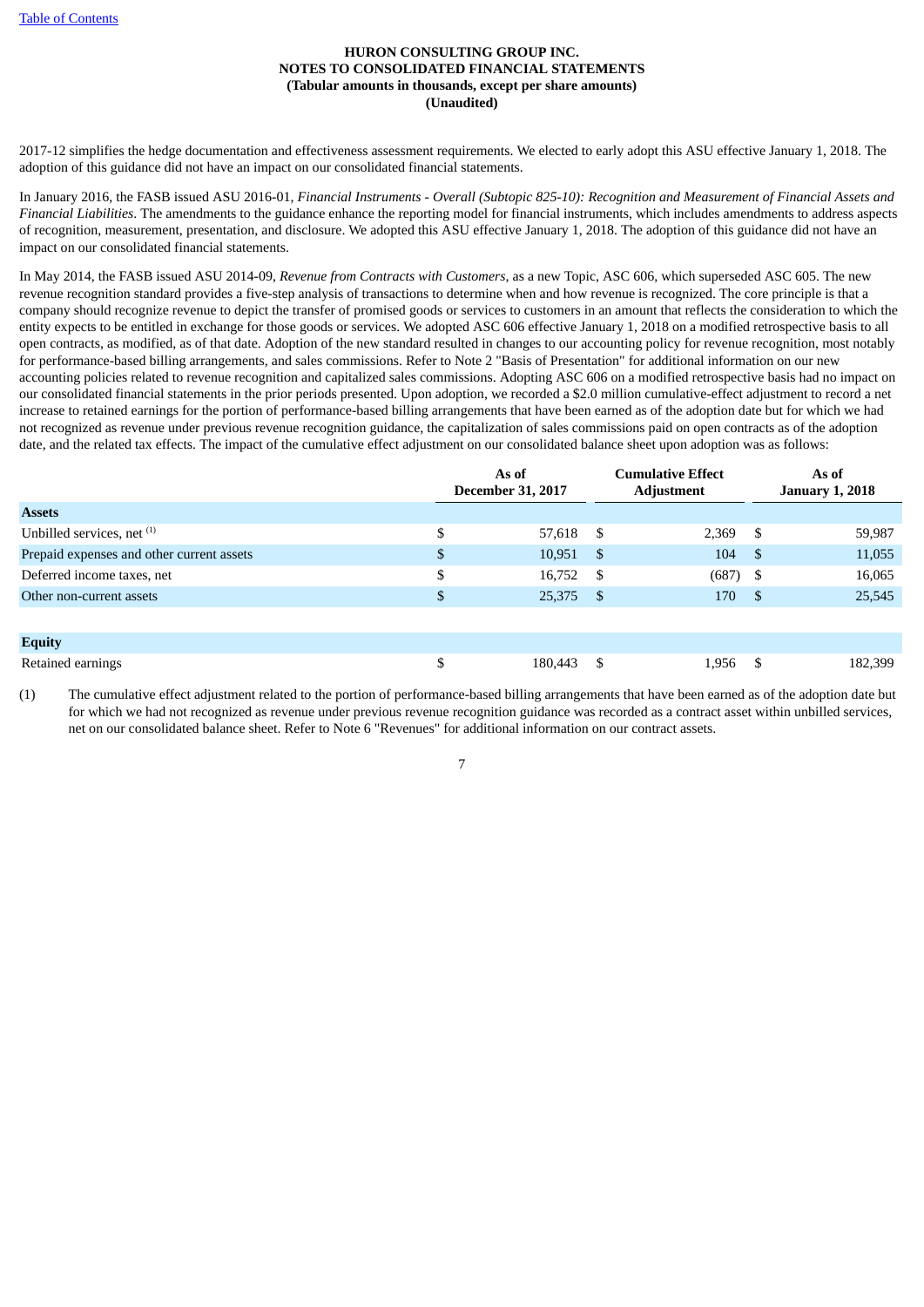The impact of adoption on our consolidated balance sheet and income statement as of and for the three months ended March 31, 2018 was as follows:

| <b>Balance Sheet</b>                      | As of March 31, 2018 |                              |               |                                     |                                                  |          |  |  |  |
|-------------------------------------------|----------------------|------------------------------|---------------|-------------------------------------|--------------------------------------------------|----------|--|--|--|
|                                           |                      | As reported under ASC<br>606 |               | As computed under<br><b>ASC 605</b> | <b>Effect of Adoption</b><br>Increase/(Decrease) |          |  |  |  |
| <b>Assets</b>                             |                      |                              |               |                                     |                                                  |          |  |  |  |
| Receivables from clients, net             | \$                   | 106,046                      | S.            | 105,725                             | \$                                               | 321      |  |  |  |
| Unbilled services, net                    | \$                   | 75,950                       | \$            | 68,444                              | - \$                                             | 7,506    |  |  |  |
| Income tax receivable                     | \$                   | 4,073                        | S.            | 5,427                               | \$                                               | (1, 354) |  |  |  |
| Prepaid expenses and other current assets | $\mathbb{S}$         | 13,633                       | <sup>\$</sup> | 13,500                              | \$                                               | 133      |  |  |  |
| Deferred income taxes, net                | \$                   | 15,134                       | \$            | 15,821                              | - \$                                             | (687)    |  |  |  |
| Other non-current assets                  | \$                   | 30,445                       | \$            | 30,235                              | - \$                                             | 210      |  |  |  |
|                                           |                      |                              |               |                                     |                                                  |          |  |  |  |
| <b>Liabilities</b>                        |                      |                              |               |                                     |                                                  |          |  |  |  |
| Deferred revenues                         | \$                   | 24,525                       | \$            | 24,204                              | - \$                                             | 321      |  |  |  |
|                                           |                      |                              |               |                                     |                                                  |          |  |  |  |
| <b>Equity</b>                             |                      |                              |               |                                     |                                                  |          |  |  |  |
| Retained earnings                         | \$                   | 179,135                      | <sup>\$</sup> | 173,327                             | \$                                               | 5,808    |  |  |  |

## **Statement of Operations Three Months Ended March 31, 2018**

| otatement of operations                                        |                              |             |      |                                     |                                                  |       |  |  |  |
|----------------------------------------------------------------|------------------------------|-------------|------|-------------------------------------|--------------------------------------------------|-------|--|--|--|
|                                                                | As reported under ASC<br>606 |             |      | As computed under<br><b>ASC 605</b> | <b>Effect of Adoption</b><br>Increase/(Decrease) |       |  |  |  |
| Revenues $(1)$                                                 |                              | 193,679     | - \$ | 188,541                             | - \$                                             | 5,138 |  |  |  |
| Direct costs                                                   | \$                           | 132.786     | S    | 132,854                             | - \$                                             | (68)  |  |  |  |
|                                                                |                              |             |      |                                     |                                                  |       |  |  |  |
| Loss from continuing operations before taxes                   | \$                           | (2,809)     | - \$ | $(8,015)$ \$                        |                                                  | 5,206 |  |  |  |
| Income tax expense (benefit)                                   |                              | 413         |      | (941)                               |                                                  | 1,354 |  |  |  |
| Loss from continuing operations                                | \$.                          | (3,222)     | - \$ | $(7,074)$ \$                        |                                                  | 3,852 |  |  |  |
|                                                                |                              |             |      |                                     |                                                  |       |  |  |  |
| Earnings (loss) per share from continuing operations - basic   | \$.                          | $(0.15)$ \$ |      | $(0.33)$ \$                         |                                                  | 0.18  |  |  |  |
| Earnings (loss) per share from continuing operations - diluted | \$                           | $(0.15)$ \$ |      | $(0.33)$ \$                         |                                                  | 0.18  |  |  |  |
|                                                                |                              |             |      |                                     |                                                  |       |  |  |  |

(1) The increase in revenues due to the adoption of ASC 606 relates to revenue recognized for performance-based fee billing arrangements within our Healthcare segment.

## *Not Yet Adopted*

In March 2016, the FASB issued ASU 2016-02, *Leases*, which supersedes ASC Topic 840, *Leases*, and sets forth the principles for the recognition, measurement, presentation, and disclosure of leases for both lessees and lessors. ASU 2016-02 requires lessees to classify leases as either finance or operating leases and to record on the balance sheet a right-of-use asset and a lease liability, equal to the present value of the remaining lease payments, for all leases with a term greater than 12 months regardless of the lease classification. The lease classification will determine whether the lease expense is recognized based on an effective interest rate method or a straight-line basis over the term of the lease. ASU 2016-02 will be effective for us beginning January 1, 2019, with early adoption permitted. Entities are required to use a modified retrospective transition method for existing leases. We are currently evaluating the potential impact this guidance will have on our consolidated financial statements.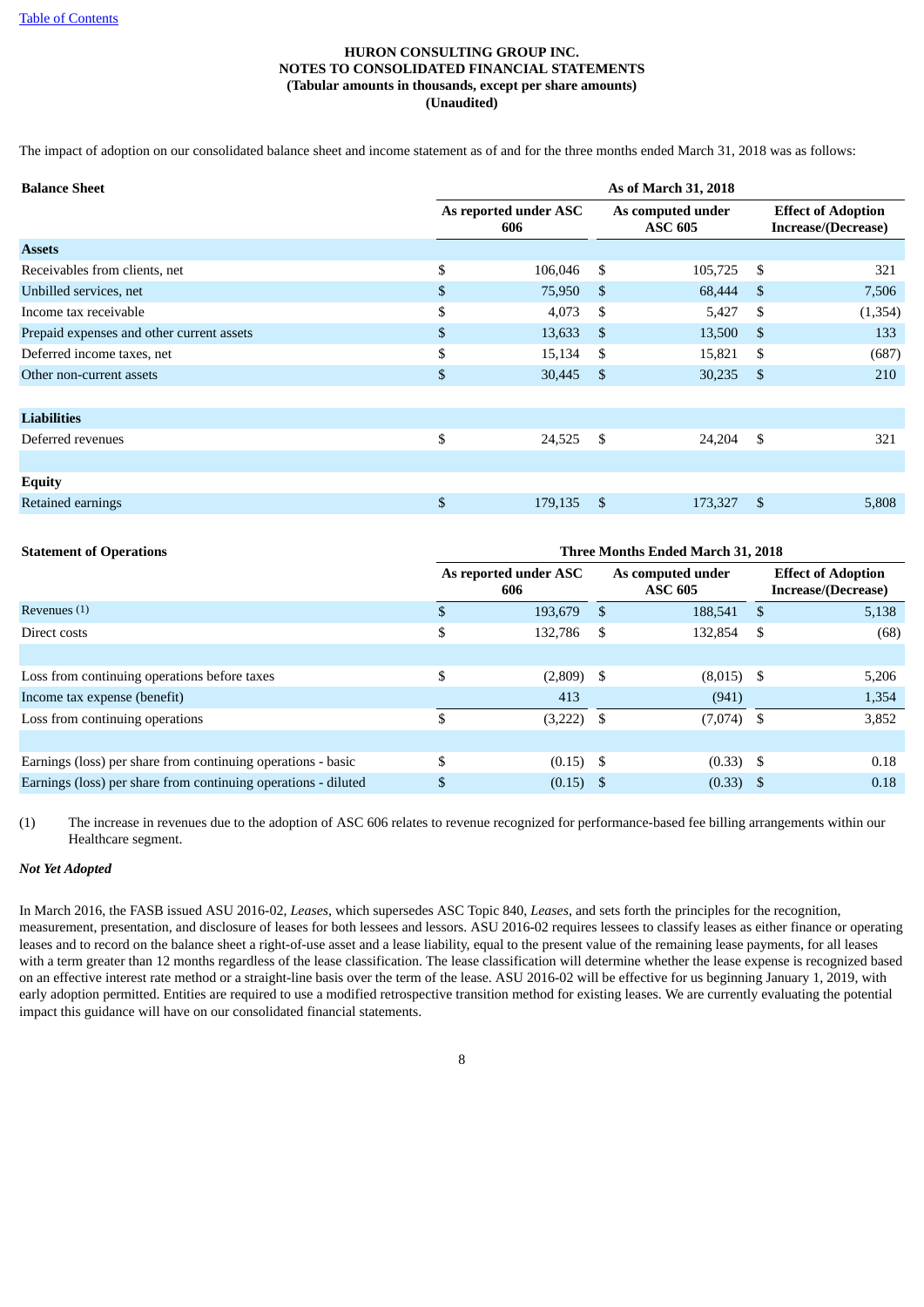## **4. Acquisitions**

## *Innosight Holdings, LLC*

On March 1, 2017, we acquired 100% of the membership interests of Innosight Holdings, LLC ("Innosight"). Innosight is a growth strategy firm focused on helping companies navigate disruptive change and manage strategic transformation. Together with Innosight, we use our strategic, operational, and technology capabilities to help clients across multiple industries develop pioneering solutions to address disruption and achieve sustained growth.

The acquisition date fair value of the consideration transferred for Innosight was \$113.6 million, which consisted of the following:

#### **Fair value of consideration transferred**

| Cash                               | 90,725  |
|------------------------------------|---------|
| Common stock                       | 9,560   |
| Contingent consideration liability | 12,050  |
| Net working capital adjustment     | 1,272   |
| Total consideration transferred    | 113,607 |

We funded the cash component of the purchase price with cash on hand and borrowings of \$89.0 million under our senior secured credit facility. We issued 221,558 shares of our common stock as part of the consideration transferred, with an acquisition date fair value of \$9.6 million based on our common stock's closing price of \$43.15 on the date of acquisition. The contingent consideration liability of \$12.1 million represents the acquisition date fair value of the contingent consideration arrangement, pursuant to which we may be required to pay additional consideration to the sellers if specific financial performance targets are met over a four-year term. The maximum amount that may be paid is \$35.0 million. See Note 11 "Fair Value of Financial Instruments" for additional information on the valuation of contingent consideration liabilities.

The acquisition was accounted for using the acquisition method of accounting. Tangible and identifiable intangible assets acquired and liabilities assumed are recorded at fair value as of the acquisition date. The following table summarizes the allocation of the purchase price to the fair value of assets acquired and liabilities assumed as of the acquisition date.

|                                                | March 1, 2017 |
|------------------------------------------------|---------------|
| <b>Assets acquired:</b>                        |               |
| Accounts receivable                            | \$<br>7,752   |
| Unbilled services                              | 1,881         |
| Prepaid expenses and other current assets      | 468           |
| Property and equipment                         | 419           |
| Intangible assets                              | 18,015        |
| Liabilities assumed:                           |               |
| Accounts payable                               | 531           |
| Accrued expenses and other current liabilities | 894           |
| Accrued payroll and related benefits           | 883           |
| Deferred revenues                              | 30            |
| Total identifiable net assets                  | 26,197        |
| Goodwill                                       | 87,410        |
| Total purchase price                           | \$<br>113,607 |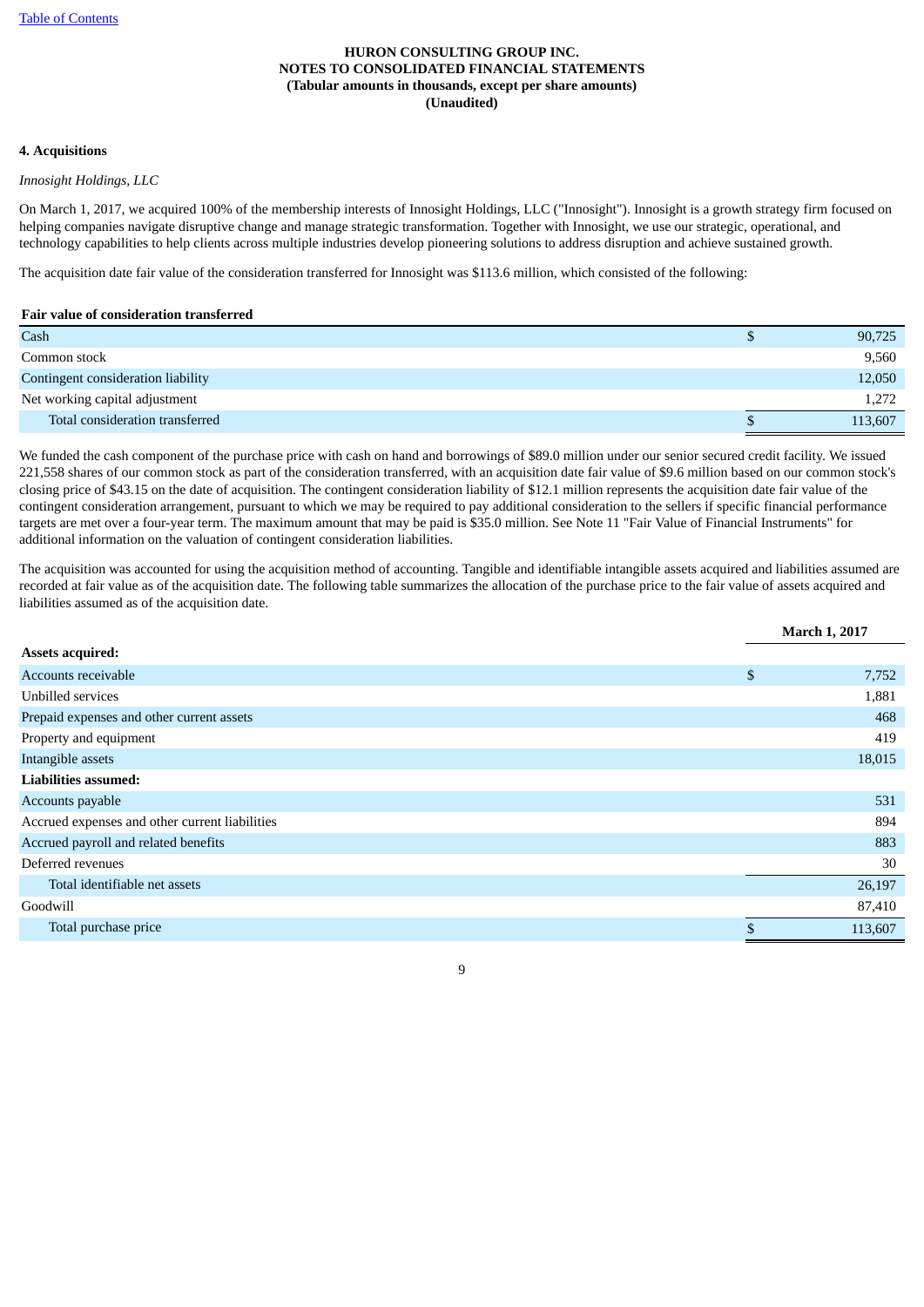The following table sets forth the components of identifiable intangible assets acquired and their estimated useful lives as of the acquisition date.

|                                                 | <b>Fair Value</b> | <b>Useful Life in</b><br><b>Years</b> |
|-------------------------------------------------|-------------------|---------------------------------------|
| <b>Customer relationships</b>                   | 9,500             | b                                     |
| Trade name                                      | 6,000             | b                                     |
| Customer contracts                              | 1,000             |                                       |
| Non-compete agreements                          | 1,300             | л. 1                                  |
| Favorable lease contract                        | 215               |                                       |
| Total intangible assets subject to amortization | 18,015            |                                       |

The weighted average amortization period for the identifiable intangible assets shown above is 5.6 years. Customer relationships and customer contracts represent the fair values of the underlying relationships and agreements with Innosight customers. The trade name represents the fair value of the brand and name recognition associated with the marketing of Innosight's service offerings. Non-compete agreements represent the value derived from preventing certain Innosight executives from entering into or starting a similar, competing business. The favorable lease contract represents the difference between the fair value and minimum lease obligations under the current outstanding lease. Goodwill is recognized for the excess of purchase price over the net fair value of assets acquired and liabilities assumed, and largely reflects the expanded market opportunities expected from combining the service offerings of Huron and Innosight, as well as the assembled workforce of Innosight. Goodwill recognized in conjunction with the acquisition of Innosight was recorded in the Business Advisory segment. Goodwill of \$87.4 million is expected to be deductible for income tax purposes.

Innosight's results of operations have been included in our unaudited consolidated statements of operations and results of operations of our Business Advisory segment from the date of acquisition. For the three months ended March 31, 2018, revenues from Innosight were \$11.5 million and operating loss was \$0.5 million, which included \$0.8 million of amortization expense for intangible assets acquired. For the three months ended March 31, 2017, revenues from Innosight were \$5.2 million and operating income was \$1.2 million, which included \$0.8 million of amortization expense for intangible assets acquired. In connection with the acquisition of Innosight, we incurred \$1.7 million of transaction and acquisition-related expenses. Of the \$1.7 million of expense, \$1.4 million was incurred in the first quarter of 2017 and \$0.3 million was incurred in the second quarter in 2017. These costs are recorded in selling, general and administrative expenses.

The following unaudited supplemental pro forma information summarizes the combined results of operations of Huron and Innosight for the three months ended March 31, 2017 as though the companies were combined on January 1, 2016.

|                                                           | <b>Three Months Ended</b><br><b>March 31, 2017</b> |
|-----------------------------------------------------------|----------------------------------------------------|
| Revenues                                                  | 197.974                                            |
| Net income from continuing operations                     | 8.079                                              |
| Net income from continuing operations per share - basic   | 0.38                                               |
| Net income from continuing operations per share - diluted | 0.37                                               |

The historical financial information has been adjusted to give effect to pro forma adjustments consisting of intangible asset amortization expense, acquisitionrelated costs, interest expense, and the related income tax effects, which totaled \$0.9 million of additional expense for the three months ended March 31, 2017. Additionally, the historical financial information has been adjusted to give effect to the shares issued as consideration. All of these adjustments are based upon currently available information and certain assumptions. Therefore, the pro forma consolidated results are not necessarily indicative of what our consolidated results of operations actually would have been had we completed the acquisition on January 1, 2016. The historical results included in the pro forma consolidated results do not purport to project future results of operations of the combined companies nor do they reflect the expected realization of any cost savings or revenue synergies associated with the acquisition.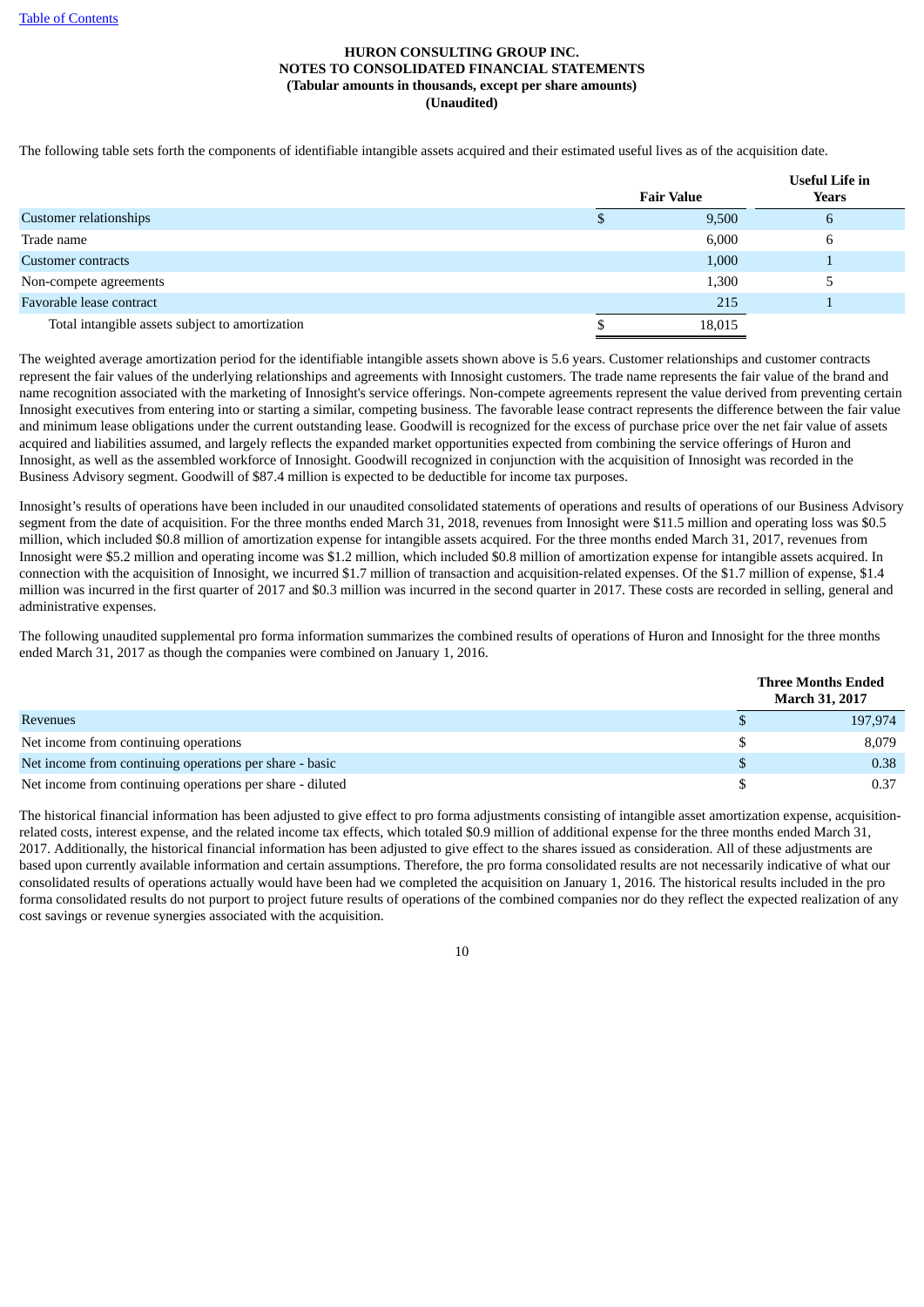## **5. Goodwill and Intangible Assets**

The table below sets forth the changes in the carrying amount of goodwill by reportable segment for the three months ended March 31, 2018.

|                                                            |   |                   |    | <b>Business</b> |   |                  |              |           |
|------------------------------------------------------------|---|-------------------|----|-----------------|---|------------------|--------------|-----------|
|                                                            |   | <b>Healthcare</b> |    | <b>Advisory</b> |   | <b>Education</b> | <b>Total</b> |           |
| Balance as of December 31, 2017:                           |   |                   |    |                 |   |                  |              |           |
| Goodwill                                                   | S | 636.810           | -S | 302.187         | S | 102.829          | S            | 1,041,826 |
| Accumulated impairment losses                              |   | (208, 081)        |    | (187,995)       |   |                  |              | (396,076) |
| Goodwill, net as of December 31, 2017                      |   | 428.729           |    | 114,192         |   | 102.829          |              | 645,750   |
| Goodwill recorded in connection with business acquisitions |   |                   |    | 172             |   |                  |              | 172       |
| Foreign currency translation                               |   |                   |    | 445             |   |                  |              | 445       |
| Goodwill, net as of March 31, 2018                         |   | 428,729           |    | 114,809         |   | 102.829          |              | 646,367   |

## *Intangible Assets*

Intangible assets as of March 31, 2018 and December 31, 2017 consisted of the following:

|                          |                                          | As of March 31, 2018 |                                           |     | As of December 31, 2017            |               |                                    |    |                                           |
|--------------------------|------------------------------------------|----------------------|-------------------------------------------|-----|------------------------------------|---------------|------------------------------------|----|-------------------------------------------|
|                          | <b>Useful</b><br>Life in<br><b>Years</b> |                      | <b>Gross</b><br>Carrying<br><b>Amount</b> |     | <b>Accumulated</b><br>Amortization |               | Gross<br>Carrying<br><b>Amount</b> |    | <b>Accumulated</b><br><b>Amortization</b> |
| Customer relationships   | 4 to 13                                  | \$                   | 106,396                                   | -\$ | 55,673                             | <sup>\$</sup> | 106,195                            | -S | 51,588                                    |
| Trade names              | $2$ to $6$                               |                      | 29,016                                    |     | 20,003                             |               | 29,016                             |    | 18,915                                    |
| Customer contracts       | $1$ to $4$                               |                      | 25,097                                    |     | 24,798                             |               | 25,154                             |    | 24,751                                    |
| Technology and software  | 3 to 5                                   |                      | 5,694                                     |     | 1,715                              |               | 9,340                              |    | 5,098                                     |
| Non-compete agreements   | 3 to 5                                   |                      | 5,163                                     |     | 2,914                              |               | 5,163                              |    | 2,637                                     |
| Publishing content       | 3                                        |                      |                                           |     |                                    |               | 3.300                              |    | 3,163                                     |
| Favorable lease contract | 3                                        |                      | 720                                       |     | 480                                |               | 720                                |    | 425                                       |
| Total                    |                                          | \$                   | 172,086                                   |     | 105,583                            | S             | 178,888                            | -S | 106,577                                   |

Identifiable intangible assets with finite lives are amortized over their estimated useful lives. Customer relationships and customer contracts, as well as certain trade names and technology and software, are amortized on an accelerated basis to correspond to the cash flows expected to be derived from the assets. All other intangible assets with finite lives are amortized on a straight-line basis.

Intangible asset amortization expense was \$6.3 million and \$8.7 million for the three months ended March 31, 2018 and 2017, respectively. The table below sets forth the estimated annual amortization expense for the year ending December 31, 2018 and each of the five succeeding years for the definite-lived intangible assets recorded as of March 31, 2018.

|      |                                                                                                                      |   | <b>Estimated Amortization</b> |
|------|----------------------------------------------------------------------------------------------------------------------|---|-------------------------------|
|      | <b>Year Ending December 31,</b>                                                                                      |   | <b>Expense</b>                |
| 2018 |                                                                                                                      |   | 24,000                        |
| 2019 |                                                                                                                      |   | 17,364                        |
| 2020 |                                                                                                                      | ъ | 12,200                        |
| 2021 |                                                                                                                      | D | 8,091                         |
| 2022 |                                                                                                                      |   | 6,092                         |
| 2023 |                                                                                                                      |   | 3,512                         |
|      | the contract of the contract of the contract of the contract of the contract of the contract of the contract of<br>. | . |                               |

Actual future amortization expense could differ from these estimated amounts as a result of future acquisitions, dispositions, and other factors.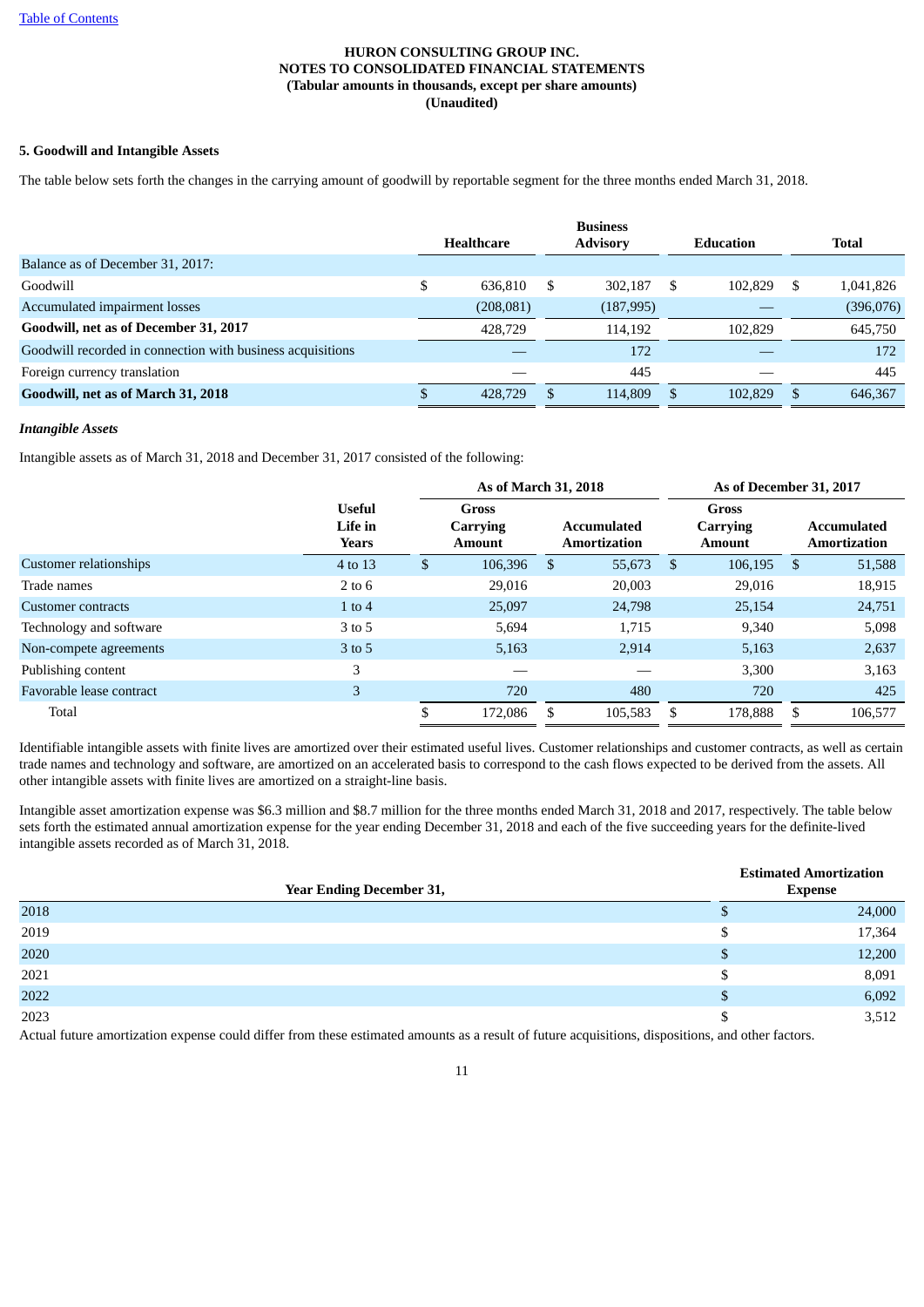#### **6. Revenues**

For the three months ended March 31, 2018 and 2017, we recognized total revenues of \$193.7 million and \$188.8 million, respectively. Of the \$193.7 million recognized in the first quarter of 2018, we recognized revenues of \$5.9 million from obligations satisfied, or partially satisfied, in prior periods, of which \$3.1 million was primarily due to the release of allowances on unbilled services due to securing contract amendments and \$2.8 million was due to changes in the estimates of our variable consideration under performance-based billing arrangements.

As of March 31, 2018, we had \$47.9 million of remaining performance obligations under engagements with original expected durations greater than one year. These remaining performance obligations exclude obligations under contracts with an original expected duration of one year or less, variable consideration which has been excluded from the total transaction price due to the constraint, and performance obligations under time-and-expense engagements which are recognized in the amount invoiced. Of the \$47.9 million of performance obligations, we expect to recognize approximately \$36.4 million as revenue in 2018, \$8.2 million in 2019, and the remaining \$3.3 million thereafter. Actual revenue recognition could differ from these amounts as a result of changes in the estimated timing of work to be performed, adjustments to estimated variable consideration in performance-based arrangements, or other factors.

#### *Contract Assets and Liabilities*

The payment terms and conditions in our customer contracts vary. Differences between the timing of billings and the recognition of revenue are recognized as either unbilled services or deferred revenues in the consolidated balance sheets.

Unbilled services include revenues recognized for services performed but not yet billed to clients. Services performed that we are not yet entitled to bill because certain events, such as the completion of the measurement period or client approval in performance-based engagements, must occur are recorded as contract assets and included within unbilled services, net. The contract asset balance within unbilled services, net was \$5.1 million as of March 31, 2018 and \$2.4 million as of January 1, 2018, upon adoption of ASC 606. The \$2.7 million increase primarily reflects timing differences between the completion of our performance obligations and the amounts billed or billable to clients in accordance with their contractual billing terms. Refer to Note 3 "New Accounting Pronouncements" for additional information on the adoption of ASC 606.

Client prepayments and retainers are classified as deferred revenues and recognized over future periods in accordance with the applicable engagement agreement and our revenue recognition policy. Our deferred revenues balance as of March 31, 2018 and December 31, 2017, was \$24.5 million and \$27.9 million, respectively. The \$3.4 million decrease primarily reflects timing differences between client payments in accordance with their contract terms and the completion of our performance obligations. For the three months ended March 31, 2018, \$14.0 million of revenues recognized were included in the deferred revenue balance as of December 31, 2017.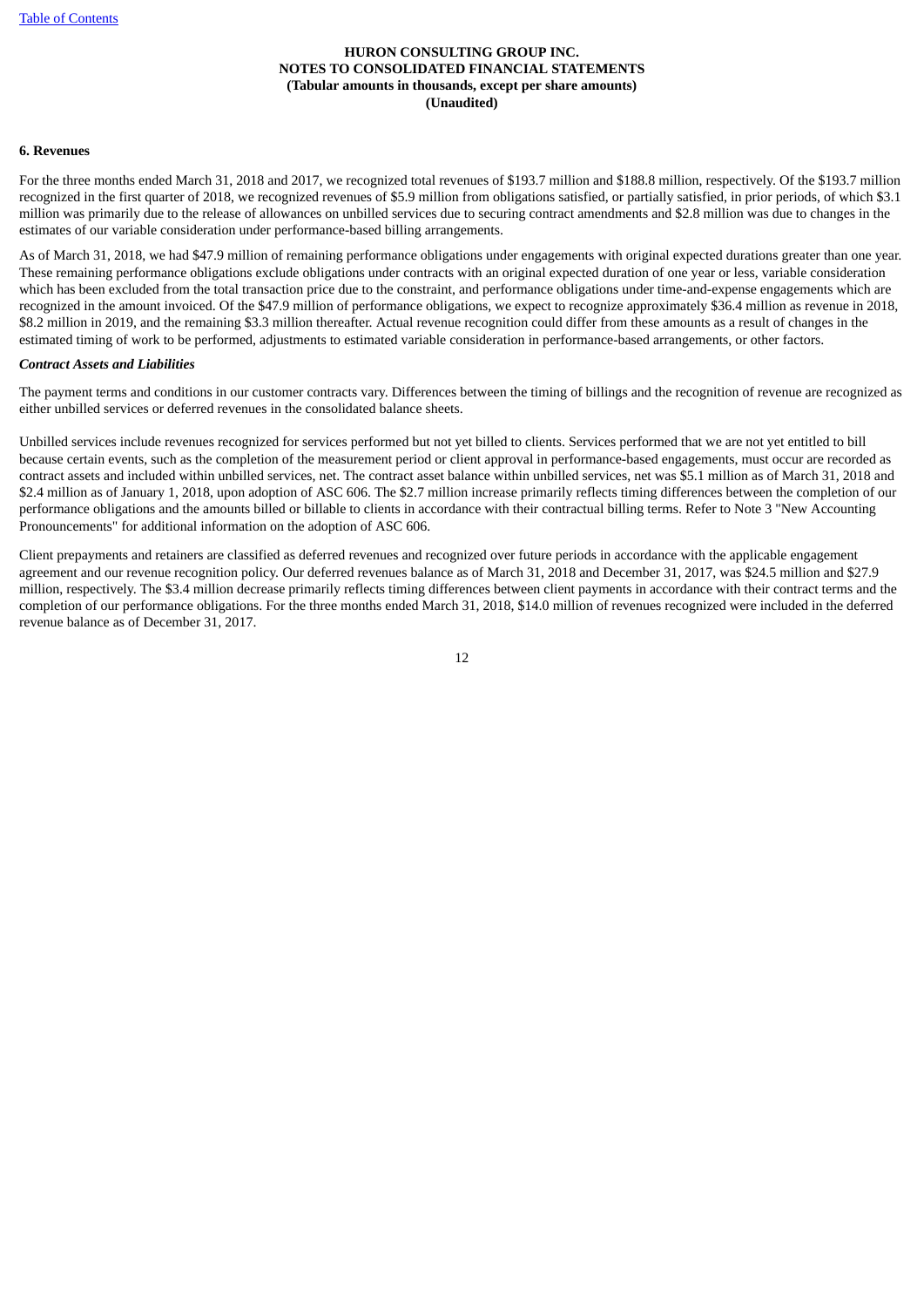## **7. Earnings Per Share**

Basic earnings per share excludes dilution and is computed by dividing net income by the weighted average number of common shares outstanding for the period, excluding unvested restricted common stock. Diluted earnings per share reflects the potential reduction in earnings per share that could occur if securities or other contracts to issue common stock were exercised or converted into common stock under the treasury stock method. Such securities or other contracts include unvested restricted stock awards, outstanding common stock options, convertible senior notes, and outstanding warrants, to the extent dilutive. In periods for which we report a net loss from continuing operations, diluted weighted average common shares outstanding excludes all potential common stock equivalents as their impact on diluted net loss from continuing operations per share would be anti-dilutive.

Earnings (loss) per share under the basic and diluted computations are as follows:

|                                                        | <b>Three Months Ended</b><br>March 31, |               |               |  |  |
|--------------------------------------------------------|----------------------------------------|---------------|---------------|--|--|
|                                                        | 2018                                   |               | 2017          |  |  |
| Net income (loss) from continuing operations           | \$<br>(3,222)                          | -\$           | 5,155         |  |  |
| Income (loss) from discontinued operations, net of tax | (42)                                   |               | 143           |  |  |
| Net income (loss)                                      | \$<br>(3,264)                          | <sup>\$</sup> | 5,298         |  |  |
| Weighted average common shares outstanding - basic     | 21,592                                 |               |               |  |  |
| Weighted average common stock equivalents              |                                        |               | 21,239<br>235 |  |  |
|                                                        |                                        |               |               |  |  |
| Weighted average common shares outstanding - diluted   | 21,592                                 |               | 21,474        |  |  |
| Net earnings per basic share:                          |                                        |               |               |  |  |
| Net income (loss) from continuing operations           | \$<br>(0.15)                           | -S            | 0.24          |  |  |
| Income from discontinued operations, net of tax        |                                        |               | 0.01          |  |  |
| Net income (loss)                                      | \$<br>(0.15)                           | \$            | 0.25          |  |  |
|                                                        |                                        |               |               |  |  |
| Net earnings per diluted share:                        |                                        |               |               |  |  |
| Net income (loss) from continuing operations           | \$<br>$(0.15)$ \$                      |               | 0.24          |  |  |
| Income from discontinued operations, net of tax        |                                        |               | 0.01          |  |  |
| Net income (loss)                                      | \$<br>(0.15)                           | \$            | 0.25          |  |  |

The number of anti-dilutive securities excluded from the computation of the weighted average common stock equivalents presented above were as follows:

|                                                              | As of March 31, |       |  |  |
|--------------------------------------------------------------|-----------------|-------|--|--|
|                                                              | 2018            | 2017  |  |  |
| Unvested restricted stock awards                             | 723             | 92    |  |  |
| Outstanding common stock options                             |                 |       |  |  |
|                                                              | 184             |       |  |  |
| Convertible senior notes                                     | 3,129           | 3,129 |  |  |
| Warrants related to the issuance of convertible senior notes | 3,129           | 3,129 |  |  |
| Total anti-dilutive securities                               | 7,165           | 6,350 |  |  |

See Note 8 "Financing Arrangements" for further information on the convertible senior notes and warrants related to the issuance of convertible notes.

We currently have a share repurchase program permitting us to repurchase up to \$125 million of our common stock through October 31, 2018 (the "Share Repurchase Program"). The amount and timing of the repurchases will be determined by management and will depend on a variety of factors, including the trading price of our common stock, capacity under our credit facility, general market and business conditions, and applicable legal requirements. No shares were repurchased during the first quarter of 2018 and 2017. As of March 31, 2018, \$35.1 million remains available for share repurchases.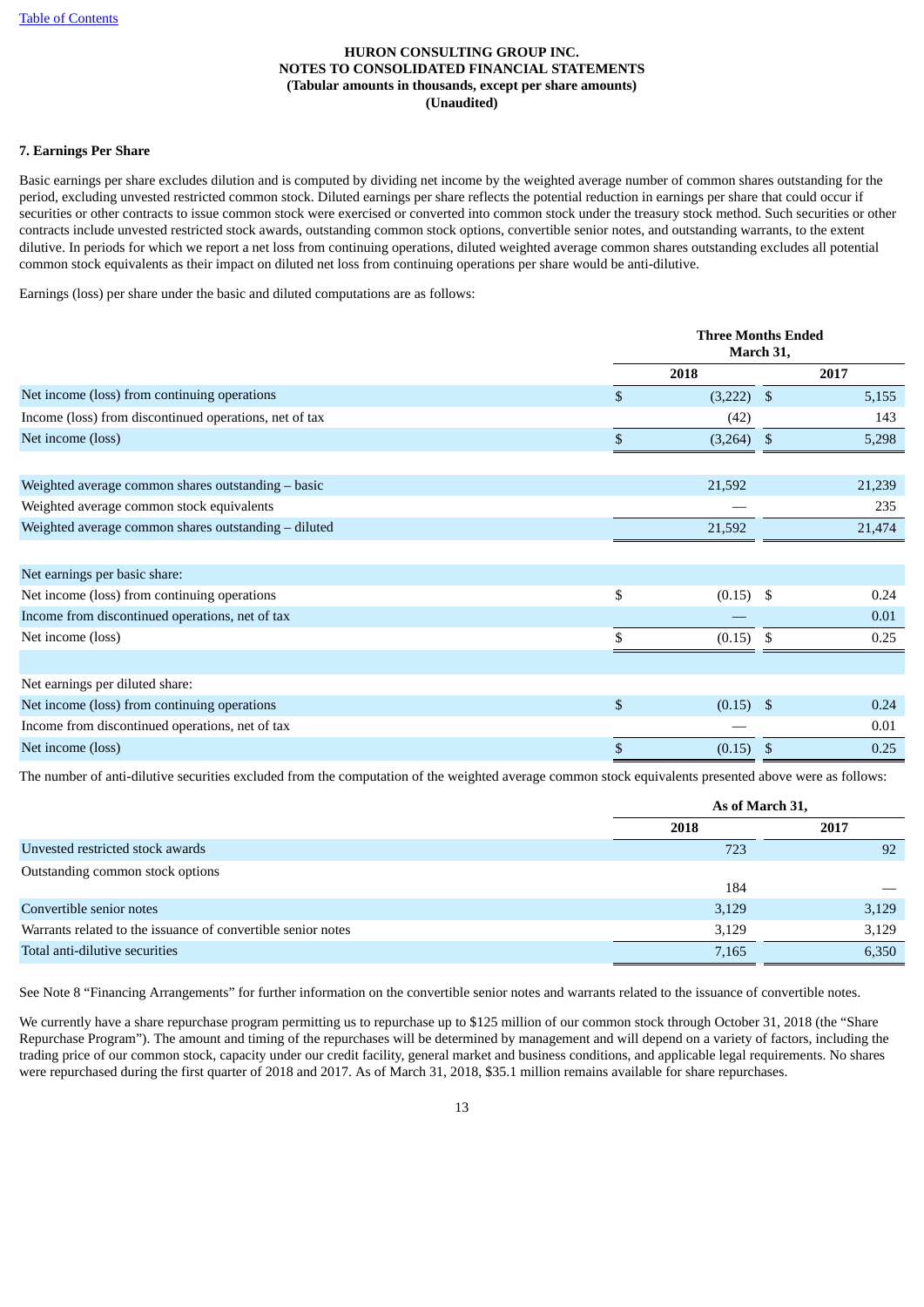## **8. Financing Arrangements**

A summary of the carrying amounts of our debt follows:

|                                         | <b>March 31, 2018</b> |         |    | <b>December 31, 2017</b> |  |
|-----------------------------------------|-----------------------|---------|----|--------------------------|--|
| 1.25% convertible senior notes due 2019 | Φ                     | 235,470 | -S | 233,140                  |  |
| Senior secured credit facility          |                       | 138,500 |    | 105,000                  |  |
| Promissory note due 2024                |                       | 4.744   |    | 4,868                    |  |
| Total long-term debt                    |                       | 378,714 | S  | 343,008                  |  |
| Current maturities of debt $^{(1)}$     |                       | (504)   |    | (501)                    |  |
| Long-term debt, net of current portion  |                       | 378.210 |    | 342,507                  |  |

(1) The current maturities of debt are included as a component of accrued expenses and other current liabilities on our consolidated balance sheets.

Below is a summary of the scheduled remaining principal payments of our debt as of March 31, 2018.

|            |   | <b>Principal Payments of</b><br><b>Long-Term Debt</b> |
|------------|---|-------------------------------------------------------|
| 2018       |   | 377                                                   |
| 2019       |   | 250,515                                               |
| 2020       | S | 529                                                   |
| 2021       |   | 544                                                   |
| 2022       |   | 559                                                   |
| Thereafter |   | 140,721                                               |

## *Convertible Notes*

In September 2014, the Company issued \$250 million principal amount of 1.25% convertible senior notes due 2019 (the "Convertible Notes") in a private offering. The Convertible Notes are governed by the terms of an indenture between the Company and U.S. Bank National Association, as Trustee (the "Indenture"). The Convertible Notes are senior unsecured obligations of the Company and will pay interest semi-annually on April 1 and October 1 of each year at an annual rate of 1.25%. The Convertible Notes will mature on October 1, 2019, unless earlier repurchased by the Company or converted in accordance with their terms.

Upon conversion, the Convertible Notes will be settled, at our election, in cash, shares of the Company's common stock, or a combination of cash and shares of the Company's common stock. Our current intent and policy is to settle conversions with a combination of cash and shares of common stock with the principal amount of the Convertible Notes paid in cash, in accordance with the settlement provisions of the Indenture.

The initial conversion rate for the Convertible Notes is 12.5170 shares of our common stock per \$1,000 principal amount of the Convertible Notes, which is equal to an initial conversion price of approximately \$79.89 per share of our common stock. The conversion rate will be subject to adjustment upon the occurrence of certain specified events but will not be adjusted for accrued and unpaid interest, except in certain limited circumstances described in the Indenture. Upon the occurrence of a "make-whole fundamental change" (as defined in the Indenture) the Company will, in certain circumstances, increase the conversion rate by a number of additional shares for a holder that elects to convert its Convertible Notes in connection with such make-whole fundamental change. Additionally, if the Company undergoes a "fundamental change" (as defined in the Indenture), a holder will have the option to require the Company to repurchase all or a portion of its Convertible Notes for cash at a price equal to 100% of the principal amount of the Convertible Notes being repurchased plus any accrued and unpaid interest. As discussed below, the convertible note hedge transactions and warrants, which were entered into in connection with the Convertible Notes, effectively raise the price at which economic dilution would occur from the initial conversion price of approximately \$79.89 to approximately \$97.12 per share.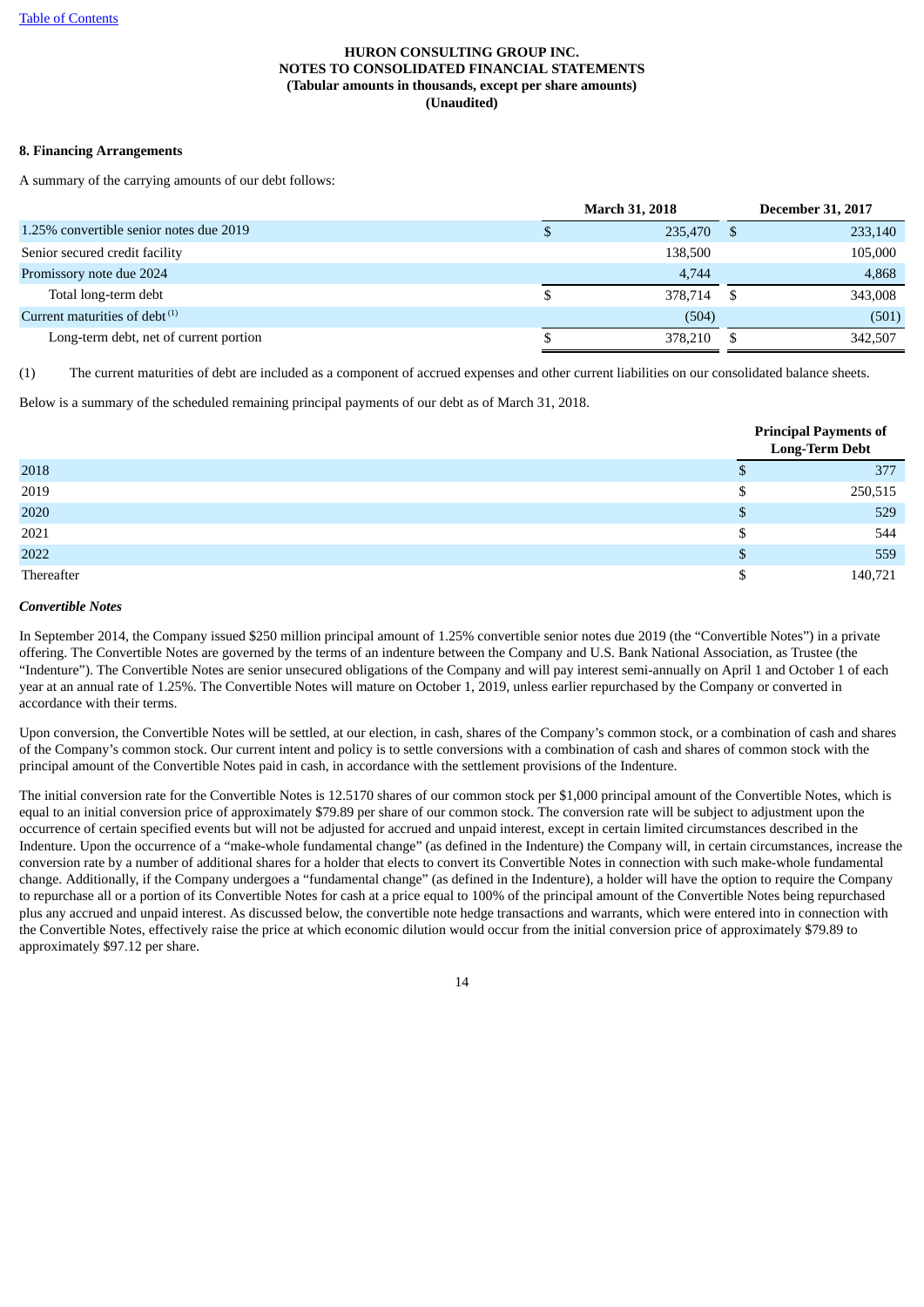Holders of the Convertible Notes may convert their Convertible Notes at their option at any time prior to July 1, 2019, only under the following circumstances:

- during any calendar quarter (and only during such calendar quarter) commencing after December 31, 2014 if, for each of at least 20 trading days (whether or not consecutive) during the 30 consecutive trading day period ending on, and including, the last trading day of the immediately preceding calendar quarter, the last reported sale price of the Company's common stock for such trading day is equal to or greater than 130% of the applicable conversion price on such trading day;
- during the five consecutive business day period immediately following any five consecutive trading day period (such five consecutive trading day period, the "measurement period") in which, for each trading day of the measurement period, the "trading price" (as defined in the Indenture) per \$1,000 principal amount of the Convertible Notes for such trading day was less than 98% of the product of the last reported sale price of the Company's common stock for such trading day and the applicable conversion rate on such trading day; or
- upon the occurrence of specified corporate transactions described in the Indenture.

On or after July 1, 2019 until the close of business on the second scheduled trading day immediately preceding the maturity date, a holder may convert all or a portion of its Convertible Notes, regardless of the foregoing circumstances.

We have separated the Convertible Notes into liability and equity components. The carrying amount of the liability component was determined by measuring the fair value of a similar liability that does not have an associated convertible feature, assuming our non-convertible debt borrowing rate. The carrying value of the equity component representing the conversion option, which is recognized as a debt discount, was determined by deducting the fair value of the liability component from the proceeds of the Convertible Notes. The debt discount is amortized to interest expense using an effective interest rate of 4.751% over the term of the Convertible Notes. As of March 31, 2018, the remaining life of the Convertible Notes is 1.5 years. The equity component will not be remeasured as long as it continues to meet the conditions for equity classification.

The transaction costs related to the issuance of the Convertible Notes were separated into liability and equity components based on their relative values, as determined above. Transaction costs attributable to the liability component are recorded as a deduction to the carrying amount of the liability and amortized to interest expense over the term of the Convertible Notes; and transaction costs attributable to the equity component are netted with the equity component of the Convertible Notes in stockholders' equity. Total debt issuance costs were approximately \$7.3 million, of which \$6.2 million was allocated to liability issuance costs and \$1.1 million was allocated to equity issuance costs.

As of March 31, 2018 and December 31, 2017, the Convertible Notes consisted of the following:

|                                                | <b>March 31, 2018</b> |           |      | <b>December 31, 2017</b> |
|------------------------------------------------|-----------------------|-----------|------|--------------------------|
| Liability component:                           |                       |           |      |                          |
| Proceeds                                       |                       | 250,000   | - \$ | 250,000                  |
| Less: debt discount, net of amortization       |                       | (12, 647) |      | (14, 668)                |
| Less: debt issuance costs, net of amortization |                       | (1,883)   |      | (2, 192)                 |
| Net carrying amount                            |                       | 235,470   |      | 233,140                  |
| Equity component $(1)$                         |                       | 39.287    |      | 39,287                   |
|                                                |                       |           |      |                          |

(1) Included in additional paid-in capital on the consolidated balance sheet.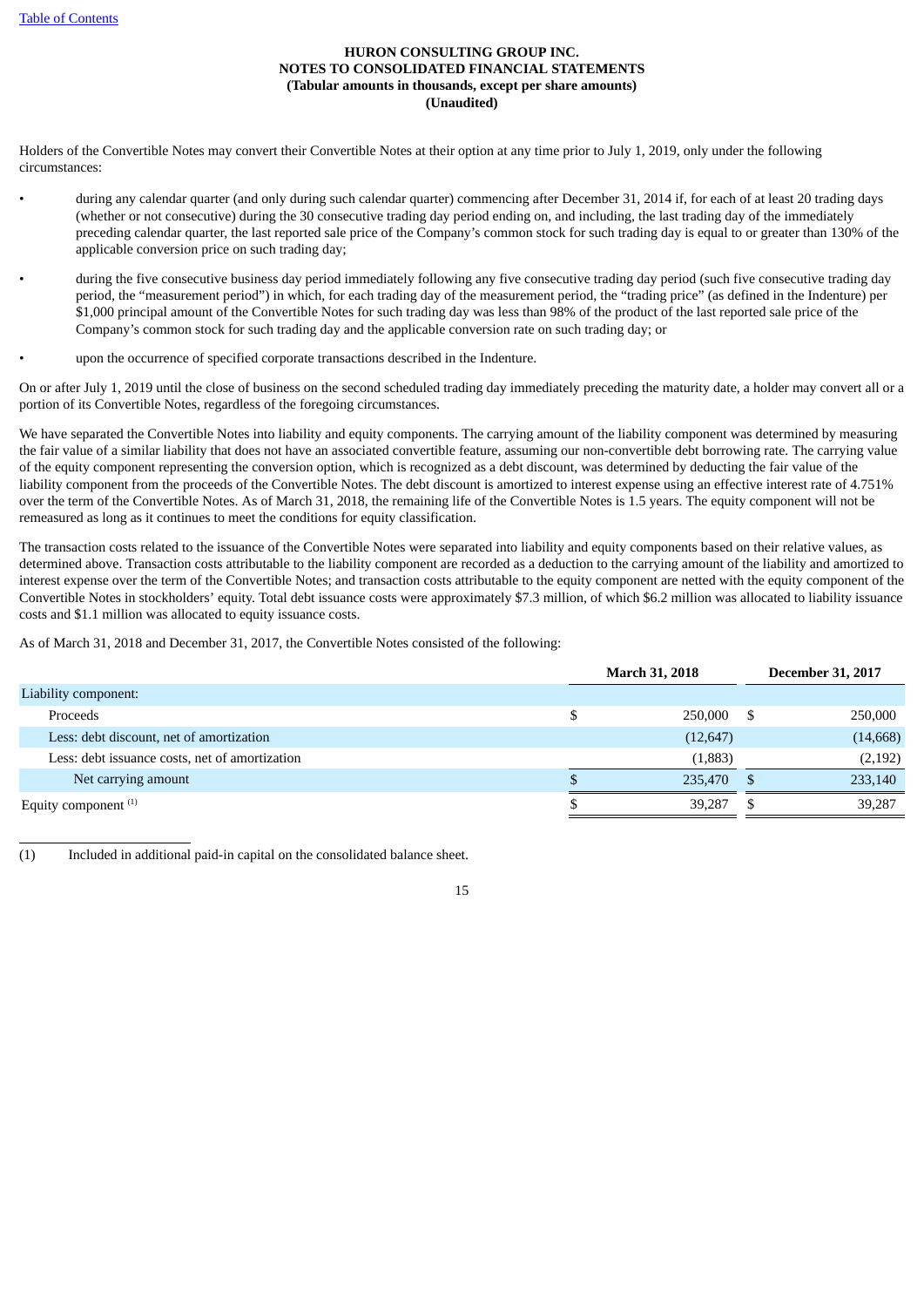The following table presents the amount of interest expense recognized related to the Convertible Notes for the periods presented.

|                                     | <b>Three Months Ended</b><br>March 31, |       |  |       |  |
|-------------------------------------|----------------------------------------|-------|--|-------|--|
|                                     | 2018                                   |       |  | 2017  |  |
| Contractual interest coupon         |                                        | 781   |  | 781   |  |
| Amortization of debt discount       |                                        | 2,021 |  | 1,928 |  |
| Amortization of debt issuance costs |                                        | 309   |  | 304   |  |
| Total interest expense              |                                        | 3,111 |  | 3,013 |  |

In connection with the issuance of the Convertible Notes, we entered into convertible note hedge transactions and warrant transactions. The convertible note hedge transactions are intended to reduce the potential future economic dilution associated with the conversion of the Convertible Notes and, combined with the warrants, effectively raise the price at which economic dilution would occur from the initial conversion price of approximately \$79.89 to approximately \$97.12 per share. For purposes of the computation of diluted earnings per share in accordance with GAAP, dilution will occur when the average share price of our common stock for a given period exceeds the conversion price of the Convertible Notes, which initially is equal to approximately \$79.89 per share. The convertible note hedge transactions and warrant transactions are discussed separately below.

- *Convertible Note Hedge Transactions*. In connection with the issuance of the Convertible Notes, the Company entered into convertible note hedge transactions whereby the Company has call options to purchase a total of approximately 3.1 million shares of the Company's common stock, which is the number of shares initially issuable upon conversion of the Convertible Notes in full, at a price of approximately \$79.89, which corresponds to the initial conversion price of the Convertible Notes, subject to customary anti-dilution adjustments substantially similar to those in the Convertible Notes. The convertible note hedge transactions are exercisable upon conversion of the Convertible Notes and will expire in 2019 if not earlier exercised. We paid an aggregate amount of \$42.1 million for the convertible note hedge transactions, which was recorded as additional paid-in capital on the consolidated balance sheets. The convertible note hedge transactions are separate transactions and are not part of the terms of the Convertible Notes.
- *Warrants.* In connection with the issuance of the Convertible Notes, the Company sold warrants whereby the holders of the warrants have the option to purchase a total of approximately 3.1 million shares of the Company's common stock at a strike price of approximately \$97.12. The warrants will expire incrementally on 100 different dates from January 6, 2020 to May 28, 2020 and are exercisable at each such expiry date. If the average market value per share of our common stock for the reporting period exceeds the strike price of the warrants, the warrants will have a dilutive effect on our earnings per share. We received aggregate proceeds of \$23.6 million from the sale of the warrants, which was recorded as additional paid-in capital on the consolidated balance sheets. The warrants are separate transactions and are not part of the terms of the Convertible Notes or the convertible note hedge transactions.

The Company recorded an initial deferred tax liability of \$15.4 million in connection with the debt discount associated with the Convertible Notes and recorded an initial deferred tax asset of \$16.5 million in connection with the convertible note hedge transactions. The deferred tax liability and deferred tax asset are included in deferred income taxes, net on the consolidated balance sheets.

## *Senior Secured Credit Facility*

The Company has a \$500 million five-year senior secured revolving credit facility, subject to the terms of a Second Amended and Restated Credit Agreement dated as of March 31, 2015, as amended to date (as amended and modified the "Amended Credit Agreement"), that becomes due and payable in full upon maturity on March 23, 2023. The Amended Credit Agreement provides the option to increase the revolving credit facility or establish term loan facilities in an aggregate amount of up to \$150 million, subject to customary conditions and the approval of any lender whose commitment would be increased, resulting in a maximum available principal amount under the Amended Credit Agreement of \$650 million. The initial borrowings under the Amended Credit Agreement were used to refinance borrowings outstanding under a prior credit agreement, and future borrowings under the Amended Credit Agreement may be used for working capital, capital expenditures, acquisitions of businesses, share repurchases, and general corporate purposes.

Fees and interest on borrowings vary based on our Consolidated Leverage Ratio (as defined in the Amended Credit Agreement). At our option, borrowings under the Amended Credit Agreement will bear interest at one, two, three or six-month LIBOR or an alternate base rate, in each case plus the applicable margin. The applicable margin will fluctuate between 1.25% per annum and 2.00% per annum, in the case of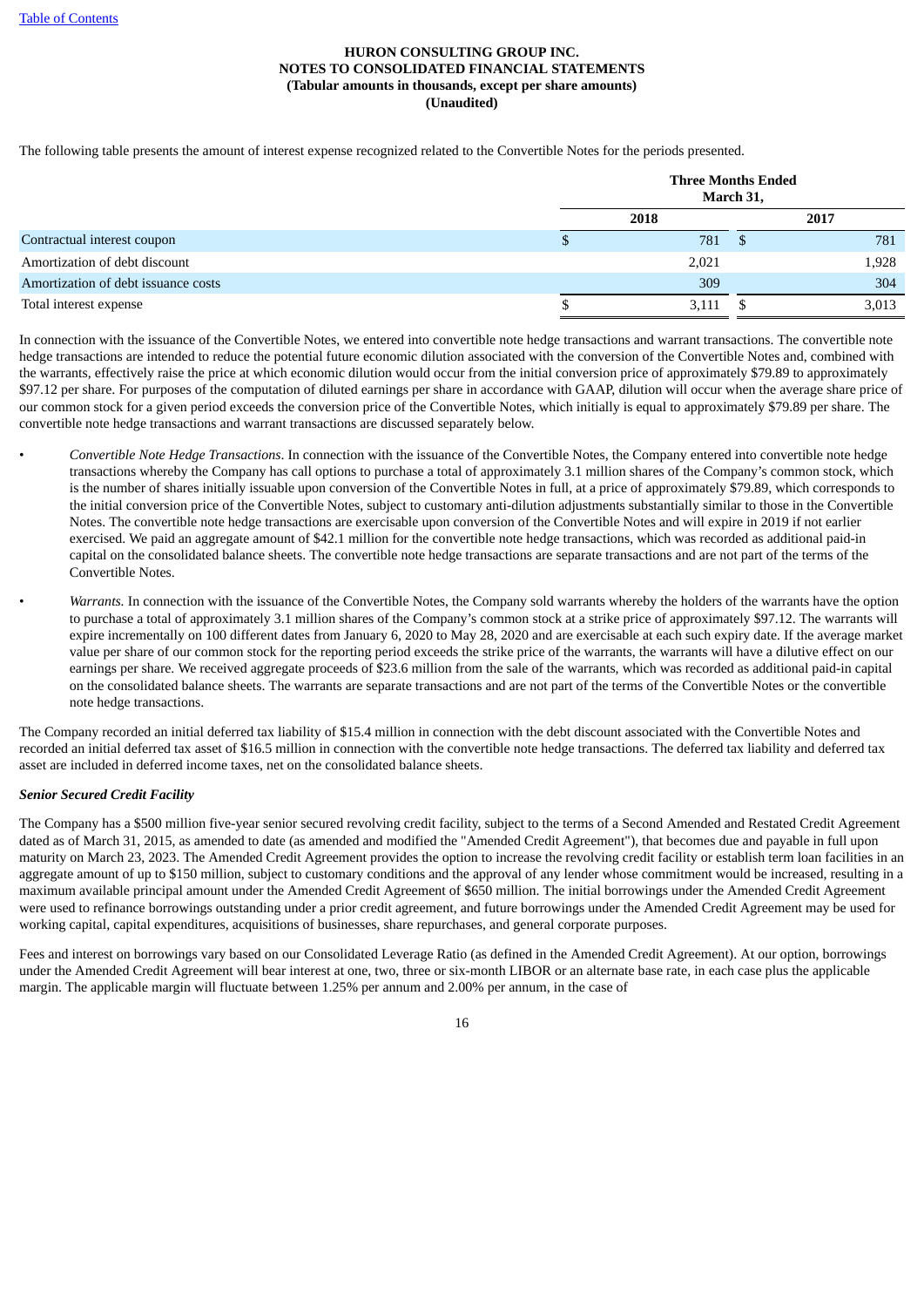LIBOR borrowings, or between 0.25% per annum and 1.00% per annum, in the case of base rate loans, based upon our Consolidated Leverage Ratio at such time.

Amounts borrowed under the Amended Credit Agreement may be prepaid at any time without premium or penalty. We are required to prepay the amounts outstanding under the Amended Credit Agreement in certain circumstances, including a requirement to pay all amounts outstanding under the Amended Credit Agreement 90 days prior to the Convertible Indebtedness Maturity Date (as defined in the Amended Credit Agreement) unless (1) the Convertible Indebtedness Maturity Date is waived or extended to a later date, (2) the Company can demonstrate (a) Liquidity (as defined in the Amended Credit Agreement) in an amount at least equal to the principal amount due on the Convertible Indebtedness Maturity Date, and (b) financial covenant compliance after giving effect to such payments and any additional indebtedness incurred on a pro forma basis, or (3) this requirement is waived by the Required Lenders (as defined in the Amended Credit Agreement). In addition, we have the right to permanently reduce or terminate the unused portion of the commitments provided under the Amended Credit Agreement at any time.

The loans and obligations under the Amended Credit Agreement are secured pursuant to a Second Amended and Restated Security Agreement and a Second Amended and Restated Pledge Agreement (the "Pledge Agreement") with Bank of America, N.A. as collateral agent, pursuant to which the Company and the subsidiary guarantors grant Bank of America, N.A., for the ratable benefit of the lenders under the Amended Credit Agreement, a first-priority lien, subject to permitted liens, on substantially all of the personal property assets of the Company and the subsidiary guarantors, and a pledge of 100% of the stock or other equity interests in all domestic subsidiaries and 65% of the stock or other equity interests in each "material first-tier foreign subsidiary" (as defined in the Pledge Agreement).

The Amended Credit Agreement contains usual and customary representations and warranties; affirmative and negative covenants, which include limitations on liens, investments, additional indebtedness, and restricted payments; and two quarterly financial covenants as follows: (i) a maximum Consolidated Leverage Ratio (defined as the ratio of debt to consolidated EBITDA) ranging from 3.50 to 1.00 to 4.00 to 1.00, depending on the measurement period, and (ii) a minimum Consolidated Interest Coverage Ratio (defined as the ratio of consolidated EBITDA to interest) of 3.50 to 1.00. Consolidated EBITDA for purposes of the financial covenants is calculated on a continuing operations basis and includes adjustments to add back non-cash goodwill impairment charges, share-based compensation costs, certain non-cash restructuring charges, pro forma historical EBITDA for businesses acquired, and other specified items in accordance with the Amended Credit Agreement. At March 31, 2018, we were in compliance with these financial covenants with a Consolidated Leverage Ratio of 3.77 to 1.00 and a Consolidated Interest Coverage Ratio of 10.00 to 1.00.

Borrowings outstanding under the Amended Credit Agreement at March 31, 2018 totaled \$138.5 million. These borrowings carried a weighted average interest rate of 4.3%, including the effect of the interest rate swap described in Note 10 "Derivative Instruments and Hedging Activity." Borrowings outstanding under the Amended Credit Agreement at December 31, 2017 were \$105.0 million and carried a weighted average interest rate of 3.7%, including the effect of the interest rate swap described in Note 10 "Derivative Instrument and Hedging Activity." The borrowing capacity under the revolving credit facility is reduced by any outstanding borrowings under the revolving credit facility and outstanding letters of credit. At March 31, 2018, we had outstanding letters of credit totaling \$1.9 million, which are primarily used as security deposits for our office facilities. As of March 31, 2018, the unused borrowing capacity under the revolving credit facility was \$359.6 million.

## *Promissory Note due 2024*

On June 30, 2017, in conjunction with our purchase of an aircraft related to the acquisition of Innosight, we assumed, from the sellers of the aircraft, a promissory note with an outstanding principal balance of \$5.1 million. The principal balance of the promissory note is subject to scheduled monthly principal payments until the maturity date of March 1, 2024, at which time a final payment of \$1.5 million, plus any accrued and unpaid interest, will be due. Under the terms of the promissory note, we will pay interest on the outstanding principal amount at a rate of one-month LIBOR plus 1.97% per annum. The obligations under the promissory note are secured pursuant to a Loan and Aircraft Security Agreement with Banc of America Leasing & Capital, LLC, which grants the lender a first priority security interest in the aircraft. At March 31, 2018, the outstanding principal amount of the promissory note was \$4.7 million. As of March 31, 2018, the aircraft had a carrying amount of \$6.3 million. At December 31, 2017, the outstanding principal amount of the promissory note was \$4.9 million, and the aircraft had a carrying amount of \$6.5 million.

## **9. Restructuring Charges**

Restructuring charges for the three months ended March 31, 2018 and 2017, totaled \$0.7 million and \$0.3 million, respectively. The \$0.7 million charge incurred in the first quarter of 2018 primarily related to updated lease assumptions for our San Francisco office vacated in the third quarter of 2017. The \$0.3 million charge incurred in the first quarter of 2017 primarily related to updated lease assumptions for our New York office.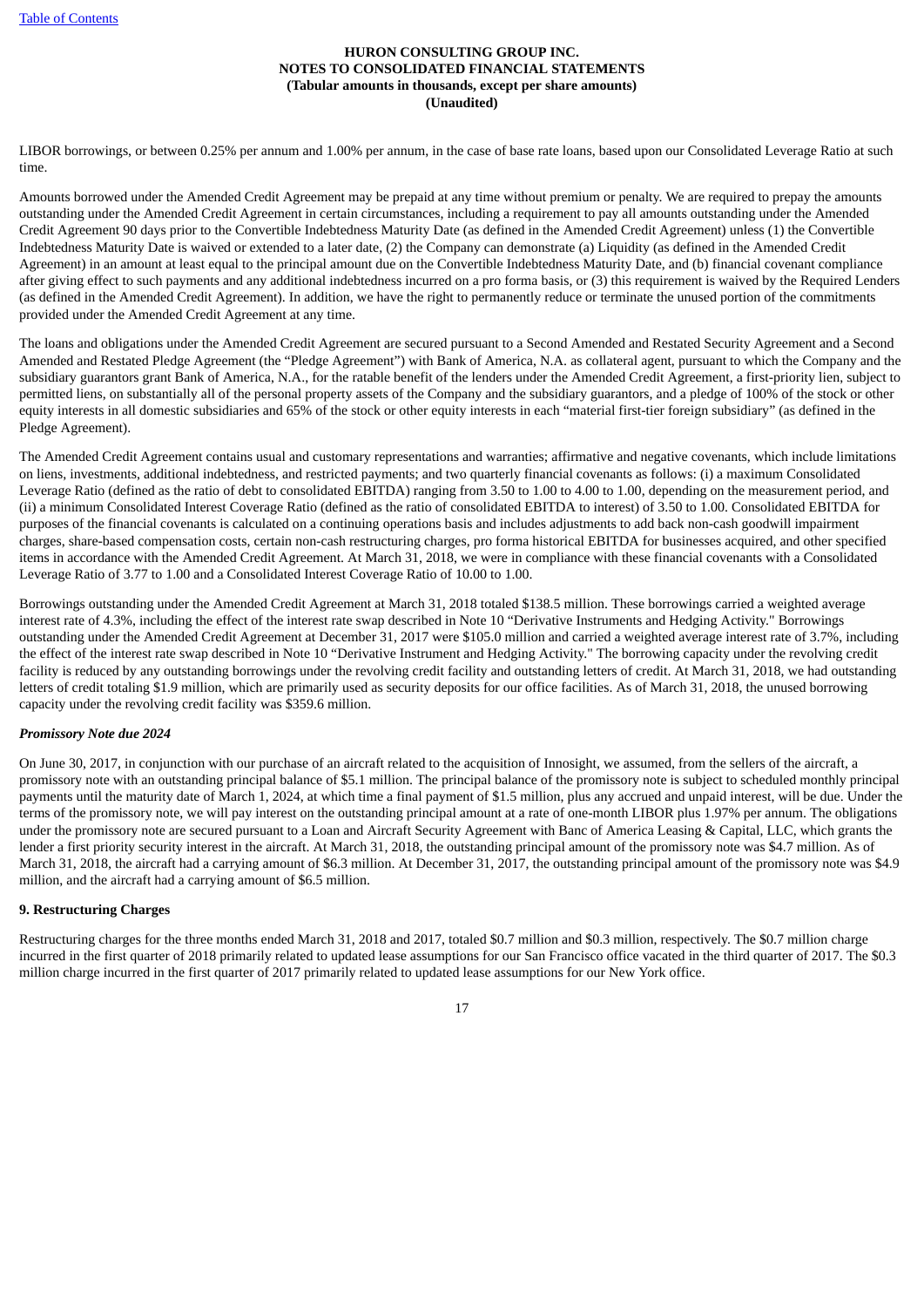The table below sets forth the changes in the carrying amount of our restructuring charge liability by restructuring type for the three months ended March 31, 2018.

|                                 | <b>Employee Costs</b> |         | <b>Office Space</b><br><b>Reductions</b> |       |  | <b>Total</b> |  |  |
|---------------------------------|-----------------------|---------|------------------------------------------|-------|--|--------------|--|--|
| Balance as of December 31, 2017 | S                     | 1,267   |                                          | 4,247 |  | 5,514        |  |  |
| Adjustments <sup>(1)</sup>      |                       |         |                                          | 774   |  | 777          |  |  |
| Payments                        |                       | (1,002) |                                          | (741) |  | (1,743)      |  |  |
| Balance as of March 31, 2018    |                       | 268     | J.                                       | 4,280 |  | 4,548        |  |  |

(1) Adjustments for the three months ended March 31, 2018 include a restructuring charge of \$0.1 million related to updated lease assumptions for vacated office spaces directly related to discontinued operations.

As of March 31, 2018, our restructuring charge liability related to office space reductions of \$4.3 million represented the present value of remaining lease payments, net of estimated sublease income, primarily for our vacated office spaces in Washington, D.C., Houston, San Francisco, and Chicago. This restructuring charge liability is included as a component of accrued expenses and other current liabilities and deferred compensation and other liabilities. All of the \$0.3 million restructuring charge liability related to employee costs at March 31, 2018 is expected to be paid in the next 12 months. The restructuring charge liability related to employee costs is included as a component of accrued payroll and related benefits.

## **10. Derivative Instrument and Hedging Activity**

On June 22, 2017, we entered into a forward interest rate swap agreement effective August 31, 2017 and ending August 31, 2022, with a notional amount of \$50.0 million. We entered into this derivative instrument to hedge against the interest rate risks of our variable-rate borrowings. Under the terms of the interest rate swap agreement, we receive from the counterparty interest on the notional amount based on one-month LIBOR and we pay to the counterparty a fixed rate of 1.900%.

We recognize all derivative instruments as either assets or liabilities at fair value on the balance sheet. We have designated this derivative instrument as a cash flow hedge. Therefore, changes in the fair value of the derivative instrument are recorded to other comprehensive income ("OCI") and reclassified into interest expense upon settlement. As of March 31, 2018, it was anticipated that \$0.1 million of the gains, net of tax, currently recorded in accumulated other comprehensive income will be reclassified into earnings within the next 12 months.

The table below sets forth additional information relating to the interest rate swap designated as a cash flow hedging instrument as of March 31, 2018 and December 31, 2017.

| <b>Balance Sheet Location</b>             |  | <b>Fair Value (Derivative Asset and Liability)</b> |  |                      |
|-------------------------------------------|--|----------------------------------------------------|--|----------------------|
|                                           |  | March 31,<br>2018                                  |  | December 31,<br>2017 |
| Prepaid expenses and other current assets |  | 113                                                |  |                      |
| Other non-current assets                  |  | 1.003                                              |  | 581                  |
| Accrued expenses                          |  | $\hspace{0.1mm}-\hspace{0.1mm}$                    |  | 48                   |

All of our derivative instruments are transacted under the International Swaps and Derivatives Association (ISDA) master agreements. These agreements permit the net settlement of amounts owed in the event of default and certain other termination events. Although netting is permitted, it is our policy to record all derivative assets and liabilities on a gross basis on our consolidated balance sheet.

We do not use derivative instruments for trading or other speculative purposes. Refer to Note 12 "Other Comprehensive Income (Loss)" for additional information on our derivative instrument.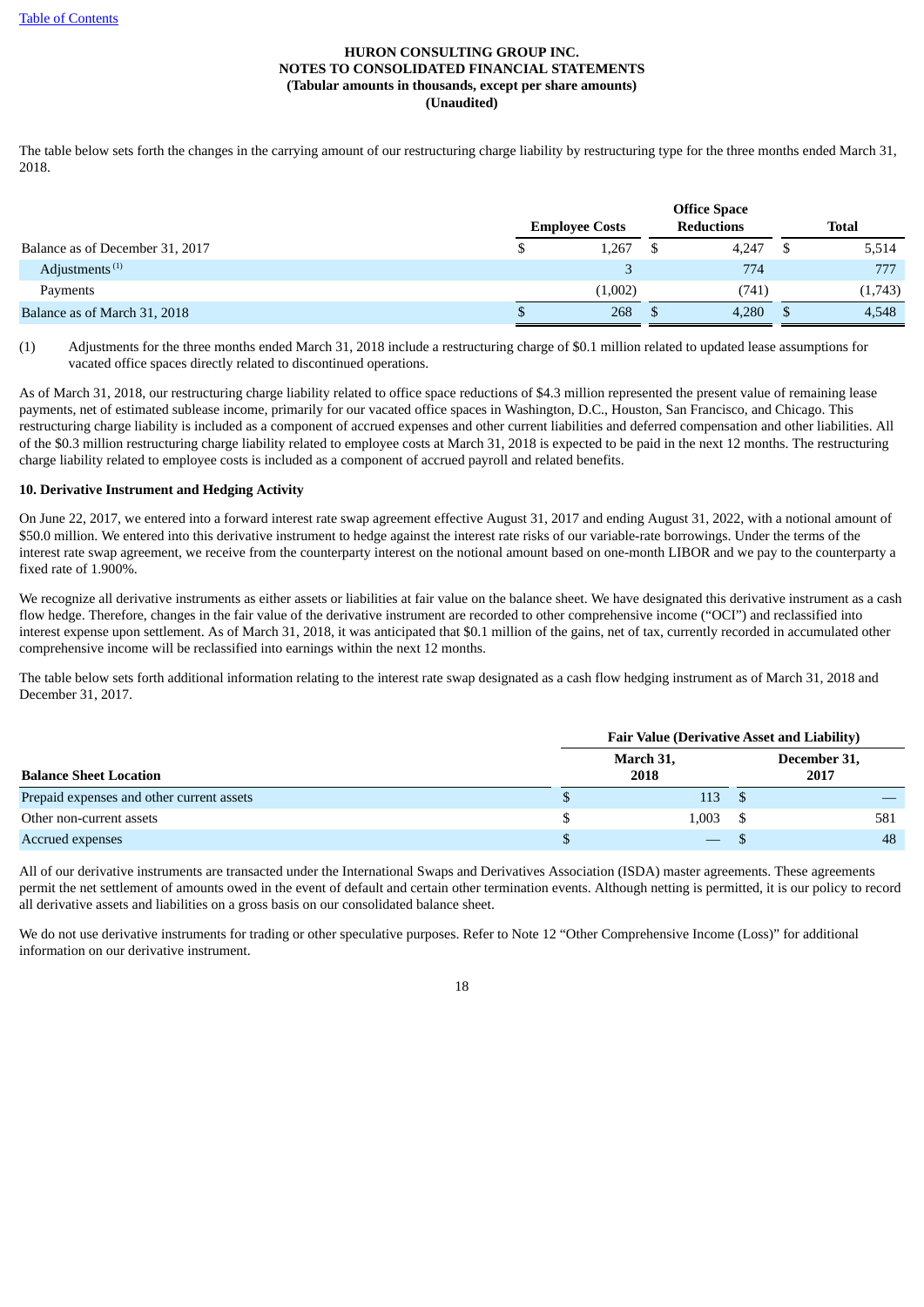## **11. Fair Value of Financial Instruments**

asset or liability.

Certain of our assets and liabilities are measured at fair value. Fair value is defined as the price that would be received to sell an asset or the price that would be paid to transfer a liability in an orderly transaction between market participants at the measurement date. GAAP establishes a fair value hierarchy for inputs used in measuring fair value and requires companies to maximize the use of observable inputs and minimize the use of unobservable inputs. The fair value hierarchy consists of three levels based on the objectivity of the inputs as follows:

| Level 1 Inputs | Quoted prices in active markets for identical assets or liabilities that the reporting entity has the ability to access at the<br>measurement date.                                                                                                                                                                                                                        |
|----------------|----------------------------------------------------------------------------------------------------------------------------------------------------------------------------------------------------------------------------------------------------------------------------------------------------------------------------------------------------------------------------|
| Level 2 Inputs | Quoted prices in active markets for similar assets or liabilities; quoted prices for identical or similar assets or liabilities in<br>markets that are not active; inputs other than quoted prices that are observable for the asset or liability; or inputs that are<br>derived principally from or corroborated by observable market data by correlation or other means. |
| Level 3 Inputs | Unobservable inputs for the asset or liability, and include situations in which there is little, if any, market activity for the                                                                                                                                                                                                                                           |

The table below sets forth our fair value hierarchy for our financial assets and liabilities measured at fair value on a recurring basis as of March 31, 2018 and December 31, 2017.

|                                                    | <b>Level 1</b> | <b>Level 2</b> |                | <b>Level 3</b> |                |        |  | <b>Total</b> |
|----------------------------------------------------|----------------|----------------|----------------|----------------|----------------|--------|--|--------------|
| March 31, 2018                                     |                |                |                |                |                |        |  |              |
| Assets:                                            |                |                |                |                |                |        |  |              |
| Interest rate swap                                 | \$             | \$<br>1,116    | $\mathcal{S}$  |                | \$             | 1,116  |  |              |
| Promissory note                                    |                |                |                | 1,064          |                | 1,064  |  |              |
| Convertible debt investment                        |                |                |                | 42,831         |                | 42,831 |  |              |
| Deferred compensation assets                       |                | 19,046         |                |                |                | 19,046 |  |              |
| <b>Total assets</b>                                | \$             | \$<br>20,162   | $\mathfrak{S}$ | 43,895         | \$             | 64,057 |  |              |
| <b>Liabilities:</b>                                |                |                |                |                |                |        |  |              |
| Contingent consideration for business acquisitions | \$             | \$             |                | 24,081         | \$             | 24,081 |  |              |
| <b>Total liabilities</b>                           | \$             | \$             | \$             | 24,081         | \$             | 24,081 |  |              |
| <b>December 31, 2017</b>                           |                |                |                |                |                |        |  |              |
| Assets:                                            |                |                |                |                |                |        |  |              |
| Interest rate swap                                 | \$             | \$<br>533      | $\mathcal{S}$  |                | \$             | 533    |  |              |
| Promissory note                                    |                |                |                | 1,078          |                | 1,078  |  |              |
| Convertible debt investment                        |                |                |                | 39,904         |                | 39,904 |  |              |
| Deferred compensation assets                       |                | 17,786         |                |                |                | 17,786 |  |              |
| Total assets                                       | \$             | \$<br>18,319   | $\mathfrak{S}$ | 40,982         | $\mathfrak{s}$ | 59,301 |  |              |
| <b>Liabilities:</b>                                |                |                |                |                |                |        |  |              |
| Contingent consideration for business acquisitions | \$             | \$             | \$             | 22,828         | \$             | 22,828 |  |              |
| <b>Total liabilities</b>                           | \$             | \$             | \$             | 22,828         | \$             | 22,828 |  |              |
|                                                    |                |                |                |                |                |        |  |              |

*Interest rate swaps:* The fair value of our interest rate swap was derived using estimates to settle the interest rate swap agreement, which is based on the net present value of expected future cash flows on each leg of the swap utilizing market-based inputs and a discount rate reflecting the risks involved.

*Promissory note*: As part of the consideration received for the sale of our Accounting Advisory practice on December 30, 2011, we received a \$3.5 million promissory note payable over four years. During the fourth quarter of 2017, we amended and restated the note which established scheduled annual principal payments, increased the interest rate, reduced the outstanding principal amount by \$0.5 million, and extended the maturity date to September 30, 2020. The scheduled principal payments will be paid to us annually until the maturity date of September 30, 2020, at which time the remaining principal balance and any accrued interest is due. The fair value of the note is based on the net present value of the projected cash flows using a discount rate of 10%, which accounts for the risks associated with the amended note. This fair value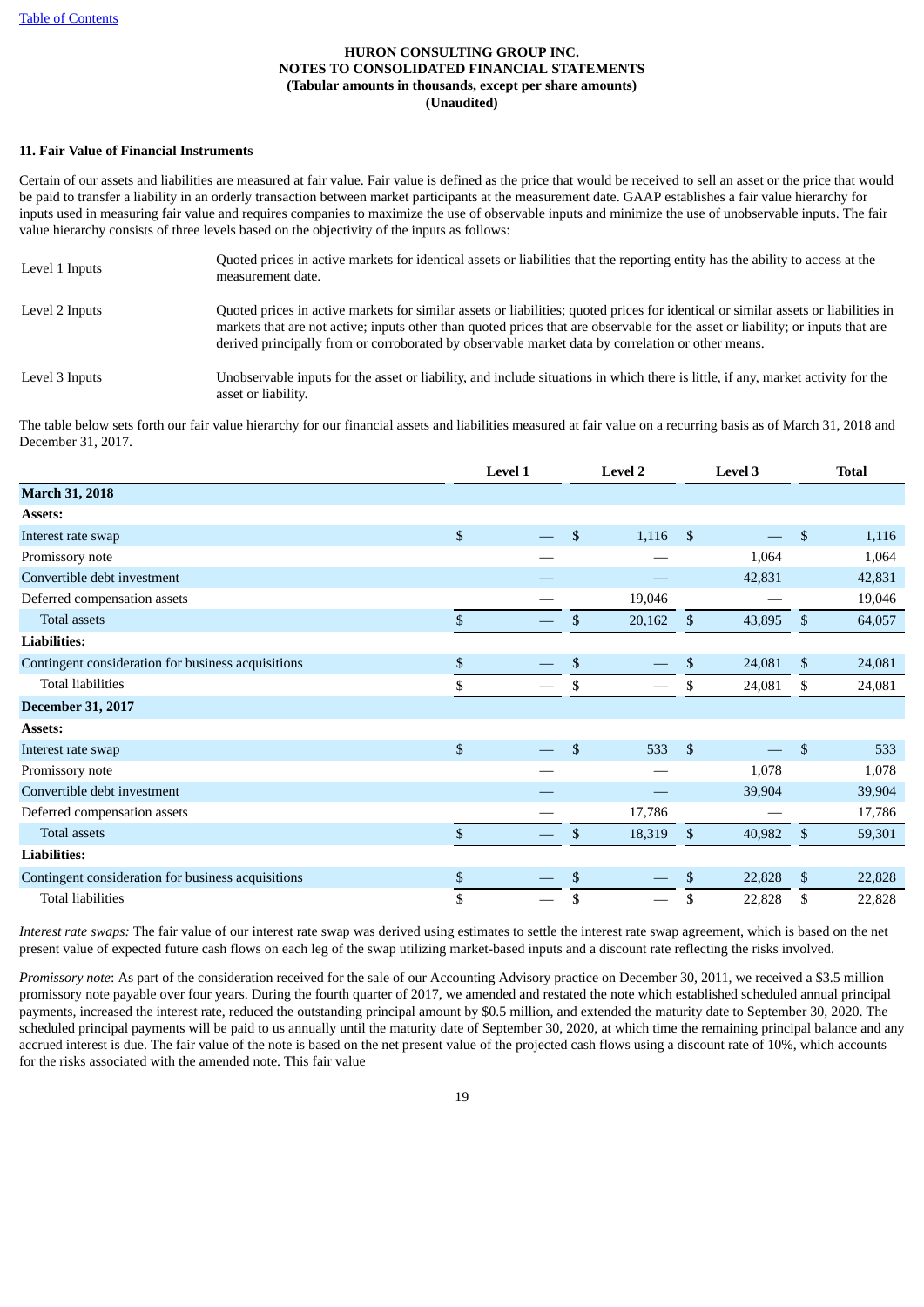measurement is based on significant inputs not observable in the market and thus represent Level 3 inputs. As of March 31, 2018, \$0.4 million is recorded in prepaid expenses and other current assets and represents the present value of the payments expected to be received in the next 12 months, and the remaining \$0.7 million is recorded in other non-current assets. As of March 31, 2018, there was \$1.0 million principal amount outstanding under the promissory note.

The table below sets forth the changes in the balance of the promissory note for the three months ended March 31, 2018.

|                                         | <b>Promissory Note</b> |       |
|-----------------------------------------|------------------------|-------|
| Balance as of December 31, 2017         |                        | 1,078 |
| Interest payments received              |                        | (40)  |
| Change in fair value of promissory note |                        | 26    |
| Balance as of March 31, 2018            |                        | 1,064 |

*Convertible debt investment:* In 2014 and 2015, we invested \$27.9 million, in the form of zero coupon convertible debt, in Shorelight Holdings, LLC ("Shorelight"), the parent company of Shorelight Education, a U.S.-based company that partners with leading nonprofit universities to increase access to and retention of international students, boost institutional growth, and enhance an institution's global footprint. The notes will mature on July 1, 2020, unless converted earlier.

To determine the appropriate accounting treatment for our investment, we performed a variable interest entity ("VIE") analysis and concluded that Shorelight does not meet the definition of a VIE. We also reviewed the characteristics of our investment to confirm that the convertible notes are not in-substance common stock that would warrant equity method accounting. After we reviewed all of the terms of the investment, we concluded the appropriate accounting treatment to be that of an available-for-sale debt security.

The investment is carried at fair value with unrealized holding gains and losses excluded from earnings and reported in other comprehensive income. We estimated the fair value of our investment using a Monte Carlo simulation model, cash flow projections discounted at a risk-adjusted rate, and certain assumptions related to equity volatility, default probability, and recovery rate, all of which are Level 3 inputs. The use of alternative estimates and assumptions could increase or decrease the estimated fair value of the investment, which would result in different impacts to our consolidated balance sheet and comprehensive income. Actual results may differ from our estimates. The fair value of the convertible debt investment is recorded in long-term investment.

The table below sets forth the changes in the balance of the convertible debt investment for the three months ended March 31, 2018.

|                                                     | <b>Convertible Debt Investment</b> |
|-----------------------------------------------------|------------------------------------|
| Balance as of December 31, 2017                     | 39,904                             |
| Change in fair value of convertible debt investment | 2,927                              |
| Balance as of March 31, 2018                        | 42.831                             |

*Deferred compensation assets:* We have a non-qualified deferred compensation plan (the "Plan") for the members of our board of directors and a select group of our employees. The deferred compensation liability is funded by the Plan assets, which consist of life insurance policies maintained within a trust. The cash surrender value of the life insurance policies approximates fair value, and is based on third-party broker statements which provide the fair value of the life insurance policies' underlying investments, which are Level 2 inputs. The cash surrender value of the life insurance policies is invested primarily in mutual funds. The Plan assets are included in other non-current assets on our consolidated balance sheet. Realized and unrealized gains (losses) from the deferred compensation assets are recorded to other income (expense), net in our consolidated statements of operations.

*Contingent consideration for business acquisitions:* We estimate the fair value of acquisition-related contingent consideration using either a probabilityweighted assessment of the specific financial performance targets being achieved or a Monte Carlo simulation model, as appropriate. These fair value measurements are based on significant inputs not observable in the market and thus represent Level 3 inputs. The significant unobservable inputs used in the fair value measurements of our contingent consideration are our measures of the estimated payouts based on internally generated financial projections on a probability-weighted basis and discount rates, which typically reflect a risk-free rate. The fair value of the contingent consideration is reassessed quarterly based on assumptions used in our latest projections and input provided by practice leaders and management. Any change in the fair value estimate is recorded in our consolidated statement of operations for that period. The use of alternative estimates and assumptions could increase or decrease the estimated fair value of our contingent consideration liability, which would result in different impacts to our consolidated balance sheets and consolidated statements of operations.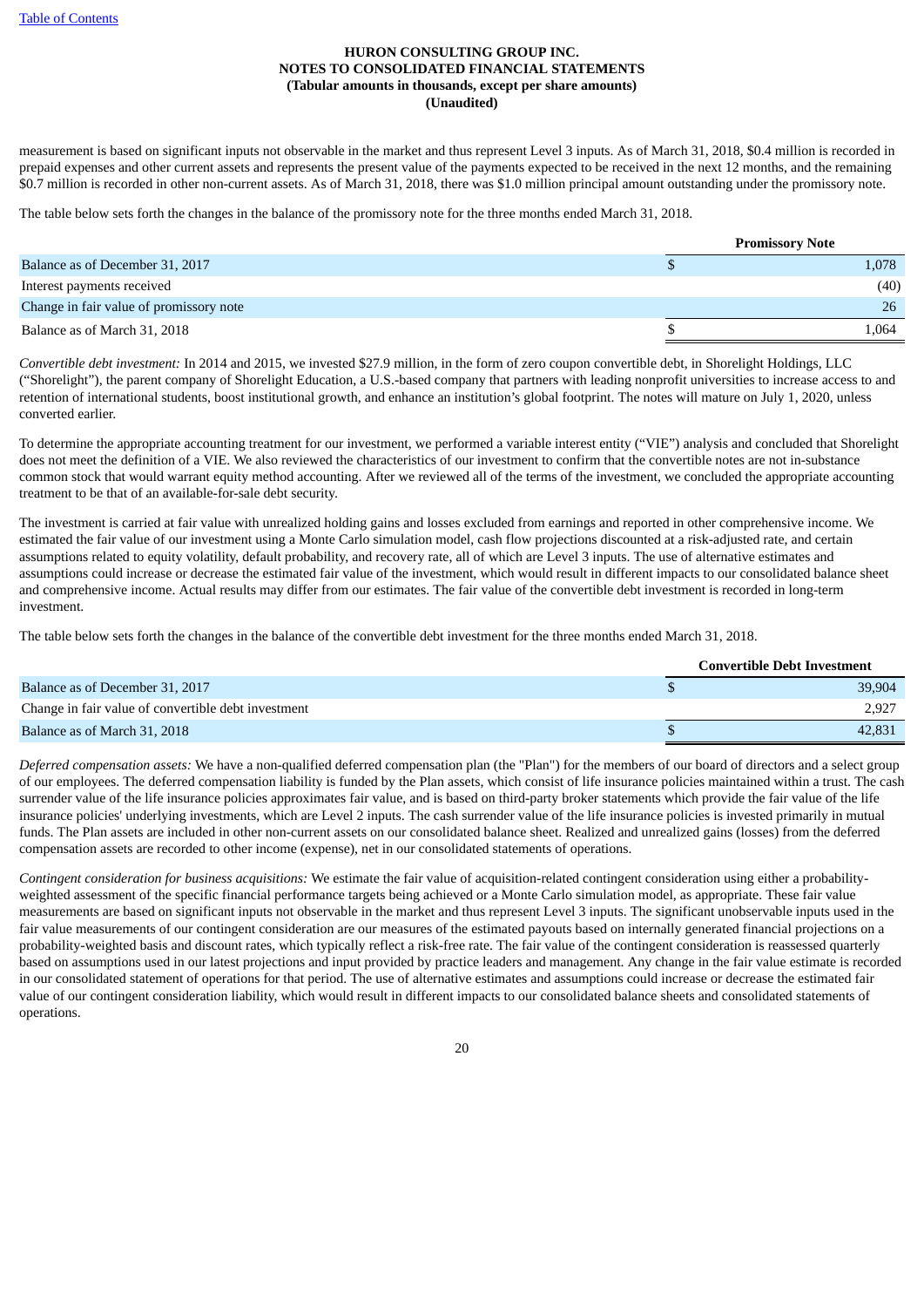Actual results may differ from our estimates. The table below sets forth the changes in the balance of the contingent consideration for business acquisitions for the three months ended March 31, 2018.

|                                                                     | <b>Contingent Consideration for Business</b><br><b>Acquisitions</b> |     |
|---------------------------------------------------------------------|---------------------------------------------------------------------|-----|
| Balance as of December 31, 2017                                     | 22,828                                                              |     |
| Remeasurement of contingent consideration for business acquisitions |                                                                     | 830 |
| Acquisition                                                         |                                                                     | 212 |
| Unrealized loss due to foreign currency translation                 |                                                                     | 211 |
| Balance as of March 31, 2018                                        | 24,081                                                              |     |

Financial assets and liabilities not recorded at fair value are as follows:

#### *Senior Secured Credit Facility*

The carrying value of our borrowings outstanding under our senior secured credit facility is stated at cost. Our carrying value approximates fair value, using Level 2 inputs, as the senior secured credit facility bears interest at variable rates based on current market rates as set forth in the Amended Credit Agreement. Refer to Note 8 "Financing Arrangements" for additional information on our senior secured credit facility.

#### *Promissory Note due 2024*

The carrying value of our promissory note due 2024 is stated at cost. Our carrying value approximates fair value, using Level 2 inputs, as the promissory note bears interest at rates based on current market rates as set forth in the terms of the promissory note. Refer to Note 8 "Financing Arrangements" for additional information on our promissory note due 2024.

#### *Convertible Notes*

The carrying amount and estimated fair value of the Convertible Notes are as follows:

|                                         | <b>March 31, 2018</b> |                         | <b>December 31, 2017</b> |                                |
|-----------------------------------------|-----------------------|-------------------------|--------------------------|--------------------------------|
|                                         | Carrying<br>Amount    | Estimated<br>Fair Value | Carrying<br>Amount       | <b>Estimated</b><br>Fair Value |
| 1.25% convertible senior notes due 2019 | 235,470               | 236,298                 | 233.140                  | 232,578                        |

The differences between the \$250 million principal amount of the Convertible Notes and the carrying amounts shown above represent the unamortized debt discount and issuance costs. As of March 31, 2018 and December 31, 2017, the carrying value of the equity component of \$39.3 million was unchanged from the date of issuance. Refer to Note 8 "Financing Arrangements" for additional information on our Convertible Notes. The estimated fair value of the Convertible Notes was determined based on the quoted bid price of the Convertible Notes in an over-the-counter market, which is a Level 2 input, on the last day of trading for the quarters ended March 31, 2018 and December 31, 2017.

Based on the closing price of our common stock of \$38.10 on March 31, 2018, the if-converted value of the Convertible Notes was less than the principal amount.

Cash and cash equivalents are stated at cost, which approximates fair market value. The carrying values of all other financial instruments not described above reasonably approximate fair market value due to the nature of the financial instruments and the short-term maturity of these items.

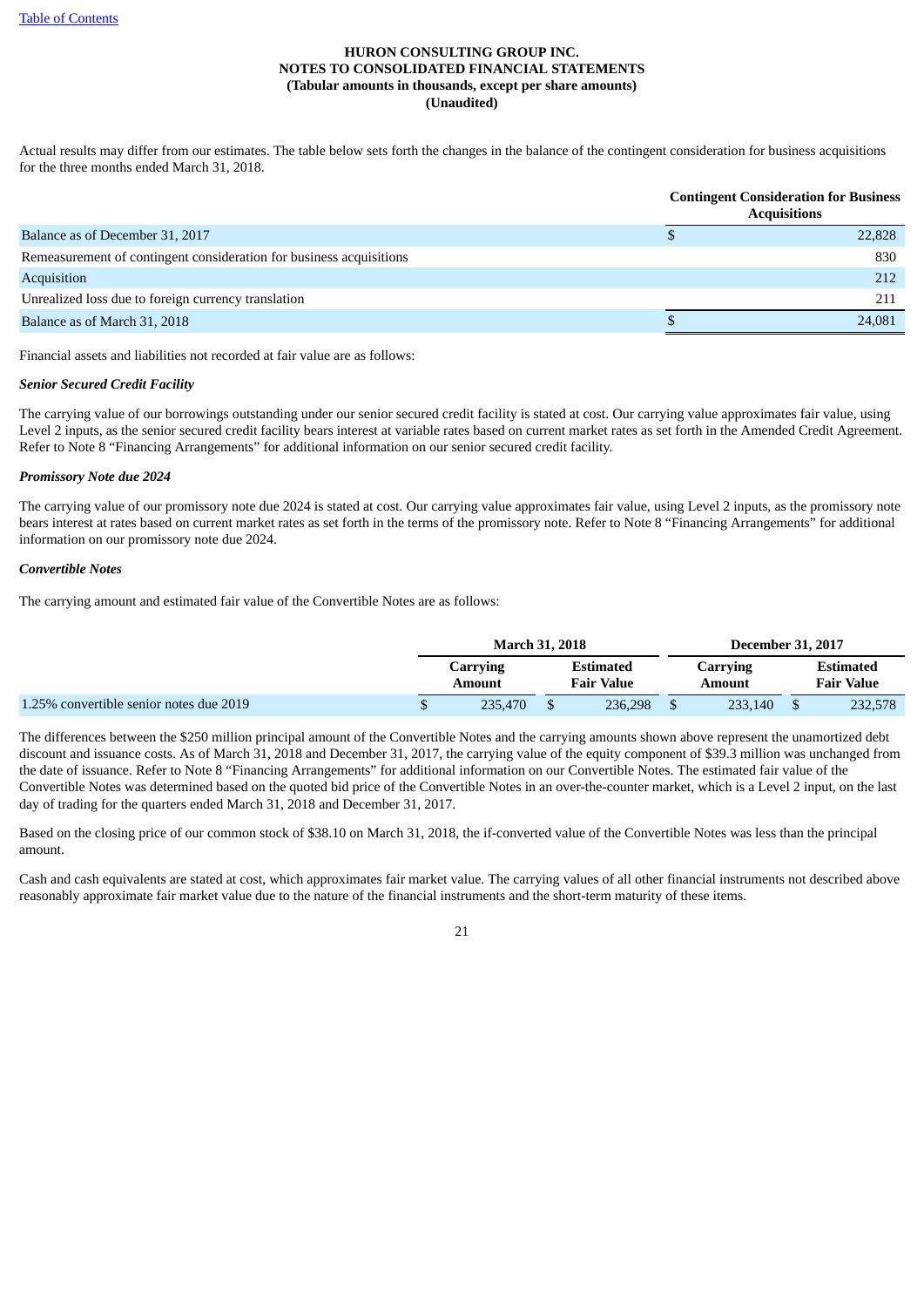## **12. Other Comprehensive Income**

The tables below set forth the components of other comprehensive income, net of tax, for the three months ended March 31, 2018 and 2017.

|                                            |                | <b>Three Months Ended</b><br><b>March 31, 2018</b> |     |                                    |     |                        |               |                               |               | <b>Three Months Ended</b><br><b>March 31, 2017</b> |              |                        |
|--------------------------------------------|----------------|----------------------------------------------------|-----|------------------------------------|-----|------------------------|---------------|-------------------------------|---------------|----------------------------------------------------|--------------|------------------------|
|                                            |                | <b>Before</b><br><b>Taxes</b>                      |     | Tax<br>(Expense)<br><b>Benefit</b> |     | Net of<br><b>Taxes</b> |               | <b>Before</b><br><b>Taxes</b> |               | <b>Tax</b><br>(Expense)<br><b>Benefit</b>          |              | Net of<br><b>Taxes</b> |
| Other comprehensive income:                |                |                                                    |     |                                    |     |                        |               |                               |               |                                                    |              |                        |
| Foreign currency translation adjustments   | \$             | 34                                                 | \$  |                                    | \$  | 34                     | S             | 424                           | -\$           |                                                    | \$           | 424                    |
| Unrealized gain on investment              | \$             | 2,927                                              | \$. | (761)                              | -\$ | 2,166                  | \$.           | 2,894                         | -S            | $(1,117)$ \$                                       |              | 1,777                  |
| Unrealized gain on cash flow hedges:       |                |                                                    |     |                                    |     |                        |               |                               |               |                                                    |              |                        |
| Change in fair value                       | \$             | 545                                                | \$  | $(141)$ \$                         |     | 404                    | <sup>\$</sup> | 38                            | - \$          | $(14)$ \$                                          |              | 24                     |
| Reclassification adjustments into earnings |                | 38                                                 |     | (10)                               |     | 28                     |               | 36                            |               | (15)                                               |              | 21                     |
| Net unrealized gain                        | $\mathfrak{L}$ | 583                                                | \$  | (151)                              | \$  | 432                    | \$            | 74                            | $\mathcal{S}$ | (29)                                               | $\mathsf{S}$ | 45                     |
| Other comprehensive income                 | \$             | 3,544                                              |     | (912)                              | S   | 2,632                  | \$            | 3,392                         | S             | (1, 146)                                           | -S           | 2,246                  |

The before tax amounts reclassified from accumulated other comprehensive income related to our cash flow hedges are recorded to interest expense, net of interest income.

Accumulated other comprehensive income, net of tax, includes the following components:

|                            | <b>Foreign Currency</b><br>Translation | <b>Available-for-Sale</b><br>Investment | <b>Cash Flow Hedges</b> | <b>Total</b> |
|----------------------------|----------------------------------------|-----------------------------------------|-------------------------|--------------|
| Balance, December 31, 2017 | 1.149                                  | 8.812                                   | 409                     | 10,370       |
| Current period change      | 34                                     | 2,166                                   | 432                     | 2,632        |
| Balance, March 31, 2018    | 1,183                                  | 10,978                                  | 841                     | 13,002       |

## **13. Income Taxes**

For the three months ended March 31, 2018, our effective tax rate was  $(14.7)$ % as we recognized income tax expense from continuing operations of \$0.4 million on pre-tax loss from continuing operations of \$2.8 million. The effective tax rate of (14.7)% was less favorable than the statutory rate, inclusive of state income taxes, of 26.0%, primarily due to discrete tax expense for share-based compensation awards that vested during the quarter and which had an unfavorable impact of 43.7% on the effective tax rate.

For the three months ended March 31, 2017, our effective tax rate was 52.7% as we recognized income tax expense of \$5.7 million on pre-tax income from continuing operations of \$10.9 million. The effective tax rate for the three months ended March 31, 2017 was less favorable than the statutory rate, inclusive of state income taxes, primarily due to discrete tax expense for share-based compensation which had an unfavorable impact of 14.5% related to the adoption of ASU 2016-09 *Improvements to Employee Share-Based Payment Accounting*. The less favorable effective tax rate was also due to certain non-deductible business expenses, partially offset by certain credits and deductions.

As of March 31, 2018, we had \$0.8 million of unrecognized tax benefits which would affect the effective tax rate of continuing operations if recognized.

## **14. Commitments, Contingencies and Guarantees**

#### *Litigation*

From time to time, we are involved in legal proceedings and litigation arising in the ordinary course of business. As of the date of this Quarterly Report on Form 10-Q, we are not a party to any litigation or legal proceeding that, in the current opinion of management, could have a material adverse effect on our financial position or results of operations. However, due to the risks and uncertainties inherent in legal proceedings, actual results could differ from current expected results.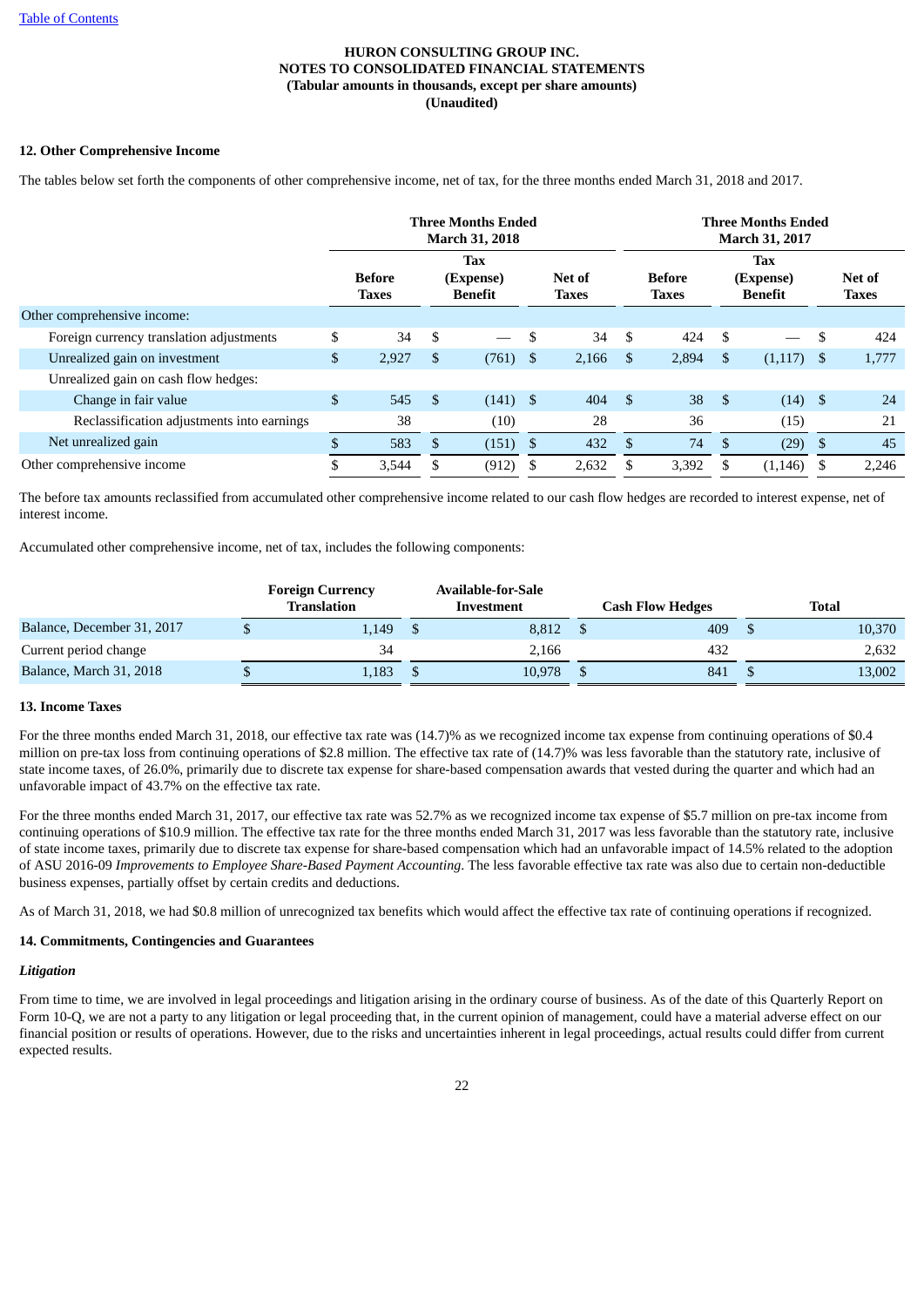#### *Guarantees*

Guarantees in the form of letters of credit totaling \$1.9 million were outstanding at both March 31, 2018 and December 31, 2017, primarily to support certain office lease obligations.

In connection with certain business acquisitions, we may be required to pay post-closing consideration to the sellers if specific financial performance targets are met over a number of years as specified in the related purchase agreements. As of March 31, 2018 and December 31, 2017, the total estimated fair value of our contingent consideration liabilities was \$24.1 million and \$22.8 million, respectively.

To the extent permitted by law, our bylaws and articles of incorporation require that we indemnify our officers and directors against judgments, fines and amounts paid in settlement, including attorneys' fees, incurred in connection with civil or criminal action or proceedings, as it relates to their services to us if such person acted in good faith. Although there is no limit on the amount of indemnification, we may have recourse against our insurance carrier for certain payments made.

#### **15. Segment Information**

Segments are defined as components of a company that engage in business activities from which they may earn revenues and incur expenses, and for which separate financial information is available and is evaluated regularly by the chief operating decision maker, or decision-making group, in deciding how to allocate resources and in assessing performance. Our chief operating decision maker, who is our chief executive officer, manages the business under three operating segments, which are our reportable segments: Healthcare, Business Advisory, and Education.

During the second quarter of 2017, we reorganized our internal financial reporting structure, which management uses to assess performance and allocate resources, by moving our Life Sciences practice from the Education and Life Sciences segment to the Business Advisory segment. The remaining Education and Life Sciences segment is now referred to as the Education segment. While our consolidated results have not been impacted, we have reclassified our historical segment information for consistent presentation.

#### **• Healthcare**

Our Healthcare segment has a depth of expertise in strategy and innovation, care transformation, financial and operational excellence, technology and analytics, and leadership development. We serve national and regional hospitals and integrated health systems, academic medical centers, community hospitals, and medical groups. Our solutions help clients evolve and adapt to the rapidly changing healthcare environment and achieve growth, optimize performance, enhance profitability, improve quality and clinical outcomes, and drive physician, patient, and employee engagement across the enterprise.

We help organizations transform and innovate their delivery model to focus on patient wellness by improving quality outcomes, minimizing care variation and fundamentally improving patient and population health. Our consultants partner with clients to help build and sustain today's business to invest in the future by reducing complexity, improving operational efficiency and growing market share. We enable the healthcare of the future by identifying, integrating and optimizing technology investments to collect data that transforms care delivery and improves patient outcomes. We also develop future leaders capable of driving meaningful operational and organizational change and who transform the patient experience.

#### **• Business Advisory**

Our Business Advisory segment provides services to large and middle market organizations, not-for-profit organizations, lending institutions, law firms, investment banks and private equity firms. We assist clients in a broad range of industries and across the spectrum from healthy, wellcapitalized companies to organizations in transition, as well as creditors, equity owners, and other key constituents. Our Business Advisory professionals resolve complex business issues and enhance client enterprise value through a suite of services including capital advisory, transaction advisory, operational improvement, restructuring and turnaround, valuation, and dispute advisory. Our Enterprise Solutions and Analytics professionals deliver technology and analytic solutions that enable organizations to manage and optimize their financial performance, operational efficiency, and client or stakeholder experience. Our Strategy and Innovation professionals collaborate with clients across a range of industries to identify new growth opportunities, build new ventures and capabilities, and accelerate organizational change. Our Life Sciences professionals provide strategic solutions to help pharmaceutical, medical device, and biotechnology companies deliver more value to patients, payers, and providers, and comply with regulations.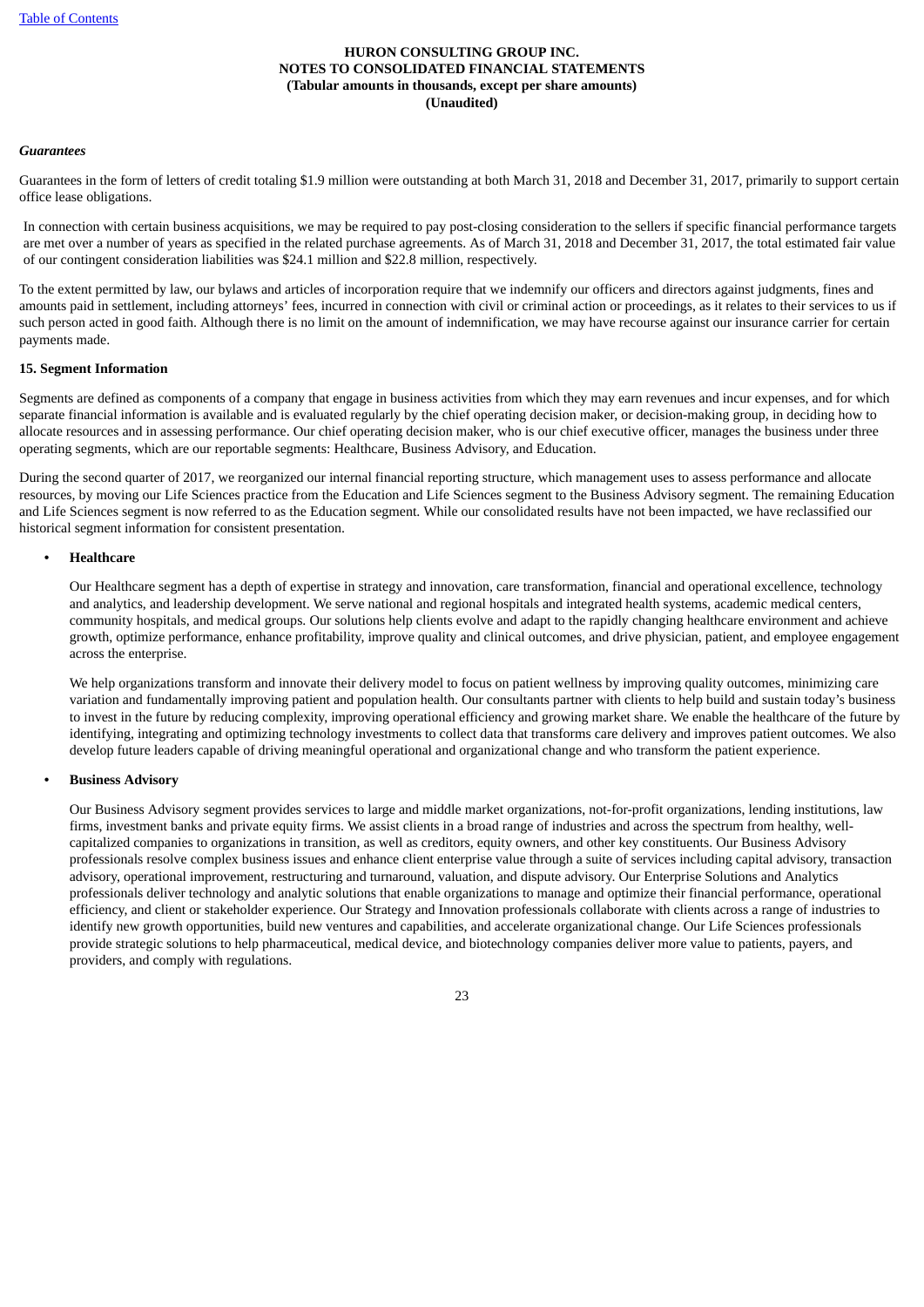#### • **Education**

Our Education segment provides management consulting and technology solutions to higher education institutions and academic medical centers. We partner with clients to address challenges relating to business and technology strategy, financial management, operational and organizational effectiveness, research administration, and regulatory compliance. Our institutional strategy, market research, budgeting and financial management, business operations and student life cycle management solutions align missions with business priorities, improve quality and reduce costs institutionwide. Our technology strategy, enterprise applications, and analytic solutions transform and optimize operations, deliver time and cost savings, and enhance the student experience. Our research enterprise solutions assist clients in identifying and implementing institutional research strategy, optimizing clinical research operations, improving financial management and cost reimbursement, improving service to faculty, and mitigating risk compliance.

Segment operating income consists of the revenues generated by a segment, less the direct costs of revenue and selling, general and administrative expenses that are incurred directly by the segment. Unallocated corporate costs include costs related to administrative functions that are performed in a centralized manner that are not attributable to a particular segment. These administrative function costs include costs for corporate office support, certain office facility costs, costs relating to accounting and finance, human resources, legal, marketing, information technology, and Company-wide business development functions, as well as costs related to overall corporate management.

The table below sets forth information about our operating segments for the three months ended March 31, 2018 and 2017, along with the items necessary to reconcile the segment information to the totals reported in the accompanying consolidated financial statements.

|                                                              | <b>Three Months Ended</b><br>March 31, |    |         |  |
|--------------------------------------------------------------|----------------------------------------|----|---------|--|
|                                                              | 2018                                   |    | 2017    |  |
| <b>Healthcare:</b>                                           |                                        |    |         |  |
| Revenues                                                     | \$<br>89,895                           | \$ | 98,452  |  |
| Operating income                                             | \$<br>24,460                           | \$ | 34,150  |  |
| Segment operating income as a percentage of segment revenues | 27.2%                                  |    | 34.7%   |  |
| <b>Business Advisory:</b>                                    |                                        |    |         |  |
| Revenues                                                     | \$<br>55,895                           | \$ | 48,116  |  |
| Operating income                                             | \$<br>8,998                            | \$ | 9,866   |  |
| Segment operating income as a percentage of segment revenues | 16.1%                                  |    | 20.5%   |  |
| <b>Education:</b>                                            |                                        |    |         |  |
| Revenues                                                     | \$<br>47,889                           | \$ | 42,281  |  |
| Operating income                                             | \$<br>11,425                           | \$ | 11,515  |  |
| Segment operating income as a percentage of segment revenues | 23.9%                                  |    | 27.2%   |  |
| <b>Total Company:</b>                                        |                                        |    |         |  |
| Revenues                                                     | \$<br>193,679                          | \$ | 188,849 |  |
| Reimbursable expenses                                        | 17,619                                 |    | 16,950  |  |
| Total revenues and reimbursable expenses                     | \$<br>211,298                          | \$ | 205,799 |  |
|                                                              |                                        |    |         |  |
| Segment operating income                                     | \$<br>44,883                           | \$ | 55,531  |  |
| Items not allocated at the segment level:                    |                                        |    |         |  |
| Other operating expenses                                     | 32,928                                 |    | 32,463  |  |
| Other losses                                                 | 830                                    |    |         |  |
| Depreciation and amortization                                | 8,803                                  |    | 8,919   |  |
| Other expense, net                                           | 5,131                                  |    | 3,246   |  |
| Income (loss) from continuing operations before taxes        | \$<br>(2,809)                          | \$ | 10,903  |  |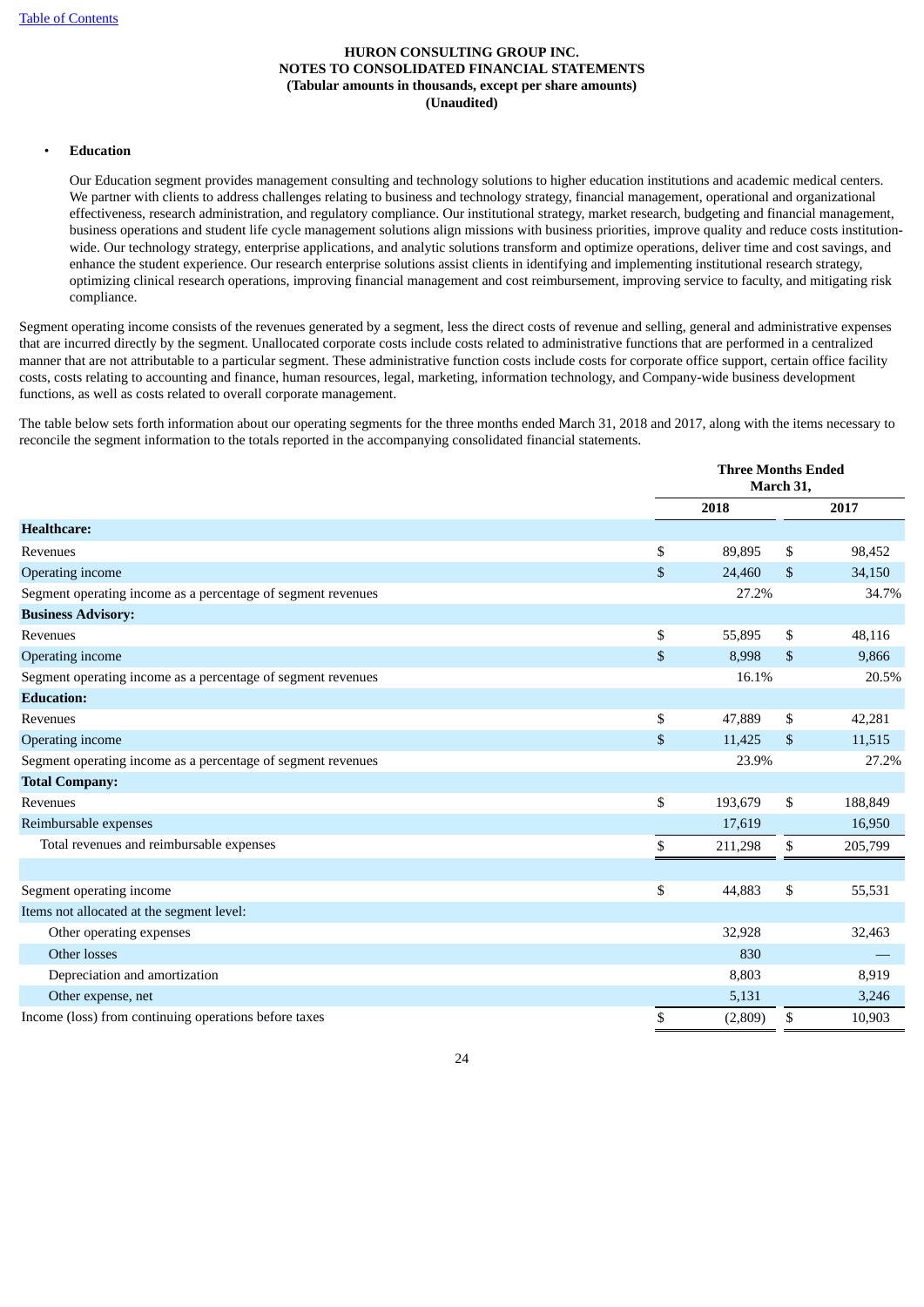The following table illustrates the disaggregation of revenues by billing arrangements, employee types, and timing of revenue recognition, including a reconciliation of the disaggregated revenues to revenues from our three operating segments.

|                                                     | Three months ended March 31, 2018 |                    |                 |                |                  |                |              |  |
|-----------------------------------------------------|-----------------------------------|--------------------|-----------------|----------------|------------------|----------------|--------------|--|
|                                                     | <b>Business</b>                   |                    |                 |                |                  |                |              |  |
|                                                     | Healthcare                        |                    | <b>Advisory</b> |                | <b>Education</b> |                | <b>Total</b> |  |
| <b>Billing Arrangements</b>                         |                                   |                    |                 |                |                  |                |              |  |
| Fixed-fee                                           | \$<br>60,269                      | \$                 | 22,420          | \$             | 11,306           | \$             | 93,995       |  |
| Time and expense                                    | 12,789                            |                    | 31,337          |                | 33,442           |                | 77,568       |  |
| Performance-based                                   | 10,191                            |                    | 909             |                |                  |                | 11,100       |  |
| Software support, maintenance and subscriptions     | 6,646                             |                    | 1,229           |                | 3,141            |                | 11,016       |  |
| <b>Total</b>                                        | \$<br>89,895                      | \$                 | 55,895          | \$             | 47,889           | \$             | 193,679      |  |
|                                                     |                                   |                    |                 |                |                  |                |              |  |
| Employee Type <sup>(1)</sup>                        |                                   |                    |                 |                |                  |                |              |  |
| Revenue generated by full-time billable consultants |                                   |                    |                 |                |                  |                |              |  |
|                                                     | \$<br>59,273                      | <sup>\$</sup>      | 53,416          | -SS            | 41,632           | \$             | 154,321      |  |
| Revenue generated by full-time equivalents          |                                   |                    |                 |                |                  |                |              |  |
|                                                     | 30,622                            |                    | 2,479           |                | 6,257            |                | 39,358       |  |
| <b>Total</b>                                        | \$<br>89,895                      | $\mathbf{\hat{S}}$ | 55,895          | $\mathfrak{S}$ | 47,889           | $\mathfrak{S}$ | 193,679      |  |
|                                                     |                                   |                    |                 |                |                  |                |              |  |
| Timing of Revenue Recognition                       |                                   |                    |                 |                |                  |                |              |  |
| Revenue recognized over time                        |                                   |                    |                 |                |                  |                |              |  |
|                                                     | \$<br>88,341                      | \$                 | 55,895          | \$             | 46,585           | \$             | 190,821      |  |
| Revenue recognized at a point in time               |                                   |                    |                 |                |                  |                |              |  |
|                                                     | 1,554                             |                    |                 |                | 1,304            |                | 2,858        |  |
| <b>Total</b>                                        | \$<br>89,895                      | \$                 | 55,895          | \$             | 47,889           | \$             | 193,679      |  |

(1) Full-time billable consultants consist of our full-time professionals who provide consulting services to our clients and are billable to our clients based on the number of hours worked. Full-time equivalent professionals consist of our cultural transformation consultants within our Studer Group solution, which include coaches and their support staff, as well as consultants who work variable schedules as needed by our clients and full-time employees who provide software support and maintenance services to our clients.

At March 31, 2018 and December 31, 2017, no single client accounted for greater than 10% of our combined receivables and unbilled services balances. During the three months ended March 31, 2018 and 2017, no single client generated greater than 10% of our consolidated revenues.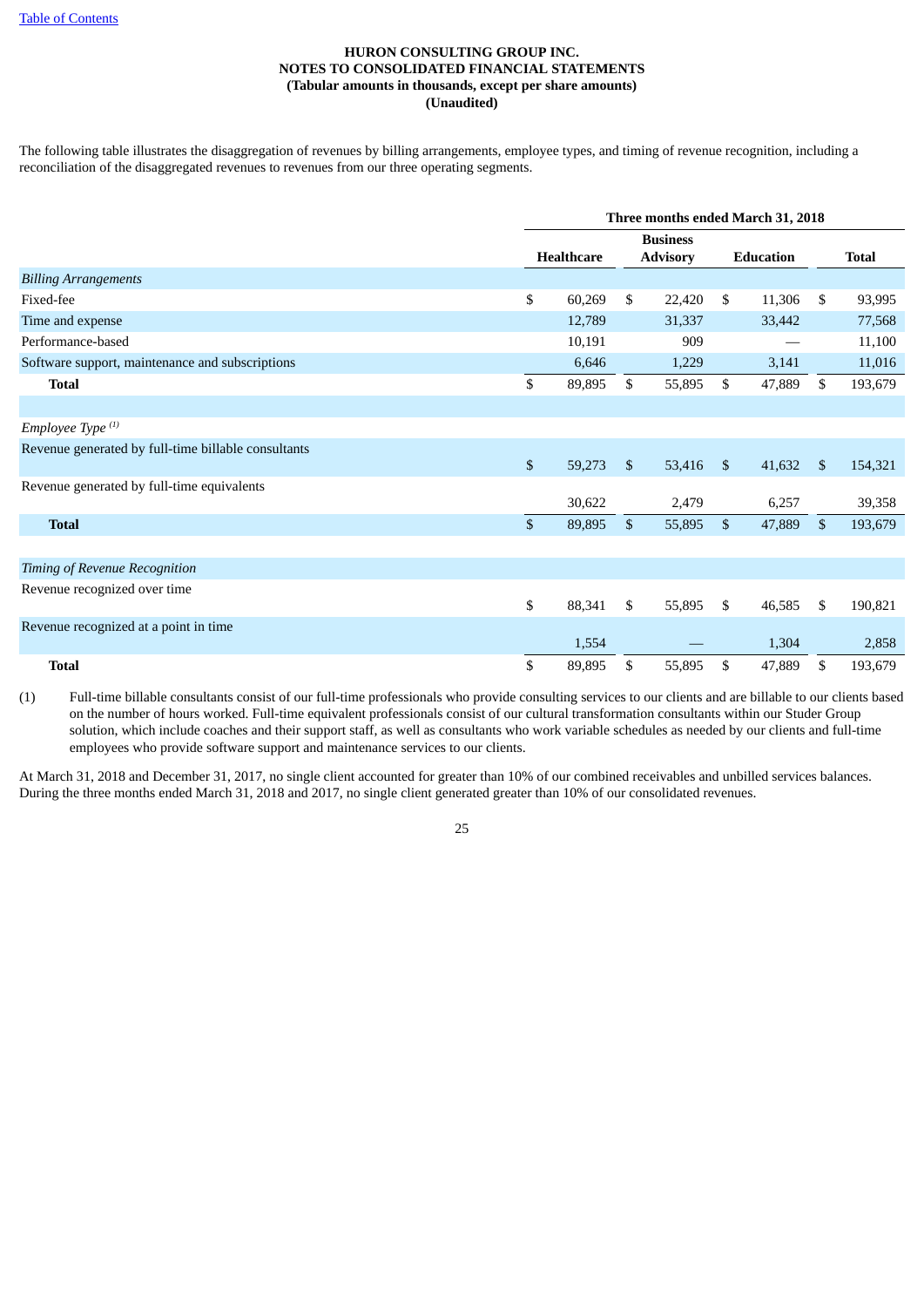#### <span id="page-27-0"></span>**ITEM 2. MANAGEMENT'S DISCUSSION AND ANALYSIS OF FINANCIAL CONDITION AND RESULTS OF OPERATIONS.**

In this Quarterly Report on Form 10-Q, unless the context otherwise requires, the terms "Huron," "Company," "we," "us" and "our" refer to Huron Consulting Group Inc. and its subsidiaries.

Statements in this Quarterly Report on Form 10-Q that are not historical in nature, including those concerning the Company's current expectations about its future requirements and needs, are "forward-looking" statements as defined in Section 21E of the Securities Exchange Act of 1934, as amended (the "Exchange Act") and the Private Securities Litigation Reform Act of 1995. Forward-looking statements are identified by words such as "may," "should," "expects," "provides," "anticipates," "assumes," "can," "will," "meets," "could," "likely," "intends," "might," "predicts," "seeks," "would," "believes," "estimates," "plans," "continues," or "outlook," or similar expressions. These forward-looking statements reflect our current expectations about our future requirements and needs, results, levels of activity, performance, or achievements. Some of the factors that could cause actual results to differ materially from the forward-looking statements contained herein include, without limitation: failure to achieve expected utilization rates, billing rates, and the number of revenue-generating professionals; inability to expand or adjust our service offerings in response to market demands; our dependence on renewal of clientbased services; dependence on new business and retention of current clients and qualified personnel; failure to maintain third-party provider relationships and strategic alliances; inability to license technology to and from third parties; the impairment of goodwill; various factors related to income and other taxes; difficulties in successfully integrating the businesses we acquire and achieving expected benefits from such acquisitions; risks relating to privacy, information security, and related laws and standards; and a general downturn in market conditions. These forward-looking statements involve known and unknown risks, uncertainties, and other factors, including, among others, those described under Item 1A. "Risk Factors," in our Annual Report on Form 10-K for the year ended December 31, 2017 that may cause actual results, levels of activity, performance or achievements to be materially different from any anticipated results, levels of activity, performance, or achievements expressed or implied by these forward-looking statements. We disclaim any obligation to update or revise any forward-looking statements as a result of new information or future events, or for any other reason.

#### **OVERVIEW**

#### **Our Business**

Huron is a global professional services firm committed to achieving sustainable results in partnership with its clients. We bring a depth of expertise in strategy, technology, operations, advisory services, and analytics to drive lasting and measurable results in the healthcare, higher education, life sciences and commercial sectors.

We provide professional services through three operating segments: Healthcare, Business Advisory, and Education.

#### **•** *Healthcare*

Our Healthcare segment has a depth of expertise in strategy and innovation, care transformation, financial and operational excellence, technology and analytics, and leadership development. We serve national and regional hospitals and integrated health systems, academic medical centers, community hospitals, and medical groups. Our solutions help clients evolve and adapt to the rapidly changing healthcare environment and achieve growth, optimize performance, enhance profitability, improve quality and clinical outcomes, and drive physician, patient, and employee engagement across the enterprise.

We help organizations transform and innovate their delivery model to focus on patient wellness by improving quality outcomes, minimizing care variation and fundamentally improving patient and population health. Our consultants partner with clients to help build and sustain today's business to invest in the future by reducing complexity, improving operational efficiency and growing market share. We enable the healthcare of the future by identifying, integrating and optimizing technology investments to collect data that transforms care delivery and improves patient outcomes. We also develop future leaders capable of driving meaningful operational and organizational change and who transform the patient experience.

#### • *Business Advisory*

Our Business Advisory segment provides services to large and middle market organizations, not-for-profit organizations, lending institutions, law firms, investment banks and private equity firms. We assist clients in a broad range of industries and across the spectrum from healthy, wellcapitalized companies to organizations in transition, as well as creditors, equity owners, and other key constituents. Our Business Advisory professionals resolve complex business issues and enhance client enterprise value through a suite of services including capital advisory, transaction advisory, operational improvement, restructuring and turnaround, valuation, and dispute advisory. Our Enterprise Solutions and Analytics professionals deliver technology and analytic solutions that enable organizations to manage and optimize their financial performance, operational efficiency, and client or stakeholder experience. Our Strategy and Innovation professionals collaborate with clients across a range of industries to identify new growth opportunities, build new ventures and capabilities, and accelerate organizational change. Our Life Sciences professionals provide strategic solutions to help pharmaceutical, medical device, and biotechnology companies deliver more value to patients, payers, and providers, and comply with regulations.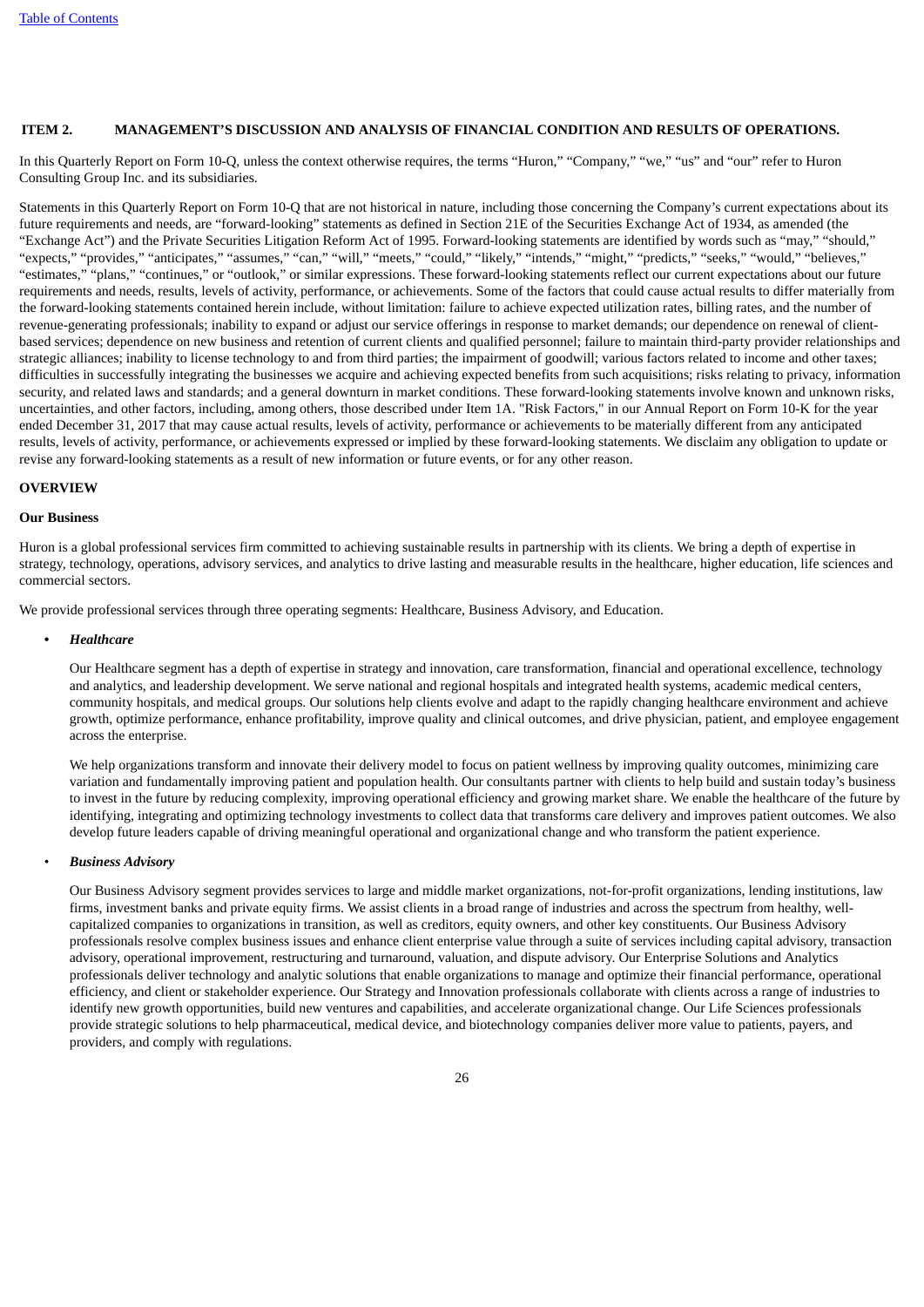#### **•** *Education*

Our Education segment provides management consulting and technology solutions to higher education institutions and academic medical centers. We partner with clients to address challenges relating to business and technology strategy, financial management, operational and organizational effectiveness, research administration, and regulatory compliance. Our institutional strategy, market research, budgeting and financial management, business operations and student life cycle management solutions align missions with business priorities, improve quality and reduce costs institutionwide. Our technology strategy, enterprise applications, and analytic solutions transform and optimize operations, deliver time and cost savings, and enhance the student experience. Our research enterprise solutions assist clients in identifying and implementing institutional research strategy, optimizing clinical research operations, improving financial management and cost reimbursement, improving service to faculty, and mitigating risk compliance.

Huron is a Platinum level member of the Oracle PartnerNetwork (OPN), a Workday Services Partner, and a Gold level consulting partner with Salesforce.com.

#### **Segment Reorganization**

During the second quarter of 2017, we reorganized our internal financial reporting structure, which management uses to assess performance and allocate resources, by moving our Life Sciences practice from the Education and Life Sciences segment to the Business Advisory segment. The remaining Education and Life Sciences segment is now referred to as the Education segment. While our consolidated results have not been impacted, we have reclassified our historical segment information for consistent presentation.

## **How We Generate Revenues**

A large portion of our revenues is generated by our full-time consultants who provide consulting services to our clients and are billable to our clients based on the number of hours worked. A smaller portion of our revenues is generated by our other professionals, also referred to as full-time equivalents, some of whom work variable schedules as needed by our clients. Full-time equivalent professionals consist of our cultural transformation consultants from our Studer Group solution, which include coaches and their support staff, specialized finance and operational consultants, and our employees who provide software support and maintenance services to our clients. We translate the hours that these other professionals work on client engagements into a full-time equivalent measure that we use to manage our business. We refer to our full-time consultants and other professionals collectively as revenue-generating professionals.

Revenues generated by our full-time consultants are primarily driven by the number of consultants we employ and their utilization rates, as well as the billing rates we charge our clients. Revenues generated by our other professionals, or full-time equivalents, are largely dependent on the number of consultants we employ, their hours worked, and billing rates charged. Revenues generated by our coaches are largely dependent on the number of coaches we employ and the total value, scope, and terms of the consulting contracts under which they provide services, which are primarily fixed-fee contracts.

We generate our revenues from providing professional services under four types of billing arrangements: fixed-fee (including software license revenue); timeand-expense; performance-based; and software support, maintenance and subscriptions.

In fixed-fee billing arrangements, we agree to a pre-established fee in exchange for a predetermined set of professional services. We set the fees based on our estimates of the costs and timing for completing the engagements. In these engagements, it is the client's expectation that the pre-established fee will not be exceeded except in mutually agreed upon circumstances. We generally recognize revenues under fixed-fee billing arrangements using a proportionate performance approach, which is based on work completed to-date versus our estimates of the total services to be provided under the engagement. Contracts within our Studer Group solution are fixed-fee partner contracts with multiple performance obligations, which primarily consist of coaching services, as well as speaking engagements, conferences, publications and software products ("Partner Contracts"). Revenues for coaching services and software products are generally recognized on a straight-line basis over the length of the contract. All other revenues under Partner Contracts, including speaking engagements, conferences and publications, are recognized at the time the goods or services are provided.

Fixed-fee arrangements also include software licenses for our revenue cycle management software and research administration and compliance software. Licenses for our revenue cycle management software are sold only as a component of our consulting projects, and the services we provide are essential to the functionality of the software. Therefore, revenues from these software licenses are recognized over the term of the related consulting services contract. License revenue from our research administration and compliance software is generally recognized in the month in which the software is delivered.

Fixed-fee engagements represented 48.5% and 45.5% of our revenues for the three months ended March 31, 2018 and 2017, respectively.

Time-and-expense billing arrangements require the client to pay based on the number of hours worked by our revenue-generating professionals at agreed upon rates. Time-and-expense arrangements also include certain speaking engagements, conferences and publications purchased by our clients outside of Partner Contracts within our Studer Group solution. We recognize revenues under time-and-expense billing arrangements as the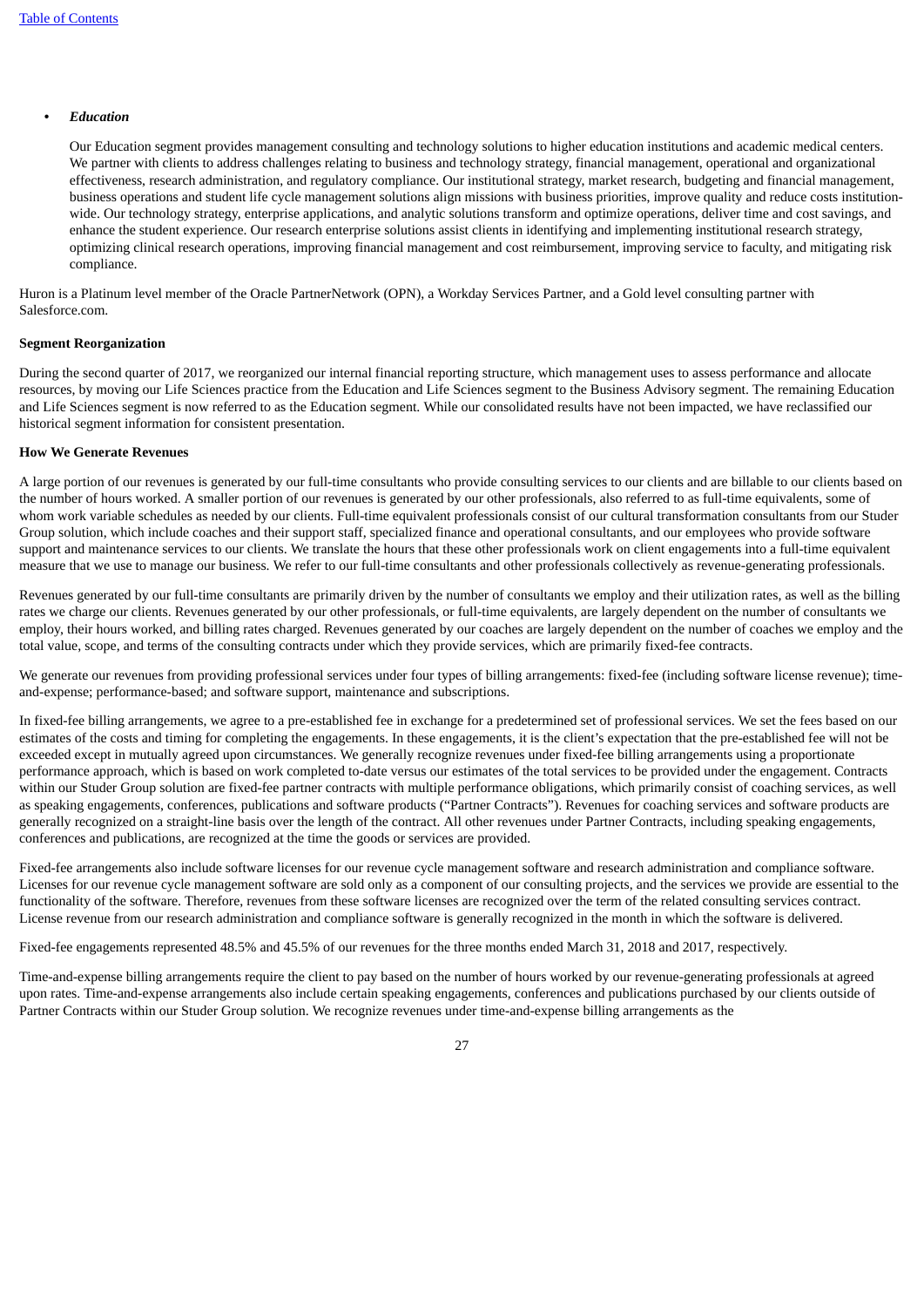related services or publications are provided. Time-and-expense engagements represented 40.1% and 43.0% of our revenues for the three months ended March 31, 2018 and 2017, respectively.

In performance-based fee billing arrangements, fees are tied to the attainment of contractually defined objectives. We enter into performance-based engagements in essentially two forms. First, we generally earn fees that are directly related to the savings formally acknowledged by the client as a result of adopting our recommendations for improving operational and cost effectiveness in the areas we review. Second, we have performance-based engagements in which we earn a success fee when and if certain predefined outcomes occur. Often, performance-based fees supplement our fixed-fee or time-and-expense engagements. Effective January 1, 2018, we adopted ASC 606, *Revenue from Contracts with Customers,* on a modified retrospective basis and began recognizing revenues under performance-based billing arrangements by estimating the amount of variable consideration that is probable of being earned, and recognizing that estimate over the length of the contract using a proportionate performance approach. Prior to adopting ASC 606 in 2018, we recognized revenues under performance-based billing arrangements when all related performance criteria were met. Refer to Note 2 "Basis of Presentation" and Note 3 "New Accounting Pronouncements" for additional information on our adoption of ASC 606. Performance-based fee revenues represented 5.7% and 6.5% of our revenues for the three months ended March 31, 2018 and 2017, respectively. Refer to our Segment Results discussed below for additional information on the impact of ASC 606 on our performance-based fee revenues.

Clients that have purchased one of our software licenses can pay an annual fee for software support and maintenance. We also generate subscription revenue from our cloud-based analytic tools and solutions. Software support, maintenance and subscription revenues are recognized ratably over the support or subscription period. These fees are billed in advance and included in deferred revenues until recognized. Software support, maintenance and subscription revenues represented 5.7% and 5.0% of our revenues for the three months ended March 31, 2018 and 2017, respectively.

Our quarterly results are impacted principally by our full-time consultants' utilization rate, the bill rates we charge our clients, and the number of our revenuegenerating professionals who are available to work. Our utilization rate can be negatively affected by increased hiring because there is generally a transition period for new professionals that results in a temporary drop in our utilization rate. Our utilization rate can also be affected by seasonal variations in the demand for our services from our clients. For example, during the third and fourth quarters of the year, vacations taken by our clients can result in the deferral of activity on existing and new engagements, which would negatively affect our utilization rate. The number of business work days is also affected by the number of vacation days taken by our consultants and holidays in each quarter. We typically have fewer business work days available in the fourth quarter of the year, which can impact revenues during that period.

Time-and-expense engagements do not provide us with a high degree of predictability as to performance in future periods. Unexpected changes in the demand for our services can result in significant variations in utilization and revenues and present a challenge to optimal hiring and staffing. Moreover, our clients typically retain us on an engagement-by-engagement basis, rather than under long-term recurring contracts. The volume of work performed for any particular client can vary widely from period to period.

#### **Business Strategy, Opportunities and Challenges**

Our primary strategy is to meet the needs of our clients by providing a balanced portfolio of service offerings and capabilities so that we can adapt quickly and effectively to emerging opportunities in the marketplace. To achieve this, we continue to hire highly qualified professionals and have entered into select acquisitions of complementary businesses.

To expand our business, we will remain focused on growing our existing relationships and developing new relationships, executing our managing director compensation plan to attract and retain senior practitioners, continuing to promote and provide an integrated approach to service delivery, broadening the scope of our existing services, and acquiring complementary businesses. We will regularly evaluate the performance of our practices to ensure our investments meet these objectives. Furthermore, we intend to enhance our visibility in the marketplace by refining our overarching messaging and value propositions for the organization as well as each practice. We will continue to focus on reaching our client base through clear, concise, and endorsed messages.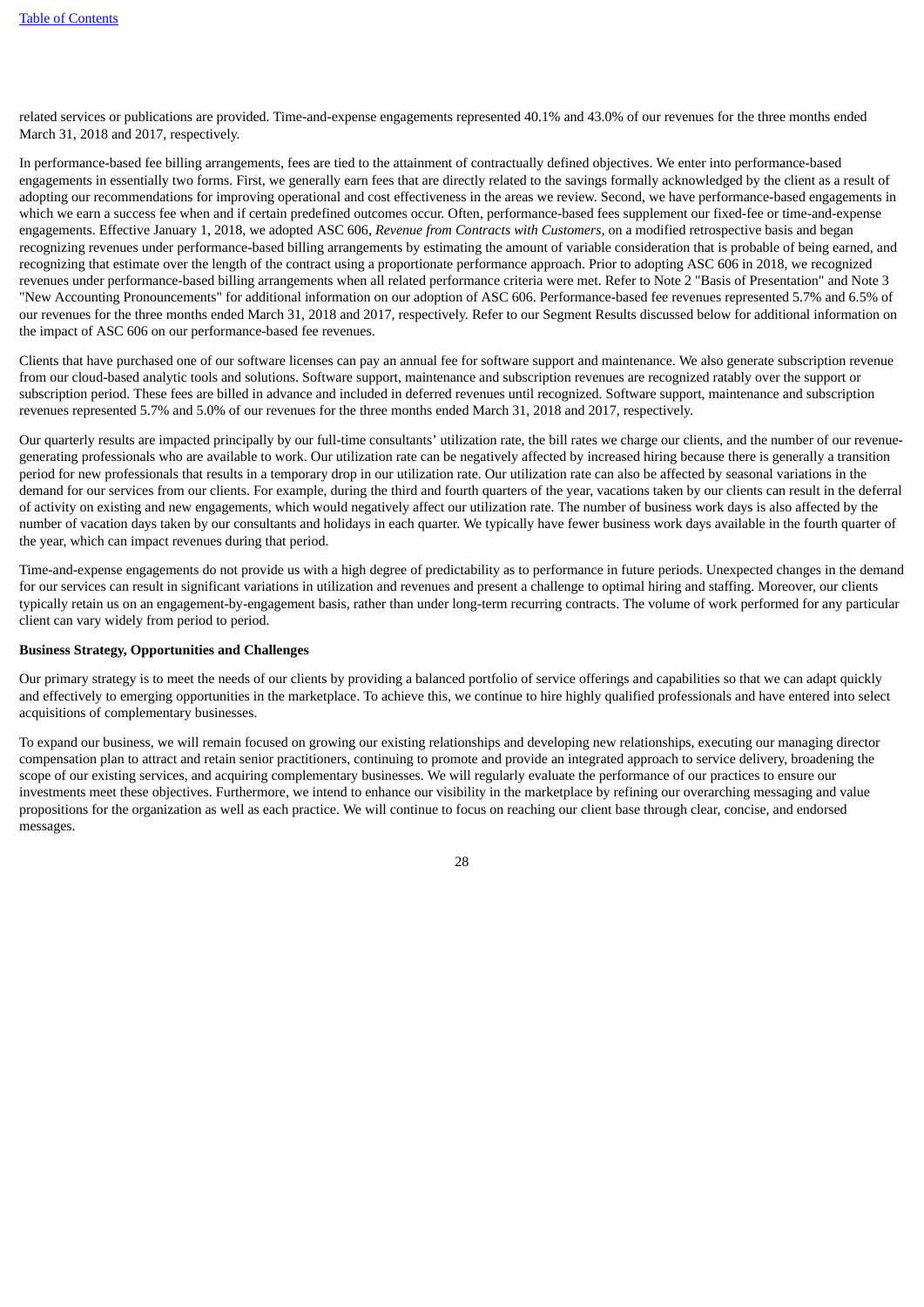## **RESULTS OF OPERATIONS**

The following table sets forth, for the periods indicated, selected segment and consolidated operating results and other operating data. The results of operations for acquired businesses have been included in our results of operations since the date of their respective acquisition.

During the second quarter of 2017, we reorganized our internal financial reporting structure by moving our Life Sciences practice from the Education and Life Sciences segment to the Business Advisory segment. The remaining Education and Life Sciences segment is now referred to as the Education segment. While our consolidated results have not been impacted, we have reclassified our historical segment information for consistent presentation.

| <b>Segment and Consolidated Operating Results</b>                  | <b>Three Months Ended</b> | March 31, |         |
|--------------------------------------------------------------------|---------------------------|-----------|---------|
| (in thousands, except per share amounts):                          | 2018                      |           | 2017    |
| <b>Healthcare:</b>                                                 |                           |           |         |
| Revenues                                                           | \$<br>89,895              | \$        | 98,452  |
| Operating income                                                   | \$<br>24,460              | \$        | 34,150  |
| Segment operating income as a percentage of segment revenues       | 27.2%                     |           | 34.7%   |
| <b>Business Advisory:</b>                                          |                           |           |         |
| Revenues                                                           | \$<br>55,895              | \$        | 48,116  |
| Operating income                                                   | \$<br>8,998               | \$        | 9,866   |
| Segment operating income as a percentage of segment revenues       | 16.1%                     |           | 20.5%   |
| <b>Education:</b>                                                  |                           |           |         |
| Revenues                                                           | \$<br>47,889              | \$        | 42,281  |
| Operating income                                                   | \$<br>11,425              | \$        | 11,515  |
| Segment operating income as a percentage of segment revenues       | 23.9%                     |           | 27.2%   |
| <b>Total Company:</b>                                              |                           |           |         |
| Revenues                                                           | \$<br>193,679             | \$        | 188,849 |
| Reimbursable expenses                                              | 17,619                    |           | 16,950  |
| Total revenues and reimbursable expenses                           | \$<br>211,298             | \$        | 205,799 |
| <b>Statements of Operations reconciliation:</b>                    |                           |           |         |
| Segment operating income                                           | \$<br>44,883              | \$        | 55,531  |
| Items not allocated at the segment level:                          |                           |           |         |
| Other operating expenses                                           | 32,928                    |           | 32,463  |
| Other losses                                                       | 830                       |           |         |
| Depreciation and amortization                                      | 8,803                     |           | 8,919   |
| Total operating income                                             | 2,322                     |           | 14,149  |
| Other expense, net                                                 | (5, 131)                  |           | (3,246) |
| Income (loss) from continuing operations before income tax expense | (2,809)                   |           | 10,903  |
| Income tax expense                                                 | 413                       |           | 5,748   |
| Net income (loss) from continuing operations                       | \$<br>(3,222)             | $\$$      | 5,155   |
| Earnings (loss) per share from continuing operations:              |                           |           |         |
| <b>Basic</b>                                                       | \$<br>(0.15)              | \$        | 0.24    |
| Diluted                                                            | \$<br>(0.15)              | \$        | 0.24    |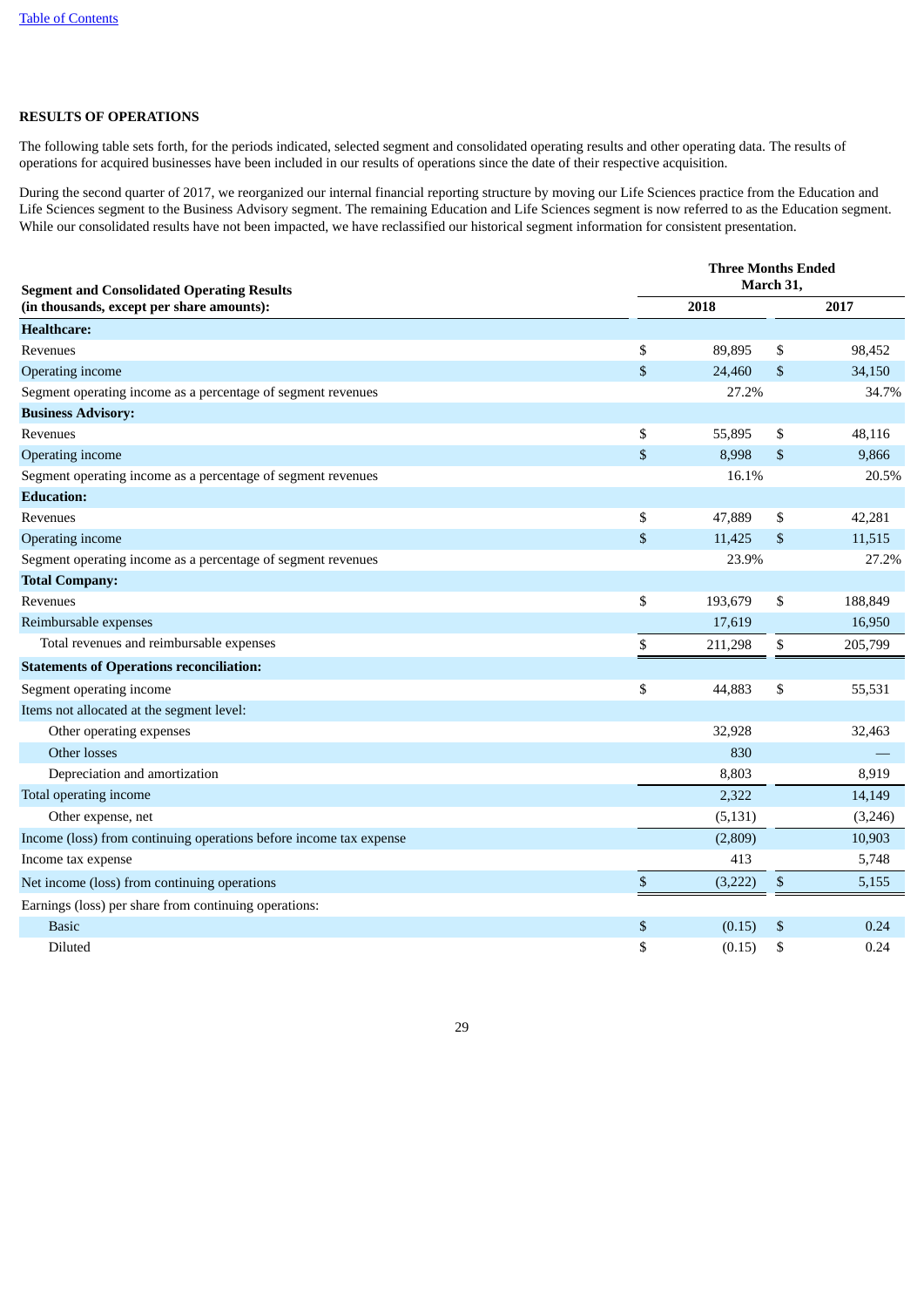|                                                                           | <b>Three Months Ended</b><br>March 31, |              |       |  |  |  |  |
|---------------------------------------------------------------------------|----------------------------------------|--------------|-------|--|--|--|--|
| <b>Other Operating Data:</b>                                              | 2018                                   |              | 2017  |  |  |  |  |
| Number of full-time billable consultants (at period end) <sup>(1)</sup> : |                                        |              |       |  |  |  |  |
| Healthcare                                                                | 792                                    |              | 857   |  |  |  |  |
| <b>Business Advisory</b>                                                  | 783                                    |              | 680   |  |  |  |  |
| Education                                                                 | 568                                    |              | 478   |  |  |  |  |
| <b>Total</b>                                                              | 2,143                                  |              | 2,015 |  |  |  |  |
| Average number of full-time billable consultants (for the period) $(1)$ : |                                        |              |       |  |  |  |  |
| Healthcare                                                                | 780                                    |              | 867   |  |  |  |  |
| <b>Business Advisory</b>                                                  | 784                                    |              | 627   |  |  |  |  |
| Education                                                                 | 562                                    |              | 471   |  |  |  |  |
| Total                                                                     | 2,126                                  |              | 1,965 |  |  |  |  |
| Full-time billable consultant utilization rate (2):                       |                                        |              |       |  |  |  |  |
| Healthcare                                                                | 81.3%                                  |              | 72.3% |  |  |  |  |
| <b>Business Advisory</b>                                                  | 66.1%                                  |              | 75.2% |  |  |  |  |
| Education                                                                 | 75.0%                                  |              | 74.9% |  |  |  |  |
| <b>Total</b>                                                              | 73.7%                                  |              | 73.9% |  |  |  |  |
| Full-time billable consultant average billing rate per hour (3):          |                                        |              |       |  |  |  |  |
| Healthcare                                                                | \$<br>202                              | $\mathbb{S}$ | 228   |  |  |  |  |
| <b>Business Advisory</b>                                                  | \$<br>187                              | \$           | 199   |  |  |  |  |
| Education                                                                 | \$<br>207                              | \$           | 218   |  |  |  |  |
| Total                                                                     | \$<br>198                              | \$           | 216   |  |  |  |  |
| Revenue per full-time billable consultant (in thousands):                 |                                        |              |       |  |  |  |  |
| Healthcare                                                                | \$<br>76                               | \$           | 76    |  |  |  |  |
| <b>Business Advisory</b>                                                  | \$<br>68                               | \$           | 73    |  |  |  |  |
| Education                                                                 | \$<br>74                               | \$           | 78    |  |  |  |  |
| <b>Total</b>                                                              | \$<br>73                               | $\mathbb{S}$ | 76    |  |  |  |  |
| Average number of full-time equivalents (for the period) <sup>(4)</sup> : |                                        |              |       |  |  |  |  |
| Healthcare                                                                | 208                                    |              | 216   |  |  |  |  |
| <b>Business Advisory</b>                                                  | 16                                     |              | 20    |  |  |  |  |
| Education                                                                 | 40                                     |              | 40    |  |  |  |  |
| Total                                                                     | 264                                    |              | 276   |  |  |  |  |
| Revenue per full-time equivalent (in thousands):                          |                                        |              |       |  |  |  |  |
| Healthcare                                                                | \$<br>148                              | \$           | 150   |  |  |  |  |
| <b>Business Advisory</b>                                                  | \$<br>153                              | \$           | 105   |  |  |  |  |
| Education                                                                 | \$<br>155                              | \$           | 146   |  |  |  |  |
| <b>Total</b>                                                              | \$<br>149                              | \$           | 146   |  |  |  |  |

(1) Consists of our full-time professionals who provide consulting services and generate revenues based on the number of hours worked.

(2) Utilization rate for our full-time billable consultants is calculated by dividing the number of hours all of our full-time billable consultants worked on client assignments during a period by the total available working hours for all of these consultants during the same period, assuming a forty-hour work week, less paid holidays and vacation days.

(3) Average billing rate per hour for our full-time billable consultants is calculated by dividing revenues for a period by the number of hours worked on client assignments during the same period.

(4) Consists of cultural transformation consultants within our Studer Group solution, which include coaches and their support staff, consultants who work variable schedules as needed by our clients, and full-time employees who provide software support and maintenance services to our clients.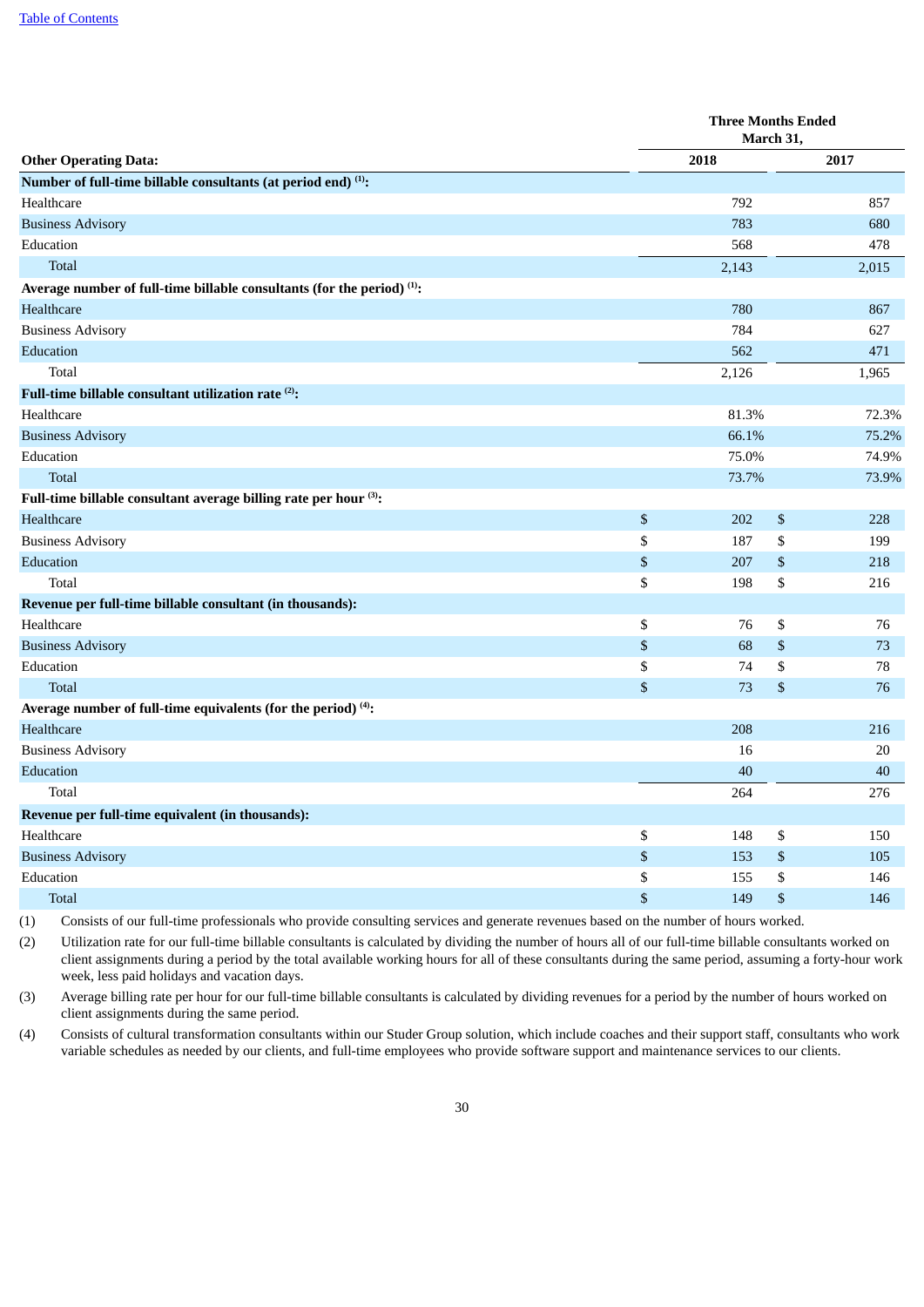## **Non-GAAP Measures**

We also assess our results of operations using certain non-GAAP financial measures. These non-GAAP financial measures differ from GAAP because the non-GAAP financial measures we calculate to measure earnings before interest, taxes, depreciation and amortization ("EBITDA"), adjusted EBITDA, adjusted EBITDA as a percentage of revenues, adjusted net income from continuing operations, and adjusted diluted earnings per share from continuing operations exclude a number of items required by GAAP, each discussed below. These non-GAAP financial measures should be considered in addition to, and not as a substitute for or superior to, any measure of performance, cash flows, or liquidity prepared in accordance with GAAP. Our non-GAAP financial measures may be defined differently from time to time and may be defined differently than similar terms used by other companies, and accordingly, care should be exercised in understanding how we define our non-GAAP financial measures.

Our management uses the non-GAAP financial measures to gain an understanding of our comparative operating performance, for example when comparing such results with previous periods or forecasts. These non-GAAP financial measures are used by management in their financial and operating decision making because management believes they reflect our ongoing business in a manner that allows for meaningful period-to-period comparisons. Management also uses these non-GAAP financial measures when publicly providing our business outlook, for internal management purposes, and as a basis for evaluating potential acquisitions and dispositions. We believe that these non-GAAP financial measures provide useful information to investors and others in understanding and evaluating Huron's current operating performance and future prospects in the same manner as management does and in comparing in a consistent manner Huron's current financial results with Huron's past financial results.

The reconciliations of these financial measures from GAAP to non-GAAP are as follows (in thousands, except per share amounts):

|                                                                         |    | <b>Three Months Ended</b><br>March 31, |    |         |  |
|-------------------------------------------------------------------------|----|----------------------------------------|----|---------|--|
|                                                                         |    | 2018                                   |    | 2017    |  |
| <b>Revenues</b>                                                         |    | 193,679                                | \$ | 188,849 |  |
| Net income (loss) from continuing operations                            | \$ | (3,222)                                | \$ | 5,155   |  |
| Add back:                                                               |    |                                        |    |         |  |
| Income tax expense                                                      |    | 413                                    |    | 5,748   |  |
| Interest expense, net of interest income                                |    | 4,986                                  |    | 4,004   |  |
| Depreciation and amortization                                           |    | 10,021                                 |    | 11,905  |  |
| Earnings before interest, taxes, depreciation and amortization (EBITDA) |    | 12,198                                 |    | 26,812  |  |
| Add back:                                                               |    |                                        |    |         |  |
| Other losses                                                            |    | 830                                    |    |         |  |
| Restructuring charges                                                   |    | 712                                    |    | 279     |  |
| Foreign currency transaction losses (gains), net                        |    | (53)                                   |    | 17      |  |
| <b>Adjusted EBITDA</b>                                                  | ¢  | 13,687                                 | \$ | 27,108  |  |
| Adjusted EBITDA as a percentage of revenues                             |    | 7.1%                                   |    | 14.4%   |  |

|                                                                      | <b>Three Months Ended</b><br>March 31, |              |  |         |  |
|----------------------------------------------------------------------|----------------------------------------|--------------|--|---------|--|
|                                                                      | 2018                                   |              |  | 2017    |  |
| Net income (loss) from continuing operations                         |                                        | $(3,222)$ \$ |  | 5,155   |  |
| Weighted average shares - diluted                                    |                                        | 21,592       |  | 21,474  |  |
| Diluted earnings (loss) per share from continuing operations         | \$                                     | $(0.15)$ \$  |  | 0.24    |  |
| Add back:                                                            |                                        |              |  |         |  |
| Amortization of intangible assets                                    |                                        | 6,303        |  | 8,652   |  |
| Non-cash interest on convertible notes                               |                                        | 2,021        |  | 1,928   |  |
| Other losses                                                         |                                        | 830          |  |         |  |
| Restructuring charges                                                |                                        | 712          |  | 279     |  |
| Tax effect                                                           |                                        | (2,565)      |  | (4,192) |  |
| Tax expense related to the enactment of Tax Cut and Jobs Act of 2017 |                                        | 132          |  |         |  |
| Total adjustments, net of tax                                        |                                        | 7,433        |  | 6,667   |  |
| Adjusted net income from continuing operations                       |                                        | 4,211        |  | 11,822  |  |
| Adjusted weighted average shares - diluted                           |                                        | 21,813       |  | 21,474  |  |
| Adjusted diluted earnings per share from continuing operations       | S                                      | 0.19         |  | 0.55    |  |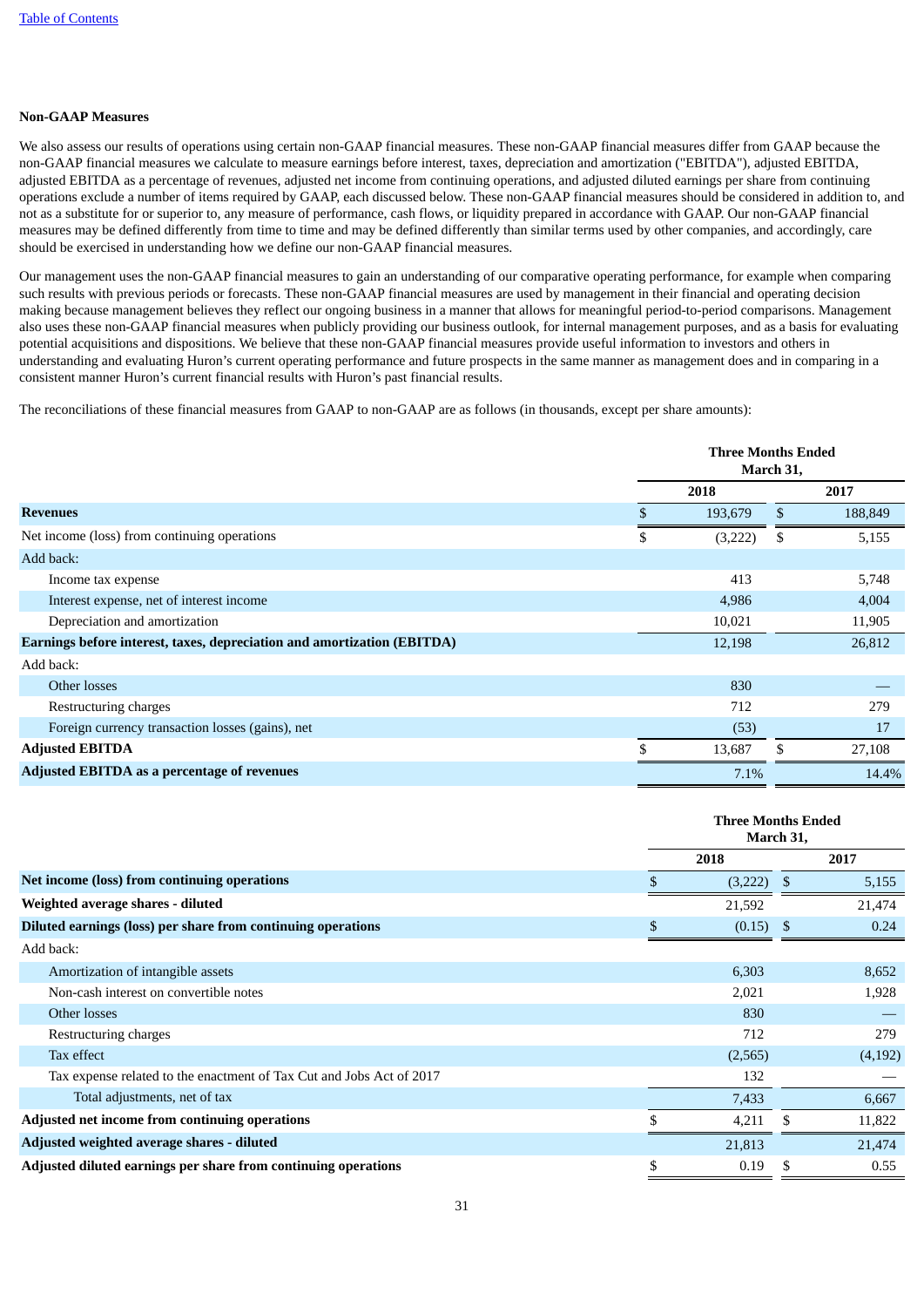These non-GAAP financial measures include adjustments for the following items:

*Amortization of intangible assets:* We have excluded the effect of amortization of intangible assets from the calculation of adjusted net income from continuing operations presented above. Amortization of intangibles is inconsistent in its amount and frequency and is significantly affected by the timing and size of our acquisitions.

*Non-cash interest on convertible notes:* We incur non-cash interest expense relating to the implied value of the equity conversion component of our Convertible Notes. The value of the equity conversion component is treated as a debt discount and amortized to interest expense over the life of the Convertible Notes using the effective interest rate method. We exclude this non-cash interest expense that does not represent cash interest payments from the calculation of adjusted net income from continuing operations as management believes that this non-cash expense is not indicative of the ongoing performance of our business.

*Other losses:* We have excluded the effects of remeasurement losses related to contingent acquisition liabilities to permit comparability with periods that were not impacted by these items.

*Restructuring charges:* We have incurred charges due to the restructuring of various parts of our business. These restructuring charges have primarily consisted of costs associated with office space consolidations, including the accelerated depreciation of certain leasehold improvements, and severance charges. We have excluded the effect of the restructuring charges from our non-GAAP measures because the amount of each restructuring charge is significantly affected by the timing and size of the restructured business or component of a business.

*Tax effect:* The non-GAAP income tax adjustment reflects the incremental tax impact applicable to the non-GAAP adjustments.

Tax expense related to the enactment of Tax Cuts and Jobs Act of 2017 ("2017 Tax Reform"): We have excluded the impact of the 2017 Tax Reform, which was enacted in the fourth quarter of 2017. In the first quarter of 2018, we recorded an adjustment to our estimated one-time income tax expense related to the transition tax on accumulated foreign earnings. The exclusion of the 2017 Tax Reform impact permits comparability with prior periods.

*Foreign currency transaction losses (gains), net:* We have excluded the effect of foreign currency transaction losses and gains from the calculation of adjusted EBITDA because the amount of each loss or gain is significantly affected by timing and changes in foreign exchange rates.

Income tax expense, Interest expense, net of interest income, Depreciation and amortization: We have excluded the effects of income tax expense, interest expense, net of interest income, and depreciation and amortization in the calculation of EBITDA as these are customary exclusions as defined by the calculation of EBITDA to arrive at meaningful earnings from core operations excluding the effect of such items.

*Adjusted weighted average shares - diluted:* As we reported a net loss for the three months ended March 31, 2018, GAAP diluted weighted average shares outstanding equals the basic weighted average shares outstanding for that period. For the three months ended March 31, 2018, the non-GAAP adjustments described above resulted in an adjusted net income from continuing operations. Therefore, we included the dilutive common stock equivalents in the calculation of adjusted diluted weighted average shares outstanding for that period.

## **Three Months Ended March 31, 2018 Compared to Three Months Ended March 31, 2017**

#### **Revenues**

Revenues increased \$4.8 million, or 2.6%, to \$193.7 million for the first quarter of 2018 from \$188.8 million for the first quarter of 2017. First quarter 2018 revenues included \$6.4 million of incremental revenues due to the full quarter impact of our acquisition of Innosight, which was completed in March 2017, as well as revenues from our acquisition of the international assets of ADI Strategies, which was completed in April 2017 and has since been fully integrated into the Business Advisory segment.

On January 1, 2018, we adopted ASC 606, *Revenue from Contracts with Customers,* on a modified retrospective basis, which resulted in changes to our accounting policy for revenue recognition, most notably for performance-based billing arrangements. During the first quarter of 2018, performance-based fee revenue was \$11.1 million compared to \$12.2 million in the same prior year period. Refer to Note 2 "Basis of Presentation" and Note 3 "New Accounting Pronouncements" within the notes to our consolidated financial statements for additional information on our adoption of ASC 606.

Of the overall \$4.8 million increase in revenues, \$5.8 million was attributable to an increase in revenues from our full-time billable consultants, partially offset by a \$1.0 million decrease in revenues attributable to our full-time equivalents.

The increase in full-time billable consultant revenues reflected an increase in the average number of billable consultants, partially offset by a decrease in the average billing rate for the first quarter of 2018 compared to the same prior year period. As discussed below in Segment Results, the increase in full-time billable consultant revenues primarily reflected our acquisition of Innosight and strengthened demand for our services in the Education segment, partially offset by a decreased demand for our services in the Healthcare segment.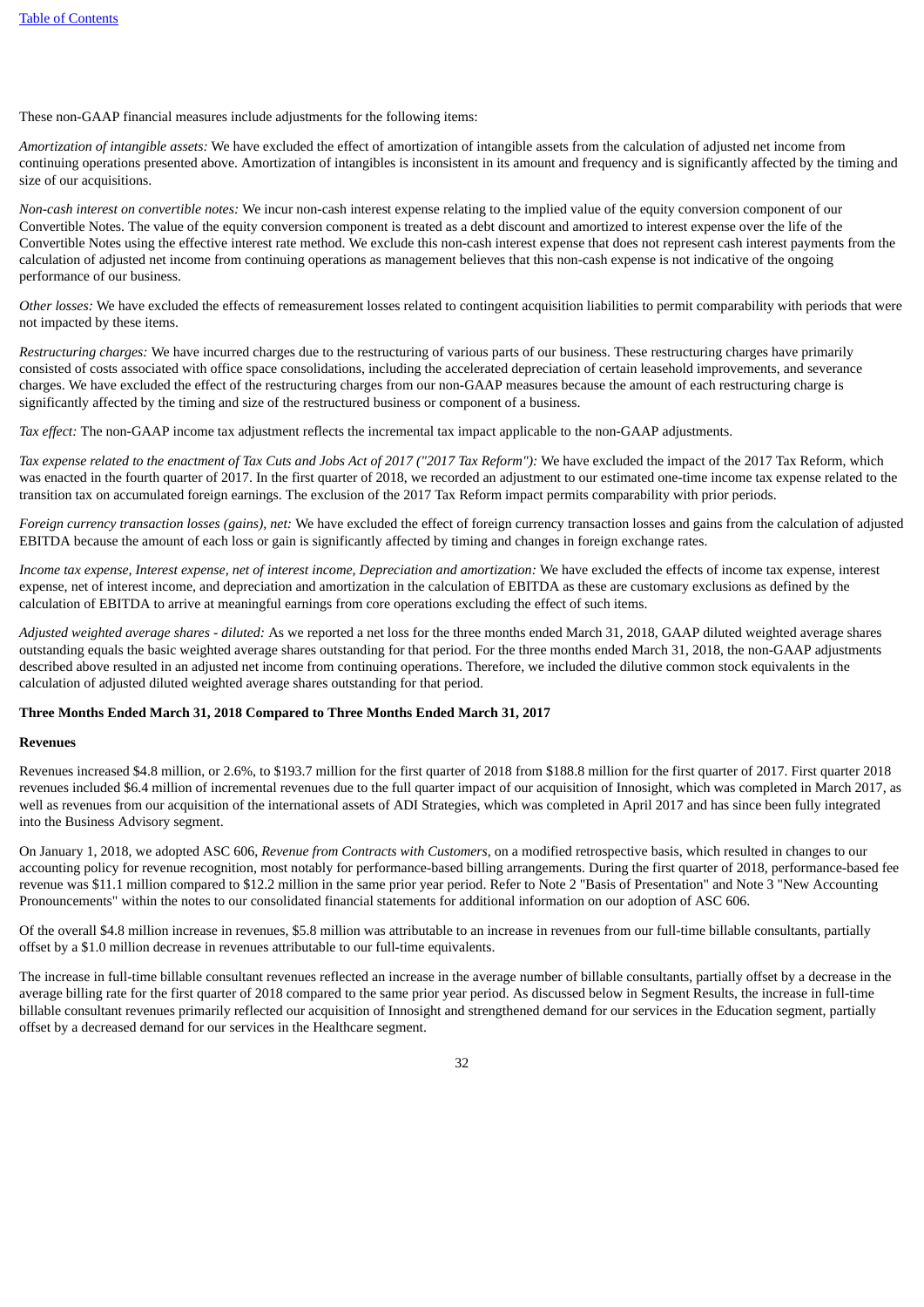The decrease in full-time equivalent revenues was primarily attributable to a decrease in revenue from our Studer Group solution, partially offset by an increased use of contractors in our Healthcare segment, as discussed below in Segment Results.

#### **Total Direct Costs**

Our total direct costs, including amortization of intangible assets and software development costs, increased \$15.3 million, or 12.9%, to \$134.0 million in the three months ended March 31, 2018, from \$118.7 million in the three months ended March 31, 2017. The \$15.3 million increase primarily related to a \$9.5 million increase in salaries and related expenses for our revenue-generating professionals, which was largely driven by increased headcount in our Business Advisory and Education segments, partially offset by headcount reductions in our Healthcare segment. Additional increases included a \$5.9 million increase in performance bonus expense for our revenue-generating professionals and a \$1.1 million increase in contractor expense. These increases were partially offset by a \$1.9 million decrease in amortization of intangible assets. As a percentage of revenues, our total direct costs increased to 69.2% during the first quarter of 2018 compared to 62.9% during the first quarter of 2017, primarily due to the items described above.

Total direct costs for the three months ended March 31, 2018 included \$1.2 million of amortization expense for intangible assets, primarily representing customer contracts and software acquired in business combinations, and internal software development costs, compared to \$3.0 million of amortization expense for the same prior year period. The \$1.8 million decrease in amortization expense was primarily attributable to the decreasing amortization expense of customer contracts acquired in our Studer Group acquisition, due to the accelerated basis of amortization, and the customer contracts acquired in our Innosight acquisition which were fully amortized in 2017. See Note 4 "Acquisitions" and Note 5 "Goodwill and Intangible Assets" within the notes to our consolidated financial statements for additional information about our intangible assets.

#### **Operating Expenses and Other Losses**

Selling, general and administrative expenses increased slightly by \$0.2 million, or 0.5%, to \$47.1 million in the first quarter of 2018 from \$46.9 million in the first quarter of 2017. Selling, general and administrative expenses for the first quarter of 2018 included an incremental \$2.6 million of expenses due to the full quarter impact of the Innosight acquisition. The overall \$0.2 million increase primarily related to a \$1.0 million increase in performance bonus expense for our support personnel, a \$0.9 million increase in practice administration and meetings expenses, a \$0.5 million increase in promotion and sponsorship expenses, and a \$0.5 million increase in facilities and other office-related expenses. These increases were largely offset by a \$1.4 million decrease in legal expenses and a \$1.2 million decrease in salaries and related expenses for our support personnel. As a percentage of revenues, selling, general and administrative expenses decreased to 24.3% during the first quarter of 2018 compared to 24.8% during the first quarter of 2017, primarily due to the items described above.

Restructuring charges for the first quarter of 2018 totaled \$0.7 million, compared to \$0.3 million for the first quarter of 2017. The \$0.7 million charge incurred in the first quarter of 2018 primarily related to updated lease assumptions for our San Francisco office vacated in the third quarter of 2017. The \$0.3 million charge incurred in the first quarter of 2017 primarily related to updated lease assumptions for our New York office. See Note 9 "Restructuring Charges" within the notes to our consolidated financial statements for additional information on our restructuring charges.

Other losses totaled \$0.8 million for the three months ended March 31, 2018, and represent increases in the estimated fair values of our liabilities for contingent consideration payments related to business acquisitions. In connection with certain business acquisitions, we may be required to pay post-closing consideration to the sellers if specific financial performance targets are met over a number of years as specified in the related purchase agreements. See Note 11 "Fair Value of Financial Instruments" within the notes to our consolidated financial statements for additional information on the fair value of contingent consideration liabilities.

Depreciation and amortization expense was \$8.8 million in the three months ended March 31, 2018 compared to \$8.9 million in the three months ended March 31, 2017. Intangible asset amortization included within operating expenses primarily relates to certain customer relationships, trade names, and noncompete agreements acquired in connection with our business acquisitions. See Note 4 "Acquisitions" and Note 5 "Goodwill and Intangible Assets" within the notes to our consolidated financial statements for additional information on our intangible assets.

#### **Operating Income**

Operating income decreased \$11.8 million to \$2.3 million in the first quarter of 2018 from \$14.1 million in the first quarter of 2017. Operating margin, which is defined as operating income expressed as a percentage of revenues, decreased to 1.2% in the three months ended March 31, 2018, compared to 7.5% in the three months ended March 31, 2017. The decrease in operating margin was primarily attributable to the increases in salaries and related expenses and performance bonus expense for our revenue-generating professionals, all as a percentage of revenues.

#### **Other Expense, Net**

Total other expense, net increased by \$1.9 million to \$5.1 million in the first quarter of 2018 from \$3.2 million in the first quarter of 2017. The increase in total other expense, net was attributable to a \$0.2 million loss in the first quarter of 2018 on the market value of our investments that are used to fund our deferred compensation liability, compared to a \$0.8 million gain in the first quarter of 2017, as well as a \$1.0 million increase in interest expense, net of interest income, which was primarily due to higher interest rates under our credit facility during the first quarter of 2018 compared to the first quarter of 2017.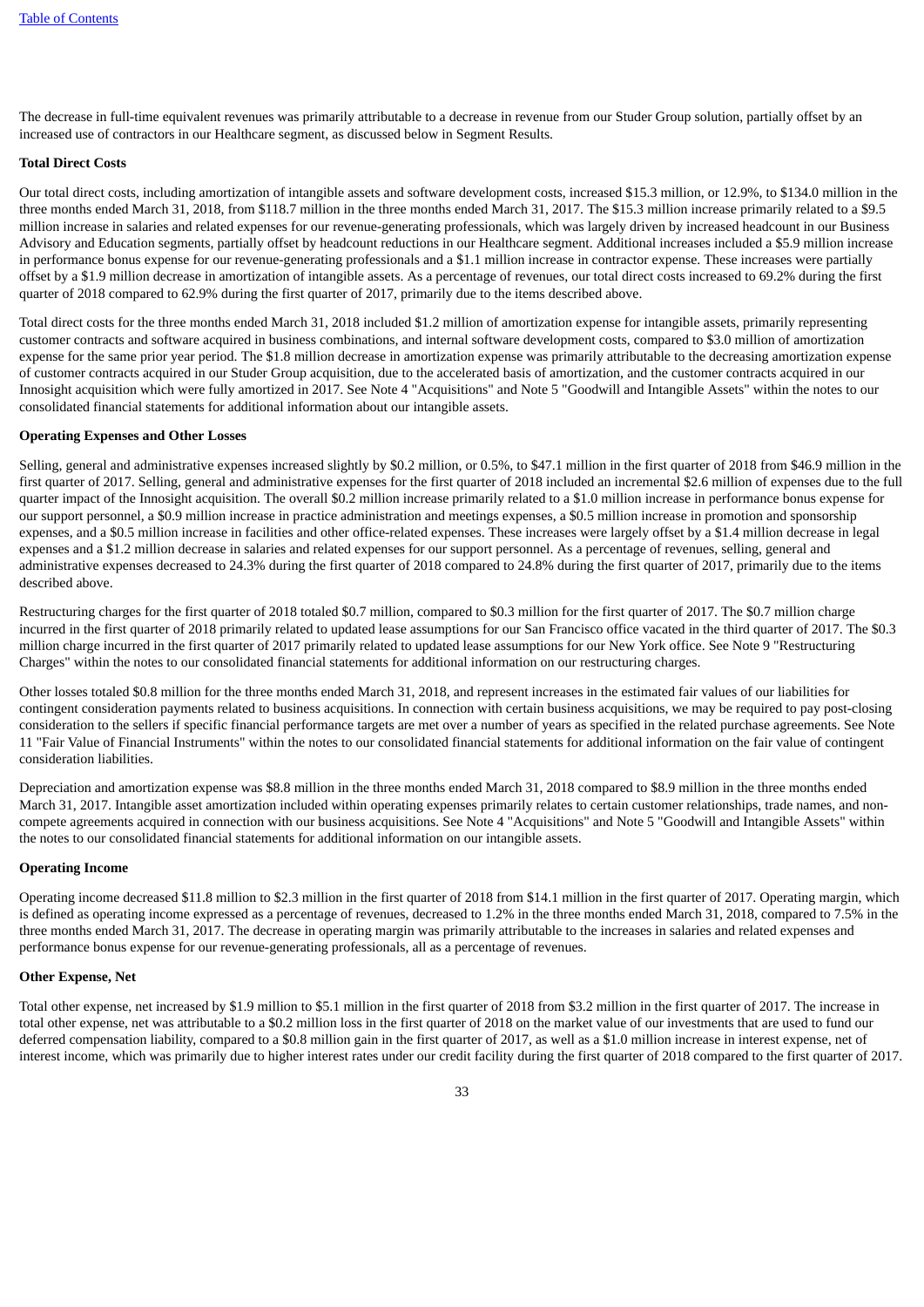#### **Income Tax Expense**

For the three months ended March 31, 2018, our effective tax rate was (14.7)% as we recognized income tax expense from continuing operations of \$0.4 million on pre-tax loss from continuing operations of \$2.8 million. The effective tax rate of (14.7)% was less favorable than the statutory rate, inclusive of state income taxes, of 26.0%, primarily due to discrete tax expense for share-based compensation awards that vested during the quarter and which had an unfavorable impact of 43.7% on the effective tax rate.

For the three months ended March 31, 2017, our effective tax rate was 52.7% as we recognized income tax expense of \$5.7 million on pre-tax income from continuing operations of \$10.9 million. The effective tax rate for the three months ended March 31, 2017 was less favorable than the statutory rate, inclusive of state income taxes, primarily due to discrete tax expense for share-based compensation which had an unfavorable impact of 14.5% related to the adoption of ASU 2016-09 *Improvements to Employee Share-Based Payment Accounting*. The less favorable effective tax rate was also due to certain non-deductible business expenses, partially offset by certain credits and deductions.

#### **Net Income (Loss) from Continuing Operations**

Net income from continuing operations decreased by \$8.4 million to a net loss from continuing operations of \$3.2 million for the three months ended March 31, 2018, from net income from continuing operations of \$5.2 million for the same period last year. As a result of the decrease in net income from continuing operations, diluted loss per share from continuing operations for the first quarter of 2018 was \$0.15 compared to diluted earnings per share from continuing operations of \$0.24 for the first quarter of 2017.

## **EBITDA and Adjusted EBITDA**

EBITDA decreased \$14.6 million to \$12.2 million for the three months ended March 31, 2018 from \$26.8 million for the three months ended March 31, 2017. Adjusted EBITDA decreased \$13.4 million to \$13.7 million in the first quarter of 2018 from \$27.1 million in the first quarter of 2017. The decrease in EBITDA and adjusted EBITDA was primarily due to the decrease in segment operating income, as discussed below in Segment Results.

#### **Adjusted Net Income from Continuing Operations**

Adjusted net income from continuing operations decreased \$7.6 million to \$4.2 million in the first quarter of 2018 compared to \$11.8 million in the first quarter of 2017. As a result of the decrease in adjusted net income from continuing operations, adjusted diluted earnings per share from continuing operations was \$0.19 for the first quarter of 2018, compared to \$0.55 for the first quarter of 2017.

#### **Segment Results**

#### **Healthcare**

#### *Revenues*

Healthcare segment revenues decreased \$8.6 million, or 8.7%, to \$89.9 million for the first quarter of 2018 from \$98.5 million for the first quarter of 2017.

During the three months ended March 31, 2018, revenues from fixed-fee engagements; time-and-expense engagements; performance-based arrangements; and software support, maintenance and subscription arrangements represented 67.0%, 14.2%, 11.4%, and 7.4% of this segment's revenues, respectively, compared to 66.1%, 15.2%, 11.9%, and 6.8% of this segment's revenues, respectively, for the same prior year period.

Of the overall \$8.6 million decrease in revenues, \$6.8 million was attributable to a decrease in revenues from our full-time billable consultants and \$1.8 million was attributable to a decrease in revenue generated by our full-time equivalents.

The decrease in revenue attributable to our full-time billable consultants reflected decreases in the average billing rate and average number of full-time billable consultants, partially offset by an increase in the consultant utilization rate. Performance-based fee revenue was \$10.2 million for the first quarter of 2018, and was recognized in accordance with ASC 606, *Revenue from Contracts with Customers* which was adopted on a modified retrospective basis on January 1, 2018. Performance-based fee revenue for the first quarter of 2017 was \$11.7 million, and was recognized in accordance with ASC 605. Refer to Note 2 "Basis of Presentation" and Note 3 "New Accounting Pronouncements" within the notes to our consolidated financial statements for additional information on our adoption of ASC 606. The level of performance-based fees earned may vary based on our clients' risk sharing preferences and the mix of services we provide.

The decrease in revenue attributable to our full-time equivalents was primarily driven by a decreased demand for our Studer Group solution, partially offset by an increased use of contractors, and reflected decreases in the average number of full-time equivalents and revenue per full-time equivalent.

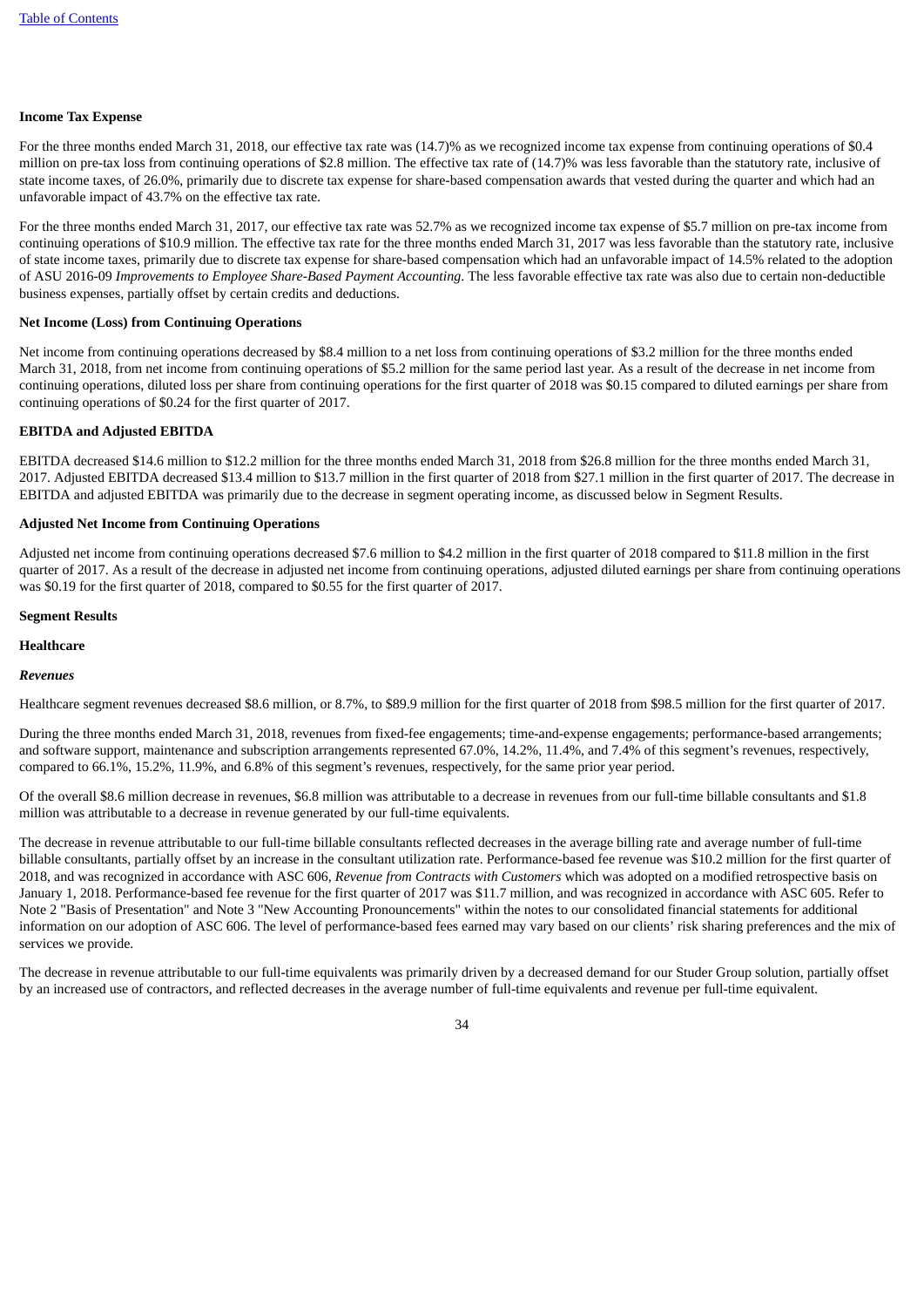#### *Operating Income*

Healthcare segment operating income decreased \$9.7 million, or 28.4%, to \$24.5 million for the three months ended March 31, 2018 from \$34.2 million for the three months ended March 31, 2017. The Healthcare segment operating margin, defined as segment operating income expressed as a percentage of segment revenues, decreased to 27.2% for the first quarter of 2018 from 34.7% in the same period last year. The decrease in this segment's operating margin was primarily attributable to increases in performance bonus expense and salaries and related expenses for our revenue-generating professionals, both as a percentage of revenues, as well as increases in contractor expense and practice administration and meetings expenses. These decreases to the operating margin were partially offset by a decrease in intangible asset amortization expense as a percentage of revenues.

#### **Business Advisory**

#### *Revenues*

Business Advisory segment revenues increased \$7.8 million, or 16.2%, to \$55.9 million for the first quarter of 2018 from \$48.1 million for the first quarter of 2017. First quarter 2018 revenues included \$6.4 million of incremental revenues due to the full quarter impact of our acquisition of Innosight, which was completed in March 2017, as well as revenues from our acquisition of the international assets of ADI Strategies, which was completed in April 2017 and has since been fully integrated into the Business Advisory segment.

During the three months ended March 31, 2018, revenues from fixed-fee engagements; time-and-expense engagements; performance-based arrangements; and software support, maintenance and subscription arrangements represented 40.1%, 56.1%, 1.6%, and 2.2% of this segment's revenues, respectively, compared to 29.0%, 69.5%, 0.4%, and 1.1% of this segment's revenues, respectively, for the same prior year period. Performance-based fee revenue was \$0.9 million for the first quarter of 2018, compared to \$0.2 million for the same prior year period. Refer to Note 2 "Basis of Presentation" and Note 3 "New Accounting Pronouncements" within the notes to our consolidated financial statements for additional information on our adoption of ASC 606. The level of performance-based fees earned may vary based on our clients' preferences and the mix of services we provide.

Of the overall \$7.8 million increase in revenues, \$7.4 million was attributable to our full-time billable consultants and \$0.4 million was attributable to our full-time equivalents. The increase in revenue from our full-time billable consultants was largely driven by our acquisitions of Innosight and the international assets of ADI Strategies, and reflected an increase in the average number of full-time billable consultants, partially offset by decreases in the consultant utilization rate and the average billing rate. The increase in revenue from our full-time equivalents reflected an increase in revenue per full-time equivalent, partially offset by a decrease in the average number of full-time equivalents in the first quarter of 2018 compared to the same prior year period.

#### *Operating Income*

Business Advisory segment operating income decreased by \$0.9 million, or 8.8%, to \$9.0 million for the three months ended March 31, 2018 from \$9.9 million for the three months ended March 31, 2017. Segment operating margin decreased to 16.1% for the first quarter of 2018 from 20.5% in the same period last year. The decrease in this segment's operating margin was primarily attributable to increases in performance bonus expense and salaries and related expenses for our revenue-generating professionals, as well as an increase in promotion and sponsorship expenses, all as a percentage of revenues, partially offset by decreases in salaries and related expenses for our support personnel, amortization of intangible assets, and practice administration and meetings expenses.

## **Education**

#### *Revenues*

Education segment revenues increased \$5.6 million, or 13.3%, to \$47.9 million for the first quarter of 2018 from \$42.3 million for the first quarter of 2017.

During the three months ended March 31, 2018, revenues from fixed-fee engagements; time-and-expense engagements; and software support, maintenance and subscription arrangements represented 23.6%, 69.8%, and 6.6% of this segment's revenues, respectively. During the three months ended March 31, 2017, revenues from fixed-fee engagements; time-and-expense engagements; performance-based arrangements; and software support, maintenance and subscription arrangements represented 16.1%, 77.8%, 0.6%, and 5.5% of this segment's revenues, respectively.

Of the overall \$5.6 million increase in revenues, \$5.1 million was attributable to our full-time billable consultants and \$0.5 million was attributable to our full-time equivalents. The increase in revenue attributable to our full-time billable consultants reflected an increase in the average number of full-time billable consultants, partially offset by a decrease in the average billing rate in the first quarter of 2018 compared to the same prior year period. The increase in revenue from our full-time equivalents reflected an increase in revenue per full-time equivalent in the first quarter of 2018 compared to the same prior year period.

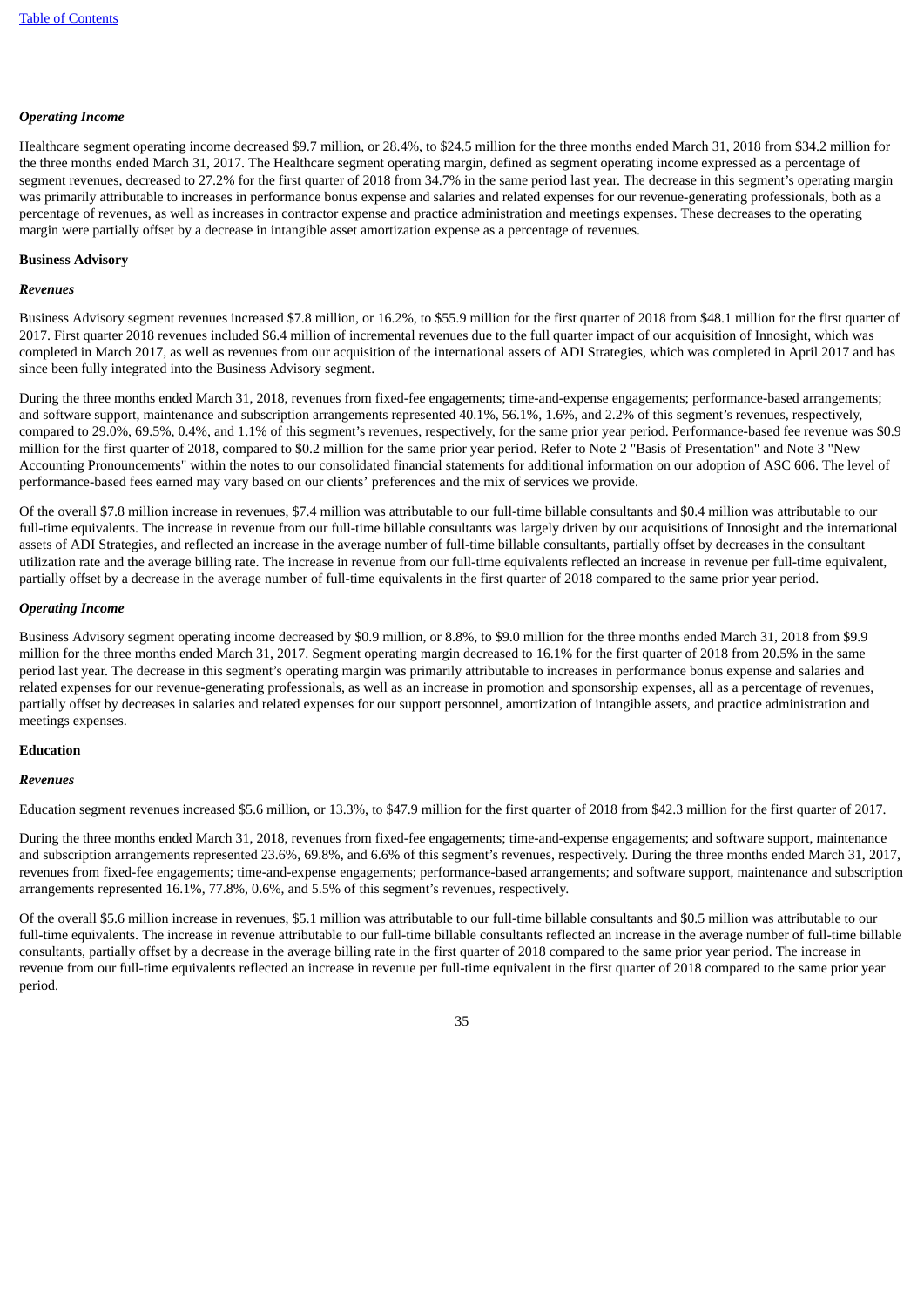## *Operating Income*

Education segment operating income was \$11.4 million for the three months ended March 31, 2018 compared to \$11.5 million for the three months ended March 31, 2017. Segment operating margin decreased to 23.9% for the first quarter of 2018 from 27.2% in the same period last year. The decrease in this segment's operating margin was primarily attributable to an increase in salaries and related expenses for our revenue-generating professionals as a percentage of revenues, as well as an increase in practice administration and meetings expenses as a percentage of revenues These increases were partially offset by decreases in salaries and related expenses for our support personnel and share-based compensation expense for our revenue-generating professionals.

## **LIQUIDITY AND CAPITAL RESOURCES**

Cash and cash equivalents decreased \$10.5 million, from \$16.9 million at December 31, 2017 to \$6.4 million at March 31, 2018. As of March 31, 2018, our primary sources of liquidity are cash on hand, cash flows from our U.S. operations, and borrowing capacity available under our credit facility.

|                                           |    |           | <b>Three Months Ended</b><br>March 31, |            |  |  |  |
|-------------------------------------------|----|-----------|----------------------------------------|------------|--|--|--|
| <b>Cash Flows (in thousands):</b>         |    | 2018      |                                        | 2017       |  |  |  |
| Net cash used in operating activities     | \$ | (36,263)  |                                        | (18, 392)  |  |  |  |
| Net cash used in investing activities     |    | (3,767)   |                                        | (108, 541) |  |  |  |
| Net cash provided by financing activities |    | 29.541    |                                        | 122,551    |  |  |  |
| Effect of exchange rate changes on cash   |    | 16        |                                        | 22         |  |  |  |
| Net decrease in cash and cash equivalents |    | (10, 473) |                                        | (4,360)    |  |  |  |

#### **Operating Activities**

Net cash used in operating activities totaled \$36.3 million and \$18.4 million for the three months ended March 31, 2018 and 2017, respectively. Our operating assets and liabilities consist primarily of receivables from billed and unbilled services, accounts payable and accrued expenses, accrued payroll and related benefits, and deferred revenues. The volume of services rendered and the related billings and timing of collections on those billings, as well as payments of our accounts payable and salaries, bonuses, and related benefits to employees affect these account balances.

The decrease in cash provided by operations for the first three months of 2018 compared to the same prior year period was primarily attributable to a decrease in cash collections from clients and lower net income, partially offset by a decrease in the amount paid for annual performance bonuses during the first quarter of 2018 compared to the first quarter of 2017.

## **Investing Activities**

Net cash used in investing activities was \$3.8 million and \$108.5 million for the three months ended March 31, 2018 and 2017, respectively.

The use of cash in the first three months of 2018 primarily consisted of \$1.5 million for contributions to our life insurance policies which fund our deferred compensation plan; \$1.4 million for purchases of property and equipment, primarily related to purchases of computers and related equipment; and \$0.7 million for payments related to internally developed software.

The use of cash in the first three months of 2017 primarily consisted of \$101.8 million for the purchases of businesses and \$6.5 million for purchases of property and equipment, primarily related to leasehold improvements and purchases of furniture and fixtures for new office spaces in certain locations.

We estimate that cash utilized for purchases of property and equipment in 2018 will be approximately \$15.0 million, primarily consisting of information technology related equipment to support our corporate infrastructure, software development costs, and leasehold improvements.

## **Financing Activities**

Net cash provided by financing activities was \$29.5 million for the three months ended March 31, 2018. During the first three months of 2018, we borrowed \$91.5 million under our credit facility, primarily to fund our annual performance bonus payment, and made repayments on our credit facility of \$58.0 million.

Net cash provided by financing activities was \$122.6 million for the three months ended March 31, 2017. During the first three months of 2017, we borrowed \$179.0 million under our credit facility, primarily to fund our acquisitions of Innosight and Pope Woodhead and our annual performance bonus payment, and made repayments on our credit facility of \$51.0 million.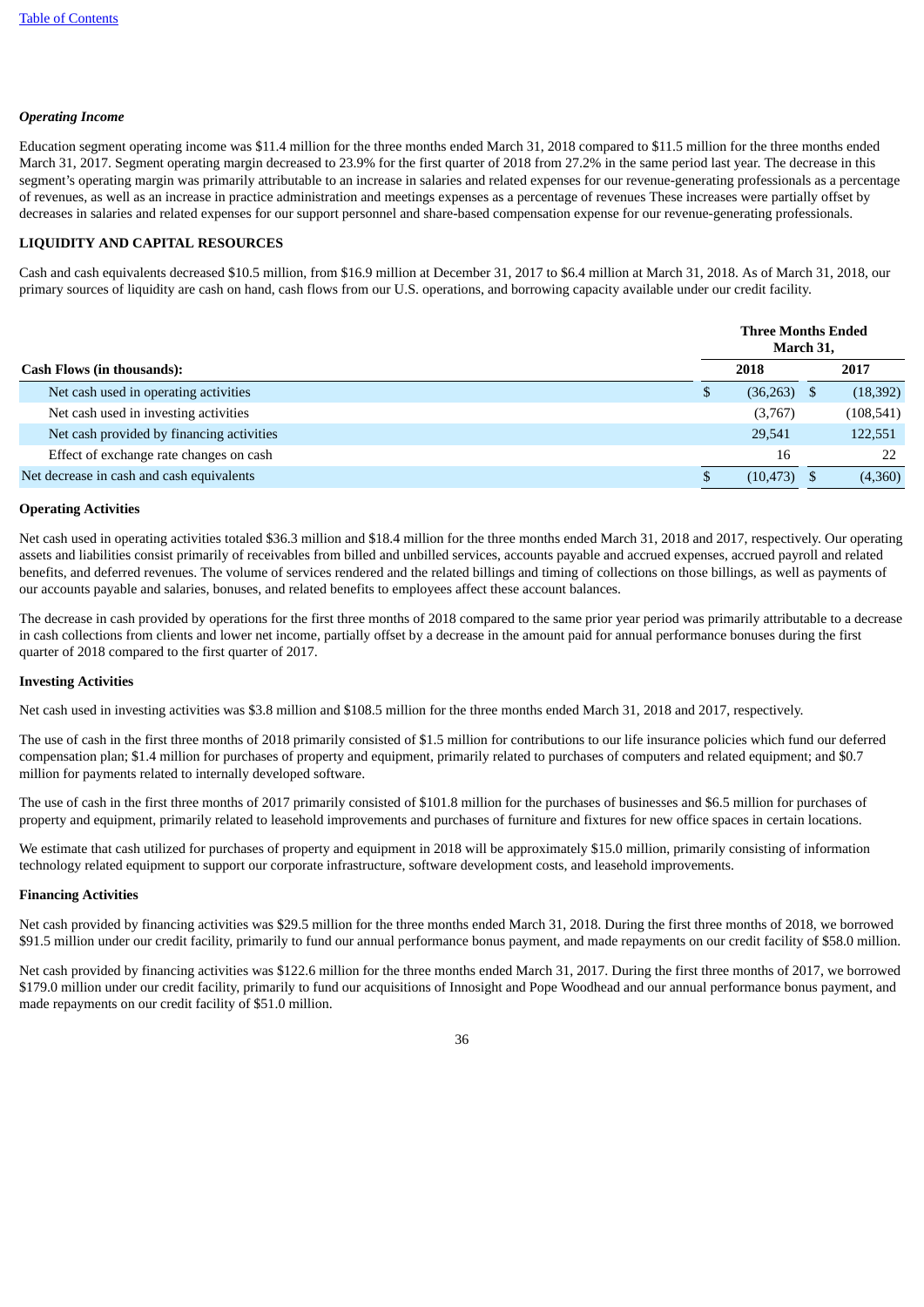#### **Share Repurchase Program**

We currently have a share repurchase program permitting us to repurchase up to \$125 million of our common stock through October 31, 2018 (the "Share Repurchase Program"). The amount and timing of the repurchases will be determined by management and will depend on a variety of factors, including the trading price of our common stock, capacity under our credit facility, general market and business conditions, and applicable legal requirements. No shares were repurchased in the first quarter of 2018 or 2017. As of March 31, 2018, \$35.1 million remains available for share repurchases.

#### **Financing Arrangements**

At March 31, 2018, we had \$250.0 million principal amount of our 1.25% convertible senior notes outstanding, \$138.5 million outstanding under our senior secured credit facility, and \$4.7 million outstanding under a promissory note, as discussed below.

#### *1.25% Convertible Senior Notes*

In September 2014, we issued \$250.0 million principal amount of the Convertible Notes in a private offering. The Convertible Notes are senior unsecured obligations of the Company and will pay interest semi-annually on April 1 and October 1 of each year at an annual rate of 1.25%. The Convertible Notes will mature on October 1, 2019, unless earlier repurchased by the Company or converted in accordance with their terms.

Upon conversion, the Convertible Notes will be settled, at our election, in cash, shares of the Company's common stock, or a combination of cash and shares of the Company's common stock. Our current intent and policy is to settle conversions with a combination of cash and shares of common stock with the principal amount of the Convertible Notes paid in cash, in accordance with the settlement provisions of the Indenture.

The initial conversion rate for the Convertible Notes is 12.5170 shares of our common stock per \$1,000 principal amount of the Convertible Notes, which is equal to an initial conversion price of approximately \$79.89 per share of our common stock.

In connection with the issuance of the Convertible Notes, we entered into convertible note hedge transactions and warrant transactions. The convertible note hedge transactions are intended to reduce the potential future economic dilution associated with the conversion of the Convertible Notes and, combined with the warrants, effectively raise the price at which economic dilution would occur from the initial conversion price of approximately \$79.89 to approximately \$97.12 per share.

For further information, see Note 8 "Financing Arrangements" within the notes to our consolidated financial statements.

#### *Senior Secured Credit Facility*

The Company has a \$500 million senior secured revolving credit facility, subject to the terms of a Second Amended and Restated Credit Agreement dated as of March 31, 2015, as amended to date (as amended and modified the "Amended Credit Agreement"), that becomes due and payable in full upon maturity on March 23, 2023. The Amended Credit Agreement provides the option to increase the revolving credit facility or establish term loan facilities in an aggregate amount of up to \$150 million, subject to customary conditions and the approval of any lender whose commitment would be increased, resulting in a maximum available principal amount under the Amended Credit Agreement of \$650 million. The initial borrowings under the Amended Credit Agreement were used to refinance borrowings outstanding under a prior credit agreement, and future borrowings under the Amended Credit Agreement may be used for working capital, capital expenditures, acquisitions of businesses, share repurchases, and general corporate purposes.

Fees and interest on borrowings vary based on our Consolidated Leverage Ratio (as defined in the Amended Credit Agreement). At our option, borrowings under the Amended Credit Agreement will bear interest at one, two, three or six-month LIBOR or an alternate base rate, in each case plus the applicable margin. The applicable margin will fluctuate between 1.25% per annum and 2.00% per annum, in the case of LIBOR borrowings, or between 0.25% per annum and 1.00% per annum, in the case of base rate loans, based upon our Consolidated Leverage Ratio at such time.

Amounts borrowed under the Amended Credit Agreement may be prepaid at any time without premium or penalty. We are required to prepay the amounts outstanding under the Amended Credit Agreement in certain circumstances, including a requirement to pay all amounts outstanding under the Amended Credit Agreement 90 days prior to the Convertible Indebtedness Maturity Date (as defined in the Amended Credit Agreement) unless (1) the Convertible Indebtedness Maturity Date is waived or extended to a later date, (2) the Company can demonstrate (a) Liquidity (as defined in the Amended Credit Agreement) in an amount at least equal to the principal amount due on the Convertible Indebtedness Maturity Date, and (b) financial covenant compliance after giving effect to such payments and any additional indebtedness incurred on a pro forma basis, or (3) this requirement is waived by the Required Lenders (as defined in the Amended Credit Agreement). In addition, we have the right to permanently reduce or terminate the unused portion of the commitments provided under the Amended Credit Agreement at any time.

The Amended Credit Agreement contains usual and customary representations and warranties; affirmative and negative covenants, which include limitations on liens, investments, additional indebtedness, and restricted payments; and two quarterly financial covenants as follows: (i) a maximum Consolidated Leverage Ratio (defined as the ratio of debt to consolidated EBITDA) ranging from 3.50 to 1.00 to 4.00 to 1.00, depending on the measurement period, and (ii) a minimum Consolidated Interest Coverage Ratio (defined as the ratio of consolidated EBITDA to interest) of 3.50 to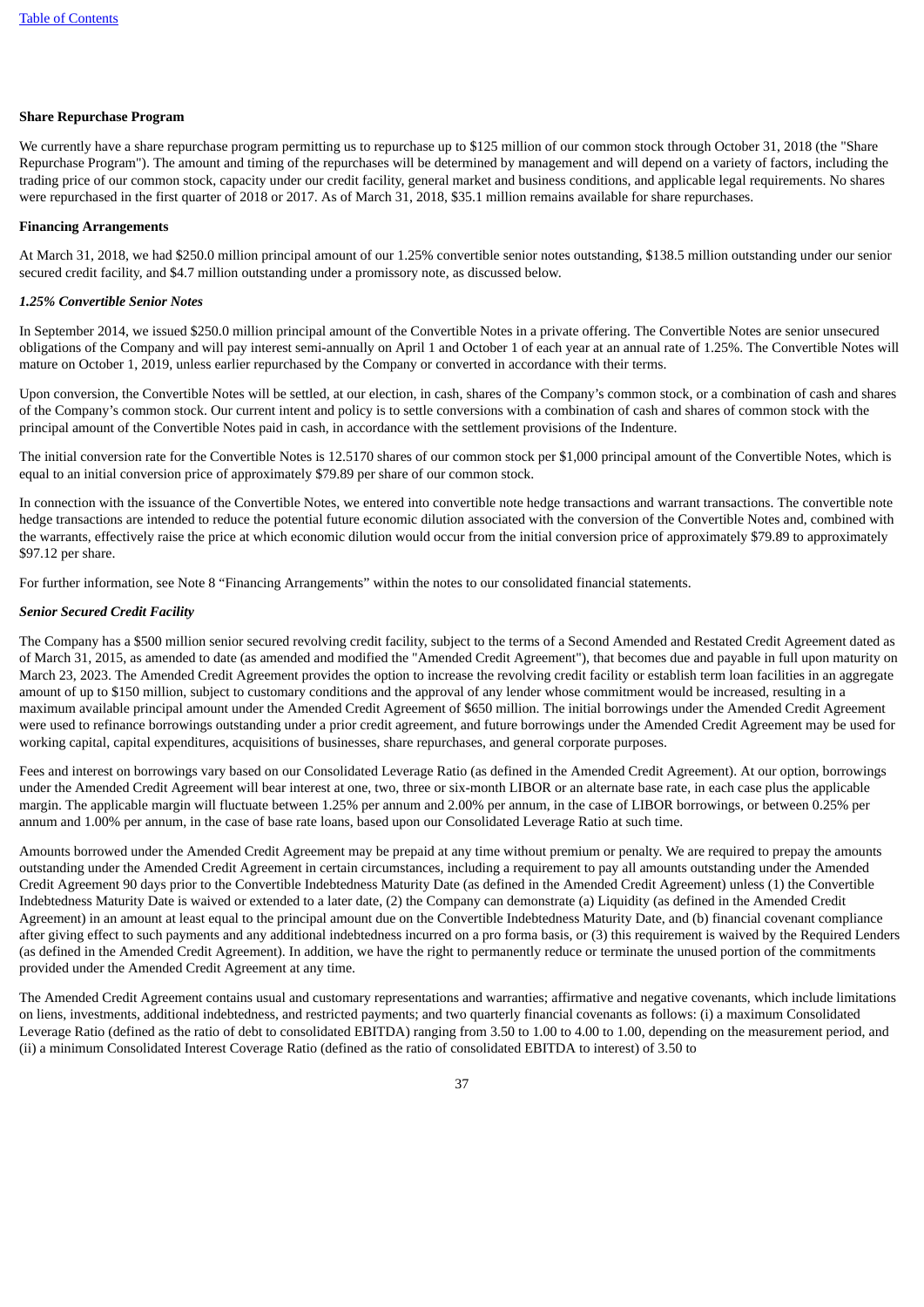1.00. Consolidated EBITDA for purposes of the financial covenants is calculated on a continuing operations basis and includes adjustments to add back noncash goodwill impairment charges, share-based compensation costs, certain non-cash restructuring charges, pro forma historical EBITDA for businesses acquired, and other specified items in accordance with the Amended Credit Agreement. At March 31, 2018, we were in compliance with these financial covenants with a Consolidated Leverage Ratio of 3.77 to 1.00 and a Consolidated Interest Coverage Ratio of 10.00 to 1.00.

The Amended Credit Agreement contains restricted payment provisions, including a potential limit on the amount of dividends we may pay. Pursuant to the terms of the Amended Credit Agreement, if our Consolidated Leverage Ratio is greater than 3.00, the amount of dividends and other Restricted Payments (as defined in the Amended Credit Agreement) we may pay is limited to an amount up to \$75 million plus 50% of cumulative consolidated net income (as defined in the Amended Credit Agreement) from the closing date of the Amended Credit Agreement plus 50% of the net cash proceeds from equity issuances after the closing date of the Amended Credit Agreement.

Borrowings outstanding under the Amended Credit Agreement at March 31, 2018 totaled \$138.5 million. These borrowings carried a weighted average interest rate of 4.3%, including the impact of the interest rate swap in effect as of March 31, 2018 and described in Note 10 "Derivative Instrument and Hedging Activity" within the notes to the consolidated financial statements. Borrowings outstanding under the Amended Credit Agreement at December 31, 2017 were \$105.0 million and carried a weighted average interest rate of 3.7%, including the impact of the interest rate swap in effect as of December 31, 2017. The borrowing capacity under the revolving credit facility is reduced by any outstanding borrowings under the revolving credit facility and outstanding letters of credit. At March 31, 2018, we had outstanding letters of credit totaling \$1.9 million, which are primarily used as security deposits for our office facilities. As of March 31, 2018, the unused borrowing capacity under the revolving credit facility was \$359.6 million.

#### *Promissory Note due 2024*

On June 30, 2017, in conjunction with our purchase of an aircraft related to the acquisition of Innosight, we assumed, from the sellers of the aircraft, a promissory note with an outstanding principal balance of \$5.1 million. The principal balance of the promissory note is subject to scheduled monthly principal payments until the maturity date of March 1, 2024, at which time a final payment of \$1.5 million, plus any accrued and unpaid interest, will be due. Under the terms of the promissory note, we will pay interest on the outstanding principal amount at a rate of one-month LIBOR plus 1.97% per annum. The obligations under the promissory note are secured pursuant to a Loan and Aircraft Security Agreement with Banc of America Leasing & Capital, LLC, which grants the lender a first priority security interest in the aircraft. At March 31, 2018, the outstanding principal amount of the promissory note was \$4.7 million. As of March 31, 2018, the aircraft had a carrying amount of \$6.3 million. At December 31, 2017, the outstanding principal amount of the promissory note was \$4.9 million, and the aircraft had a carrying amount of \$6.5 million.

For further information, see Note 8 "Financing Arrangements" within the notes to the consolidated financial statements.

#### **Future Needs**

Our primary financing need has been to fund our growth. Our growth strategy is to expand our service offerings, which may require investments in new hires, acquisitions of complementary businesses, possible expansion into other geographic areas, and related capital expenditures. We believe our internally generated liquidity, together with our available cash, the borrowing capacity available under our revolving credit facility, and access to external capital resources will be adequate to fund our long-term growth and capital needs arising from cash commitments and debt service obligations. Our ability to secure short-term and long-term financing in the future will depend on several factors, including our future profitability, the quality of our accounts receivable and unbilled services, our relative levels of debt and equity, and the overall condition of the credit markets.

## **CONTRACTUAL OBLIGATIONS**

For a summary of our commitments to make future payments under contractual obligations, see "Item 7. Management's Discussion and Analysis of Financial Condition and Results of Operations – Contractual Obligations" in our Annual Report on Form 10-K for the year ended December 31, 2017.

On March 23, 2018, we entered into a third amendment (the "Third Amendment") to the Second Amended and Restated Credit Agreement dated as of March 31, 2015, as amended to date (as amended and modified the "Amended Credit Facility"). The Third Amendment extended the maturity date from March 31, 2020 to March 23, 2023. In addition, the Third Amendment provided for, among other things, i) an increase in the allowable aggregate amount of increases to the Aggregate Revolving Commitments or new or additional term loans from \$100 million to \$150 million; ii) an increase in the base amount of allowable Restricted Payments when the Consolidated Leverage Ratio is greater than 3.00 to 1.0 from \$50 million to \$75 million; iii) an increase in the maximum Consolidated Leverage Ratio allowed; and iv) certain changes to the definition of Consolidated EBITDA. Borrowings outstanding under the Amended Credit Agreement at March 31, 2018 totaled \$138.5 million.

The capitalized terms above are defined in the Credit Agreement or Third Amendment, as applicable. Refer to "Liquidity and Capital Resources" and Note 8 "Financing Arrangements" within the notes to the consolidated financial statements for more information on our outstanding borrowings.

There have been no other material changes to our contractual obligations since December 31, 2017.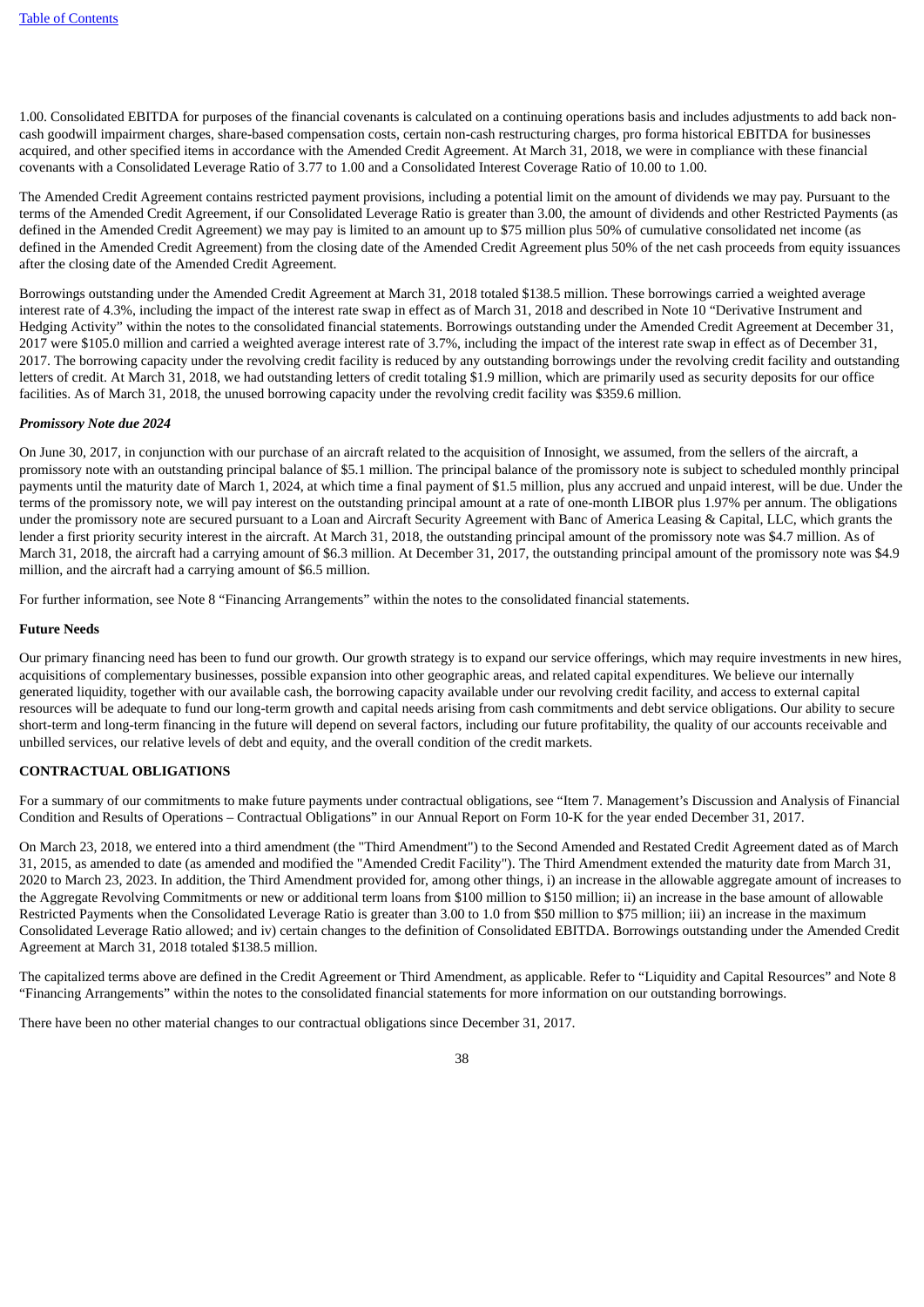## **OFF-BALANCE SHEET ARRANGEMENTS**

We are not a party to any material off-balance sheet arrangements.

#### **CRITICAL ACCOUNTING POLICIES**

Management's discussion and analysis of financial condition and results of operations are based upon our consolidated financial statements, which have been prepared in accordance with GAAP. We regularly review our financial reporting and disclosure practices and accounting policies to ensure that our financial reporting and disclosures provide accurate information relative to the current economic and business environment. The preparation of financial statements in conformity with GAAP requires management to make assessments, estimates and assumptions that affect the reported amounts of assets and liabilities and disclosure of contingent assets and liabilities as of the date of the financial statements, as well as the reported amounts of revenues and expenses during the reporting period. Critical accounting policies are those policies that we believe present the most complex or subjective measurements and have the most potential to impact our financial position and operating results. While all decisions regarding accounting policies are important, we believe there are five accounting policies that could be considered critical: revenue recognition, allowances for doubtful accounts and unbilled services, business combinations, carrying values of goodwill and other intangible assets, and accounting for income taxes. For a detailed discussion of these critical accounting policies, see "Item 7. Management's Discussion and Analysis of Financial Condition and Results of Operations – Critical Accounting Policies" in our Annual Report on Form 10-K for the year ended December 31, 2017. Below is an update to our critical accounting policy related to revenue recognition. There have been no material changes to our other critical accounting policies during the first three months of 2018.

#### **Revenue Recognition**

We generate substantially all of our revenues from providing professional services to our clients. We also generate revenues from software licenses, software support, maintenance and subscriptions to our cloud-based analytic tools and solutions, speaking engagements, conferences, and publications. A single contract could include one or multiple performance obligations. For those contracts that have multiple performance obligations, we allocate the total transaction price to each performance obligation based on its relative standalone selling price, which is determined based on our overall pricing objectives, taking into consideration market conditions and other factors.

Revenue is recognized when control of the goods and services provided are transferred to our customers, in an amount that reflects the consideration we expect to be entitled to in exchange for those goods and services using the following steps: 1) identify the contract, 2) identify the performance obligations, 3) determine the transaction price, 4) allocate the transaction price to the performance obligations in the contract, and 5) recognize revenue as or when we satisfy the performance obligations.

We typically satisfy our performance obligations for professional services over time as the related services are provided. The performance obligations related to software support, maintenance and subscriptions to our cloud-based analytic tools and solutions are typically satisfied evenly over the course of the service period. Other performance obligations, such as certain software licenses, speaking engagements, conferences, and publications, are satisfied at a point in time.

We generate our revenues under four types of billing arrangements: fixed-fee (including software license revenue); time-and-expense; performance-based; and software support, maintenance and subscriptions.

In fixed-fee billing arrangements, we agree to a pre-established fee in exchange for a predetermined set of professional services. We set the fees based on our estimates of the costs and timing for completing the engagements. We generally recognize revenues under fixed-fee billing arrangements using a proportionate performance approach, which is based on work completed to-date versus our estimates of the total services to be provided under the engagement. Contracts within our Studer Group solution are fixed-fee partner contracts with multiple performance obligations, which primarily consist of coaching services, as well as speaking engagements, conferences, publications and software products ("Partner Contracts"). Revenues for coaching services and software products are generally recognized on a straight-line basis over the length of the contract. All other revenues under Partner Contracts, including speaking engagements, conferences and publications, are recognized at the time the goods or services are provided. Estimates of total engagement revenues and cost of services are monitored regularly during the term of the engagement. If our estimates indicate a potential loss, such loss is recognized in the period in which the loss first becomes probable and reasonably estimable.

We also generate revenues from software licenses for our revenue cycle management software and research administration and compliance software. Licenses for our revenue cycle management software are sold only as a component of our consulting projects, and the services we provide are essential to the functionality of the software. Therefore, revenues from these software licenses are recognized over the term of the related consulting services contract. License revenue from our research administration and compliance software is generally recognized in the month in which the software is delivered.

Time-and-expense billing arrangements require the client to pay based on the number of hours worked by our revenue-generating professionals at agreed upon rates. Time-and-expense arrangements also include certain speaking engagements, conferences, and publications purchased by our clients outside of Partner Contracts within our Studer Group solution. We recognize revenues under time-and-expense arrangements as the related services or goods are provided, using the right to invoice practical expedient which allows us to recognize revenue in the amount that we have a right to invoice based on the number of hours worked and the agreed upon hourly rates or the value of the speaking engagements, conferences or publications purchased by our clients.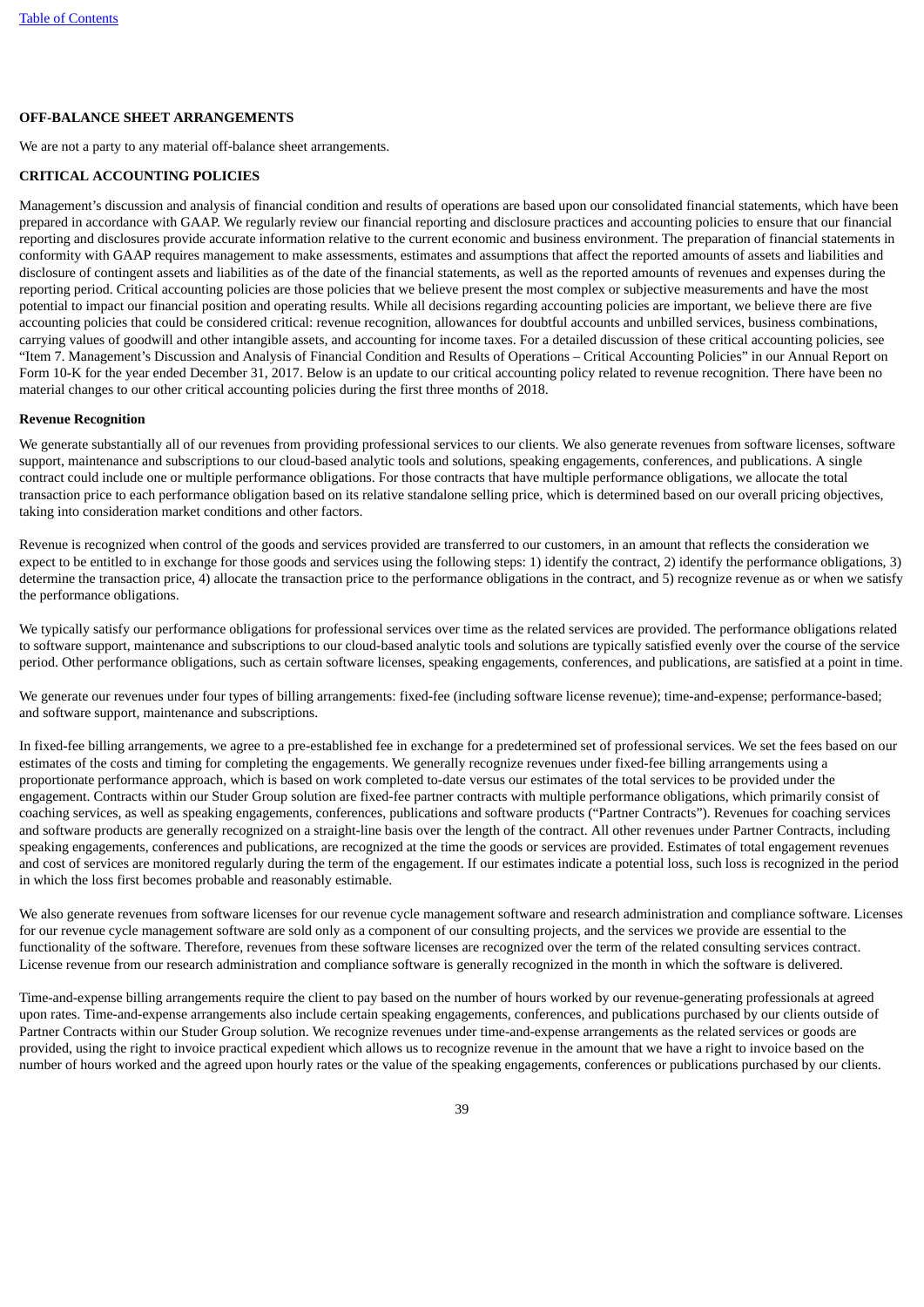In performance-based billing arrangements, fees are tied to the attainment of contractually defined objectives. We enter into performance-based engagements in essentially two forms. First, we generally earn fees that are directly related to the savings formally acknowledged by the client as a result of adopting our recommendations for improving operational and cost effectiveness in the areas we review. Second, we have performance-based engagements in which we earn a success fee when and if certain predefined outcomes occur. We recognize revenue under performance-based billing arrangements using the following steps: 1) estimate variable consideration using a probability-weighted assessment of the fees to be earned, 2) apply a constraint to the estimated variable consideration to limit the amount that could be reversed when the uncertainty is resolved (the "constraint"), and 3) recognize revenue of estimated variable consideration, net of the constraint, based on work completed to-date versus our estimates of the total services to be provided under the engagement.

Clients that have purchased one of our software licenses can pay an annual fee for software support and maintenance. We also generate subscription revenue from our cloud-based analytic tools and solutions. Software support, maintenance and subscription revenues are recognized ratably over the support or subscription period. These fees are billed in advance and included in deferred revenues until recognized.

Provisions are recorded for the estimated realization adjustments on all engagements, including engagements for which fees are subject to review by the bankruptcy courts. Expense reimbursements that are billable to clients are included in total revenues and reimbursable expenses. Under fixed-fee billing arrangements, we estimate the total amount of reimbursable expenses to be incurred over the course of the engagement and recognize the estimated amount as revenue using a proportionate performance approach, which is based on work completed to-date versus our estimates of the total services to be provided under the engagement. Under time-and-expense billing arrangements we recognize reimbursable expenses as revenue as the related services are provided, using the right to invoice practical expedient. Reimbursable expenses are recognized as expenses in the period in which the expense is incurred. Subcontractors that are billed to clients at cost are also included in reimbursable expenses. When billings do not specifically identify reimbursable expenses, we allocate the portion of the billings equivalent to these expenses to reimbursable expenses.

The payment terms and conditions in our customer contracts vary. Differences between the timing of billings and the recognition of revenue are recognized as either unbilled services or deferred revenues in the accompanying consolidated balance sheets. Revenues recognized for services performed but not yet billed to clients are recorded as unbilled services. Revenues recognized, but for which we are not yet entitled to bill because certain events, such as the completion of the measurement period or client approval, must occur, are recorded as contract assets and included within unbilled services. Client prepayments and retainers are classified as deferred revenues and recognized over future periods as earned in accordance with the applicable engagement agreement.

#### **NEW ACCOUNTING PRONOUNCEMENTS**

Refer to Note 3 "New Accounting Pronouncements" within the notes to the consolidated financial statements for information on new accounting pronouncements.

## <span id="page-41-0"></span>**ITEM 3. QUANTITATIVE AND QUALITATIVE DISCLOSURES ABOUT MARKET RISK.**

We are exposed to market risks primarily from changes in interest rates and changes in the market value of our investments.

#### **Market Risk and Interest Rate Risk**

The value of our Convertible Notes is exposed to interest rate risk. Generally, the fair value of our fixed interest rate Convertible Notes will increase as interest rates fall and decrease as interest rates rise. In addition, the fair value of our Convertible Notes is affected by our stock price. The carrying value of our Convertible Notes was \$235.5 million as of March 31, 2018, which represents the liability component of the \$250.0 million principal balance. The estimated fair value of our Convertible Notes at March 31, 2018 was \$236.3 million, and was determined based on the quoted bid price of the Convertible Notes in an over-the-counter market as of the last day of trading for the quarter ended March 31, 2018, which was \$94.519 per \$100 principal amount.

Concurrent with the issuance of the Convertible Notes, we entered into separate convertible note hedge and warrant transactions. The convertible note hedge transactions are intended to reduce the potential future economic dilution associated with the conversion of the Convertible Notes and, combined with the warrants, effectively raise the price at which economic dilution would occur from the initial conversion price of approximately \$79.89 to approximately \$97.12 per share. Under the convertible note hedge transactions, we have the option to purchase a total of approximately 3.1 million shares of our common stock, which is the number of shares initially issuable upon conversion of the Convertible Notes in full, at a price of approximately \$79.89, which corresponds to the initial conversion price of the Convertible Notes, subject to customary anti-dilution adjustments substantially similar to those in the Convertible Notes. Under the warrant transactions, the holders of the warrants have the option to purchase a total of approximately 3.1 million shares of our common stock at a price of approximately \$97.12. If the average market value per share of our common stock for the reporting period exceeds the strike price of the warrants, the warrants will have a dilutive effect on our earnings per share.

We have exposure to changes in interest rates associated with borrowings under our bank credit facility, which has variable interest rates tied to LIBOR or an alternate base rate, at our option. At March 31, 2018, we had borrowings outstanding under the credit facility totaling \$138.5 million that carried a weighted average interest rate of 4.3%, including the impact of the interest rate swap described below. A hypothetical 100 basis point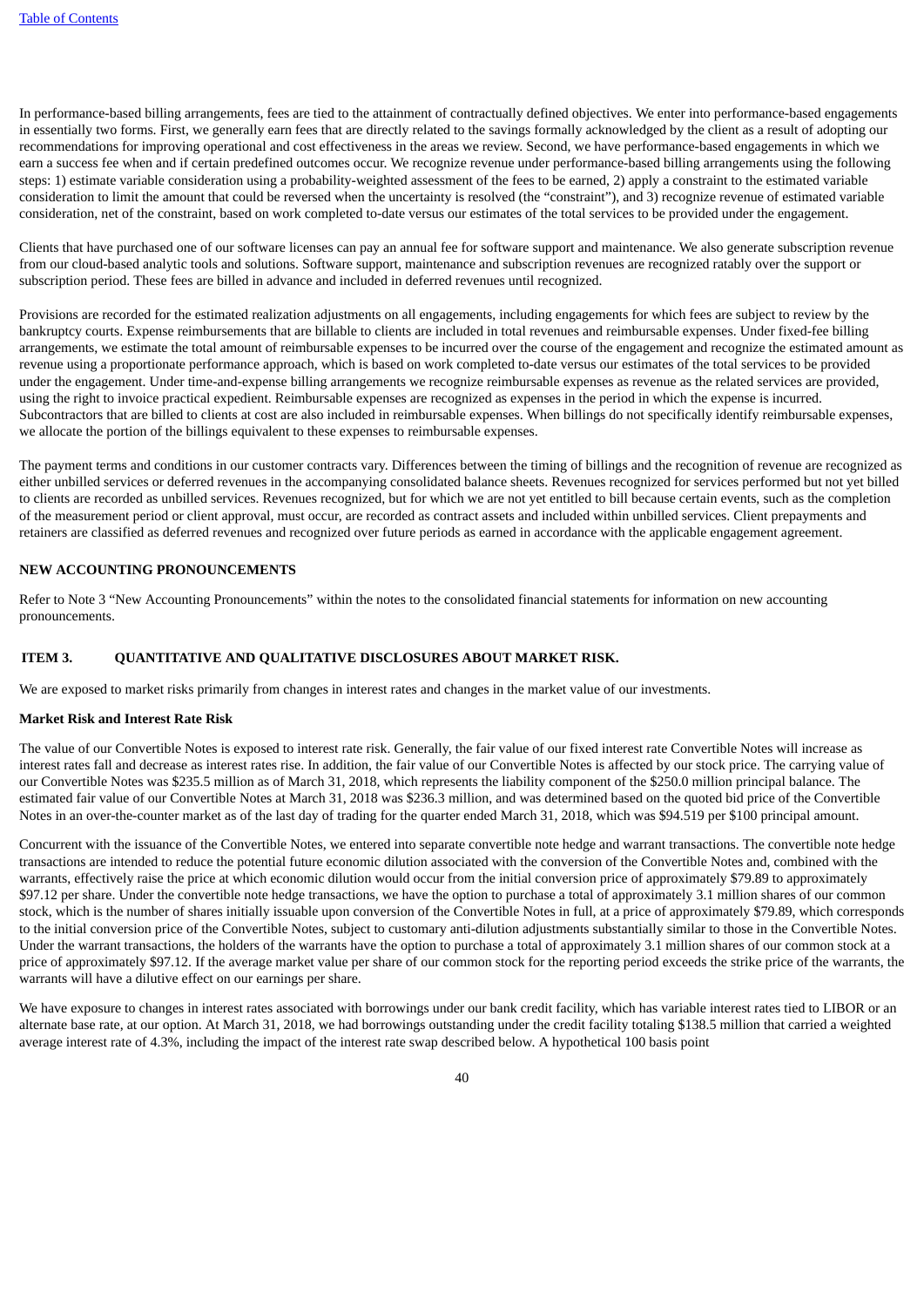change in this interest rate would have a \$0.9 million effect on our pretax income, on an annualized basis, including the effect of the interest rate swap. At December 31, 2017, our borrowings outstanding under the credit facility totaled \$105.0 million and carried a weighted average interest rate of 3.7%, including the effect of the interest rate swap described below. A hypothetical 100 basis point change in the interest rate as of December 31, 2017 would have had a \$0.6 million effect on our pretax income, on an annualized basis, including the effect of the interest rate swap.

On June 22, 2017, we entered into a forward interest rate swap agreement effective August 31, 2017 and ending August 31, 2022, with a notional amount of \$50.0 million. We entered into this derivative instrument to hedge against the interest rate risks of our variable-rate borrowings. Under the terms of the interest rate swap agreement, we receive from the counterparty interest on the notional amount based on one-month LIBOR and we pay to the counterparty a fixed rate of 1.900%.

We also have exposure to changes in interest rates associated with the promissory note assumed on June 30, 2017 in connection with our purchase of an aircraft, which has variable interest rates tied to LIBOR. At March 31, 2018, the outstanding principal amount of the promissory note was \$4.7 million and carried an interest rate of 3.6%. A hypothetical 100 basis point change in this interest rate would not have a material effect on our pretax income, on an annualized basis. At December 31, 2017, the outstanding principal amount of the promissory note was \$4.9 million and carried an interest rate of 3.2%. A hypothetical 100 basis point change in the interest rate as of December 31, 2017 would not have a material effect on our pretax income, on an annualized basis.

We do not use derivative instruments for trading or other speculative purposes. From time to time, we invest excess cash in short-term marketable securities. These investments principally consist of overnight sweep accounts. Due to the short maturity of these investments, we have concluded that we do not have material market risk exposure.

We have a non-interest bearing convertible debt investment in a privately-held company, which we account for as an available-for-sale debt security. As such, the investment is carried at fair value with unrealized holding gains and losses excluded from earnings and reported in other comprehensive income. As of March 31, 2018, the fair value of the investment was \$42.8 million, with a total cost basis of \$27.9 million.

## <span id="page-42-0"></span>**ITEM 4. CONTROLS AND PROCEDURES.**

#### **Evaluation of Disclosure Controls and Procedures**

Our management, with the participation of the Company's Chief Executive Officer and Chief Financial Officer, has evaluated the effectiveness of our disclosure controls and procedures (as such term is defined in Rules 13a-15(e) and 15d-15(e) under the Securities Exchange Act of 1934, as amended (the "Exchange Act")) as of March 31, 2018. Based on this evaluation, our Chief Executive Officer and Chief Financial Officer have concluded that, as of March 31, 2018, our disclosure controls and procedures were effective in recording, processing, summarizing and reporting, on a timely basis, information required to be disclosed by us in the reports we file or submit under the Exchange Act, and such information is accumulated and communicated to management as appropriate to allow timely decisions regarding required disclosure.

## **Changes in Internal Control over Financial Reporting**

<span id="page-42-1"></span>There has been no change in our internal control over financial reporting (as such term is defined in Rules 13a-15(f) and 15d-15(f) under the Exchange Act) during the three months ended March 31, 2018 that has materially affected, or is reasonably likely to materially affect, our internal control over financial reporting.

## **PART II—OTHER INFORMATION**

## <span id="page-42-2"></span>**ITEM 1. LEGAL PROCEEDINGS.**

The information required by this Item is incorporated by reference from Note 14 "Commitments, Contingencies and Guarantees" included in Part I, Item 1 of this Quarterly Report on Form 10-Q.

From time to time, we are involved in legal proceedings and litigation arising in the ordinary course of business. As of the date of this Quarterly Report on Form 10-Q, we are not a party to any litigation or legal proceeding that, in the current opinion of management, could have a material adverse effect on our financial position or results of operations. However, due to the risks and uncertainties inherent in legal proceedings, actual results could differ from current expected results.

#### <span id="page-42-3"></span>**ITEM 1A. RISK FACTORS.**

See Part 1, Item 1A, "Risk Factors" in our Annual Report on Form 10-K for the fiscal year ended December 31, 2017, which was filed with the Securities and Exchange Commission on February 28, 2018, for a complete description of the material risks we face.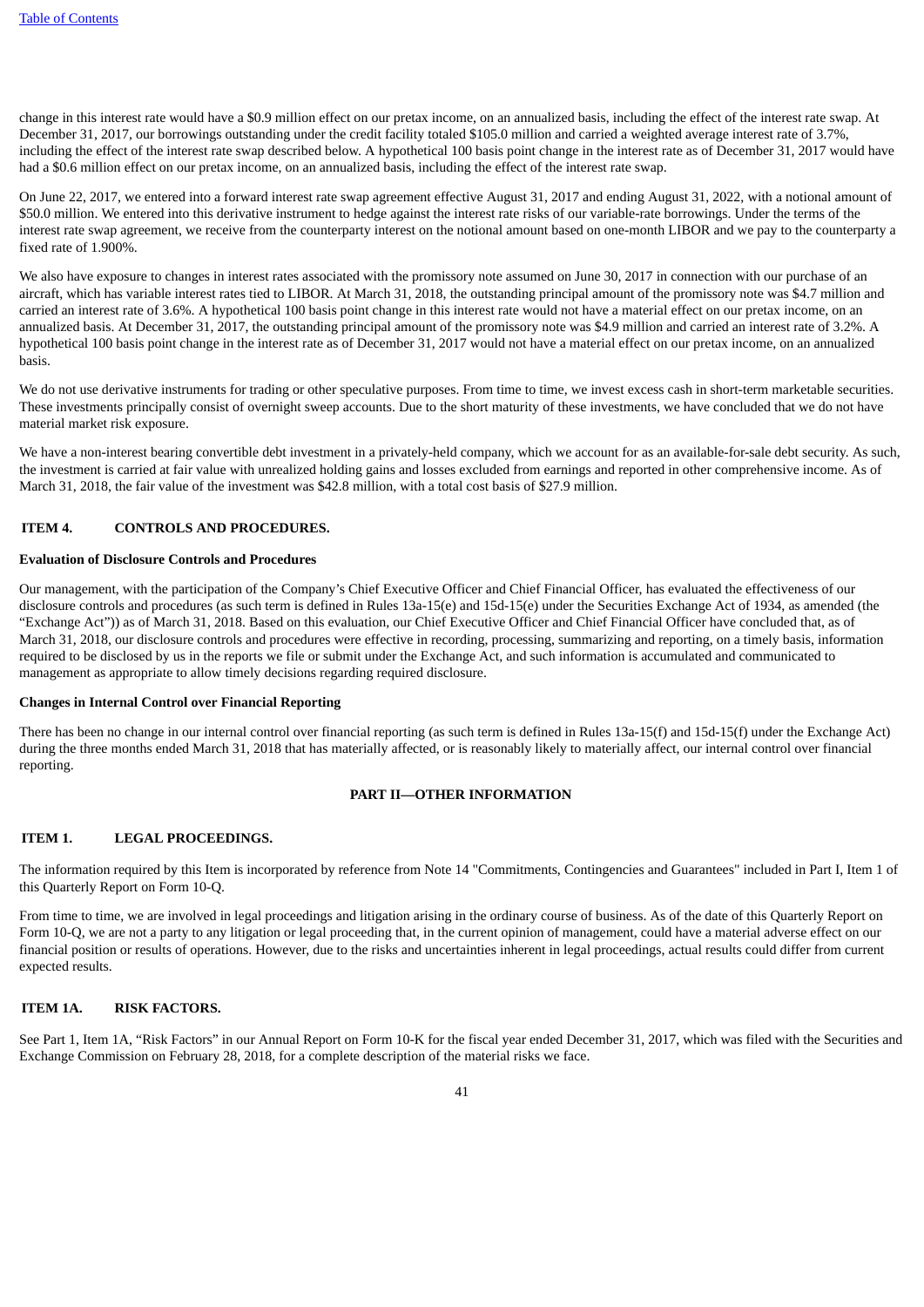## <span id="page-43-0"></span>**ITEM 2. UNREGISTERED SALES OF EQUITY SECURITIES AND USE OF PROCEEDS.**

Our Stock Ownership Participation Program, 2012 Omnibus Incentive Plan, and 2004 Omnibus Stock Plan, which was replaced by the 2012 Omnibus Incentive Plan, permit the netting of common stock upon vesting of restricted stock awards to satisfy individual tax withholding requirements. During the quarter ended March 31, 2018, we reacquired 75,832 shares of common stock with a weighted average fair market value of \$35.39 as a result of such tax withholdings.

In October 2014, our board of directors authorized a share repurchase program pursuant to which we may, from time to time, repurchase up to \$125 million of our common stock and which expires on October 31, 2018 (the "Share Repurchase Program"). The amount and timing of the repurchases will be determined by management and will depend on a variety of factors, including the trading price of our common stock, capacity under our line of credit, general market and business conditions, and applicable legal requirements. The following table provides information with respect to purchases we made of our common stock during the quarter ended March 31, 2018.

| Period                               | <b>Total Number of</b><br><b>Shares Purchased</b> <sup>(1)</sup> |              | <b>Average Price</b><br><b>Paid per Share</b> | <b>Total Number of</b><br><b>Shares Purchased</b><br>as Part of Publicly<br><b>Announced Plans</b><br>or Programs |      | <b>Dollar Value of Shares</b><br>that may yet be<br>Purchased under the<br>Plans or Programs <sup>(2)</sup> |
|--------------------------------------|------------------------------------------------------------------|--------------|-----------------------------------------------|-------------------------------------------------------------------------------------------------------------------|------|-------------------------------------------------------------------------------------------------------------|
| January 1, 2018 - January 31, 2018   | 3,412                                                            | - S          | 40.45                                         |                                                                                                                   |      | 35,143,546                                                                                                  |
| February 1, 2018 - February 28, 2018 | $\overline{\phantom{0}}$                                         |              |                                               | $\overline{\phantom{0}}$                                                                                          | - \$ | 35,143,546                                                                                                  |
| March 1, 2018 - March 31, 2018       | 72,420                                                           | <sup>S</sup> | 35.15                                         | $-$ \$                                                                                                            |      | 35,143,546                                                                                                  |
| Total                                | 75,832                                                           |              | 35.39                                         |                                                                                                                   |      |                                                                                                             |

(1) The number of shares repurchased for each period represents shares to satisfy employee tax withholding requirements. These shares do not reduce the repurchase authority under the Share Repurchase Program.

<span id="page-43-1"></span>(2) As of the end of the period.

## **ITEM 3. DEFAULTS UPON SENIOR SECURITIES.**

<span id="page-43-2"></span>None.

#### **ITEM 4. MINE SAFETY DISCLOSURES.**

<span id="page-43-3"></span>Not applicable.

#### **ITEM 5. OTHER INFORMATION.**

None.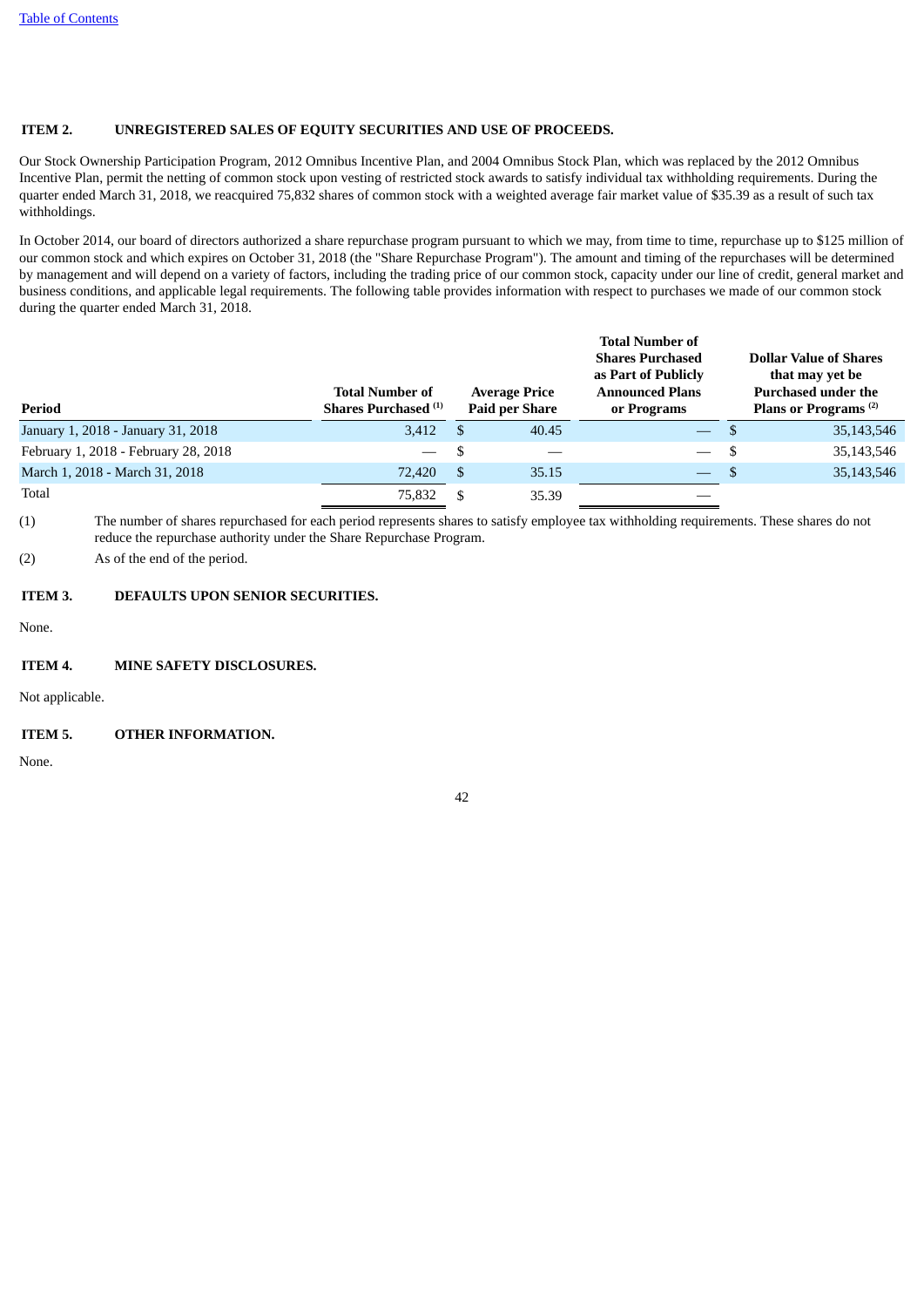# <span id="page-44-0"></span>**ITEM 6. EXHIBITS.**

(a) The following exhibits are filed as part of this Quarterly Report on Form 10-Q.

|                          |                                                                                                                                                                                                                                                                |                          |                              | <b>Incorporated by Reference</b> |                         |                |                              |
|--------------------------|----------------------------------------------------------------------------------------------------------------------------------------------------------------------------------------------------------------------------------------------------------------|--------------------------|------------------------------|----------------------------------|-------------------------|----------------|------------------------------|
| Exhibit<br><b>Number</b> | <b>Exhibit Description</b>                                                                                                                                                                                                                                     | <b>Filed</b><br>herewith | <b>Furnished</b><br>herewith | Form                             | Period<br><b>Ending</b> | <b>Exhibit</b> | <b>Filing</b><br><b>Date</b> |
| 10.1                     | Amendment No. 3 of the Credit Agreement, dated as of March 23, 2018,<br>by and among Huron Consulting Group Inc., as Borrower, certain<br>subsidiaries, as Guarantors, and Bank of America, N.A., as Administrative<br>Agent for and on behalf of the Lenders. |                          |                              | $8-K$                            |                         | 10.1           | 3/29/2018                    |
| 31.1                     | Certification of the Chief Executive Officer, pursuant to Rule 13a-<br>14(a)/15d-14(a), as adopted pursuant to Section 302 of the Sarbanes-<br>Oxley Act of 2002.                                                                                              | X                        |                              |                                  |                         |                |                              |
| 31.2                     | Certification of the Chief Financial Officer, pursuant to Rule 13a-<br>14(a)/15d-14(a), as adopted pursuant to Section 302 of the Sarbanes-<br>Oxley Act of 2002.                                                                                              | X                        |                              |                                  |                         |                |                              |
| 32.1                     | Certification of the Chief Executive Officer, pursuant to 18 U.S.C. Section<br>1350, as adopted pursuant to Section 906 of the Sarbanes-Oxley Act of<br>2002.                                                                                                  |                          | X                            |                                  |                         |                |                              |
| 32.2                     | Certification of the Chief Financial Officer, pursuant to 18 U.S.C. Section<br>1350, as adopted pursuant to Section 906 of the Sarbanes-Oxley Act of<br>2002.                                                                                                  |                          | X                            |                                  |                         |                |                              |
| 101.INS                  | <b>XBRL Instance Document</b>                                                                                                                                                                                                                                  | X                        |                              |                                  |                         |                |                              |
| 101.SCH                  | XBRL Taxonomy Extension Schema Document                                                                                                                                                                                                                        | X                        |                              |                                  |                         |                |                              |
| 101.CAL                  | XBRL Taxonomy Extension Calculation Linkbase Document                                                                                                                                                                                                          | $\mathbf{x}$             |                              |                                  |                         |                |                              |
| 101.LAB                  | XBRL Taxonomy Extension Label Linkbase Document                                                                                                                                                                                                                | X                        |                              |                                  |                         |                |                              |
| 101.PRE                  | XBRL Taxonomy Extension Presentation Linkbase Document                                                                                                                                                                                                         | X                        |                              |                                  |                         |                |                              |
| 101.DEF                  | XBRL Taxonomy Extension Definition Linkbase Document                                                                                                                                                                                                           | X                        |                              |                                  |                         |                |                              |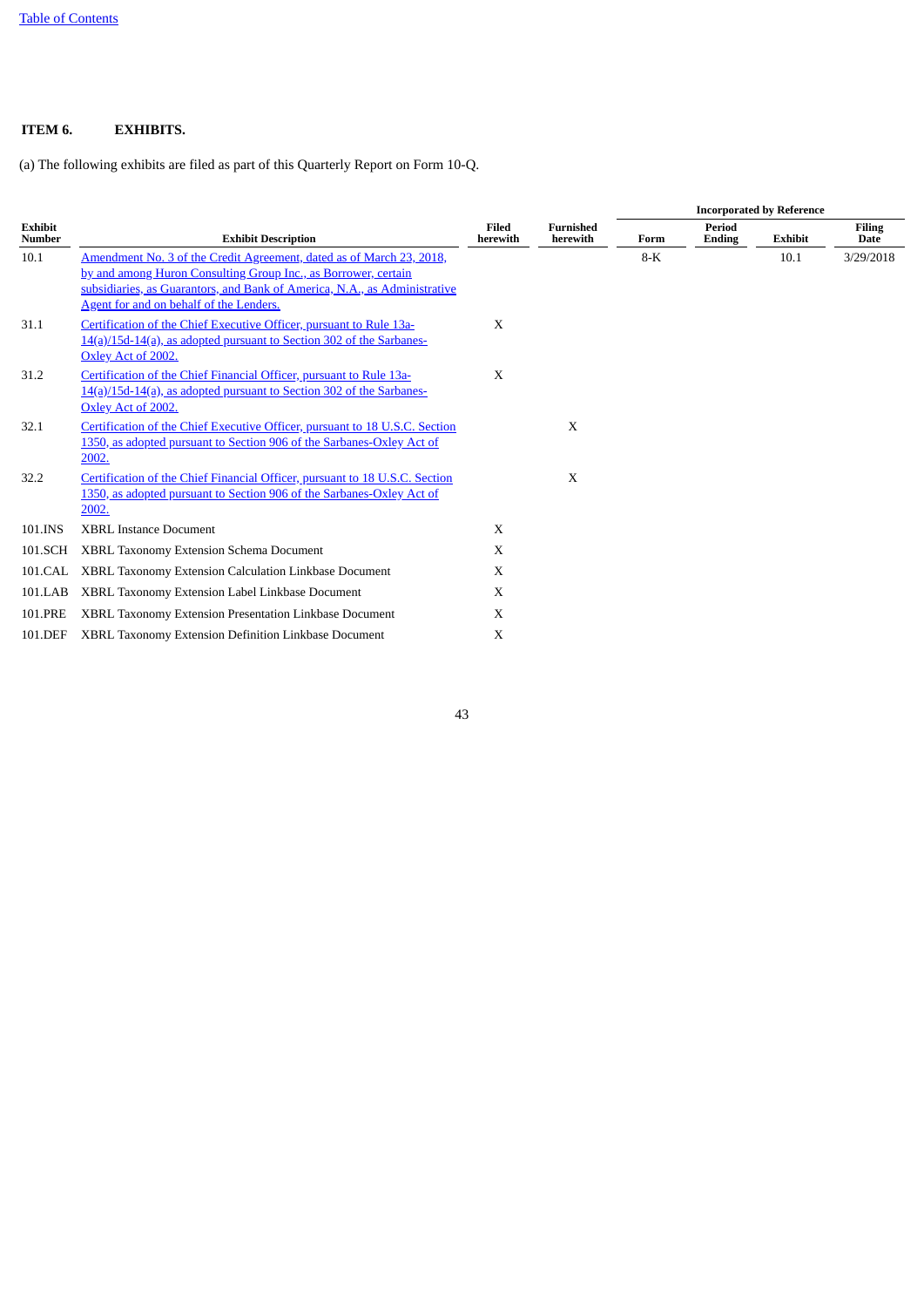## **SIGNATURE**

<span id="page-45-0"></span>Pursuant to the requirements of the Securities Exchange Act of 1934, the registrant has duly caused this report to be signed on its behalf by the undersigned thereunto duly authorized.

Huron Consulting Group Inc.

(Registrant)

Date: May 1, 2018 May 1, 2018

John D. Kelly Executive Vice President, Chief Financial Officer and Treasurer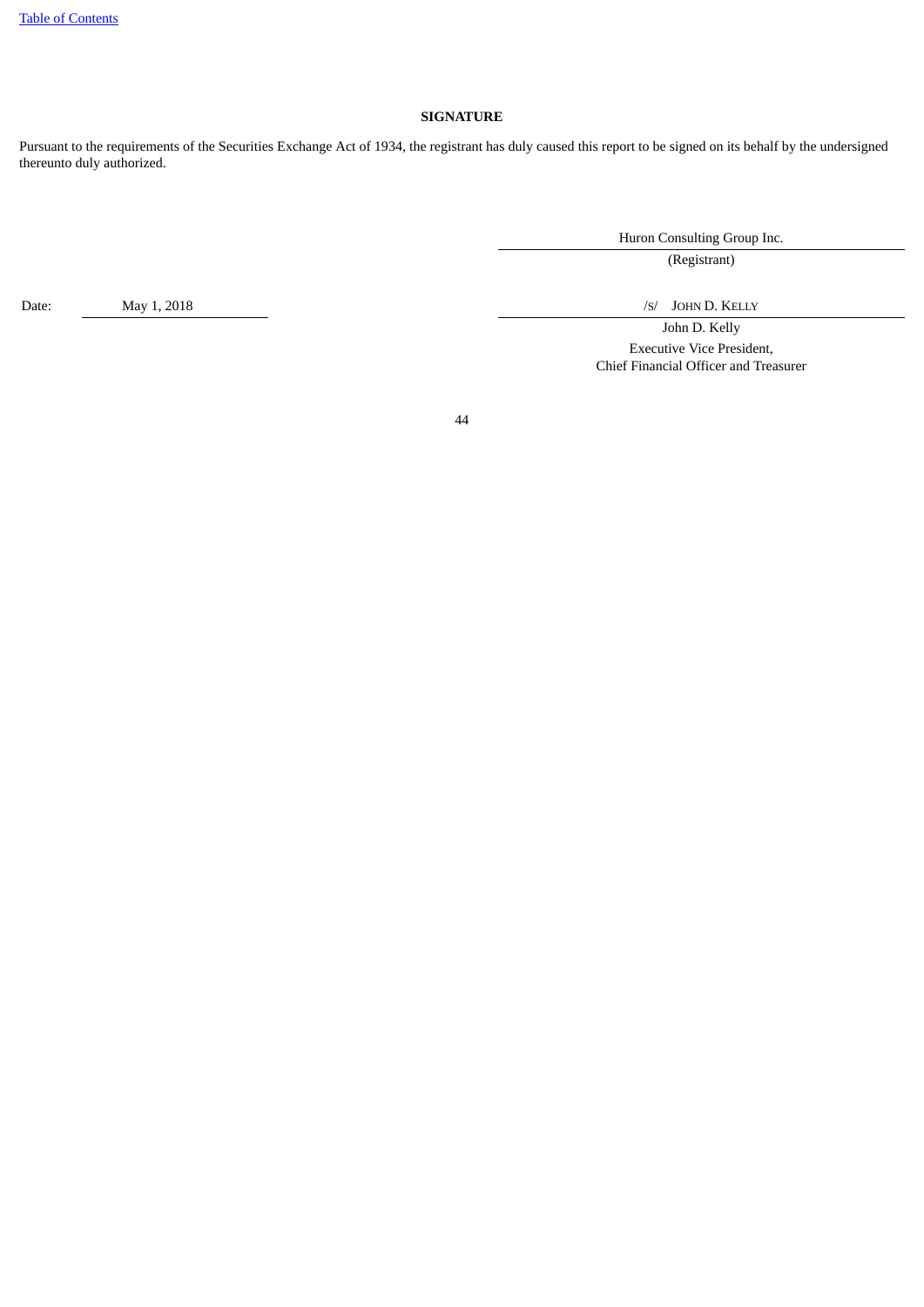## **CERTIFICATION OF THE CHIEF EXECUTIVE OFFICER, PURSUANT TO RULE 13a-14(a)/15d-14(a), AS ADOPTED PURSUANT TO SECTION 302 OF THE SARBANES-OXLEY ACT OF 2002**

I, James H. Roth, certify that:

- 1. I have reviewed this Quarterly Report on Form 10-Q of Huron Consulting Group Inc.;
- 2. Based on my knowledge, this report does not contain any untrue statement of a material fact or omit to state a material fact necessary to make the statements made, in light of the circumstances under which such statements were made, not misleading with respect to the period covered by this report;
- 3. Based on my knowledge, the financial statements, and other financial information included in this report, fairly present in all material respects the financial condition, results of operations and cash flows of the registrant as of, and for, the periods presented in this report;
- 4. The registrant's other certifying officer and I are responsible for establishing and maintaining disclosure controls and procedures (as defined in Exchange Act Rules 13a-15(e) and 15d-15(e)) and internal control over financial reporting (as defined in Exchange Act Rules 13a-15(f) and 15d-15(f)) for the registrant and have:
	- a) Designed such disclosure controls and procedures, or caused such disclosure controls and procedures to be designed under our supervision, to ensure that material information relating to the registrant, including its consolidated subsidiaries, is made known to us by others within those entities, particularly during the period in which this report is being prepared;
	- b) Designed such internal control over financial reporting, or caused such internal control over financial reporting to be designed under our supervision, to provide reasonable assurance regarding the reliability of financial reporting and the preparation of financial statements for external purposes in accordance with generally accepted accounting principles;
	- c) Evaluated the effectiveness of the registrant's disclosure controls and procedures and presented in this report our conclusions about the effectiveness of the disclosure controls and procedures, as of the end of the period covered by this report based on such evaluation; and
	- d) Disclosed in this report any change in the registrant's internal control over financial reporting that occurred during the registrant's most recent fiscal quarter (the registrant's fourth fiscal quarter in the case of an annual report) that has materially affected, or is reasonably likely to materially affect, the registrant's internal control over financial reporting; and
- 5. The registrant's other certifying officer and I have disclosed, based on our most recent evaluation of internal control over financial reporting, to the registrant's auditors and the audit committee of the registrant's Board of Directors (or persons performing the equivalent functions):
	- a) All significant deficiencies and material weaknesses in the design or operation of internal control over financial reporting which are reasonably likely to adversely affect the registrant's ability to record, process, summarize and report financial information; and
	- b) Any fraud, whether or not material, that involves management or other employees who have a significant role in the registrant's internal control over financial reporting.

Date: May 1, 2018 **By:** /S/ JAMES H. ROTH

James H. Roth President and Chief Executive Officer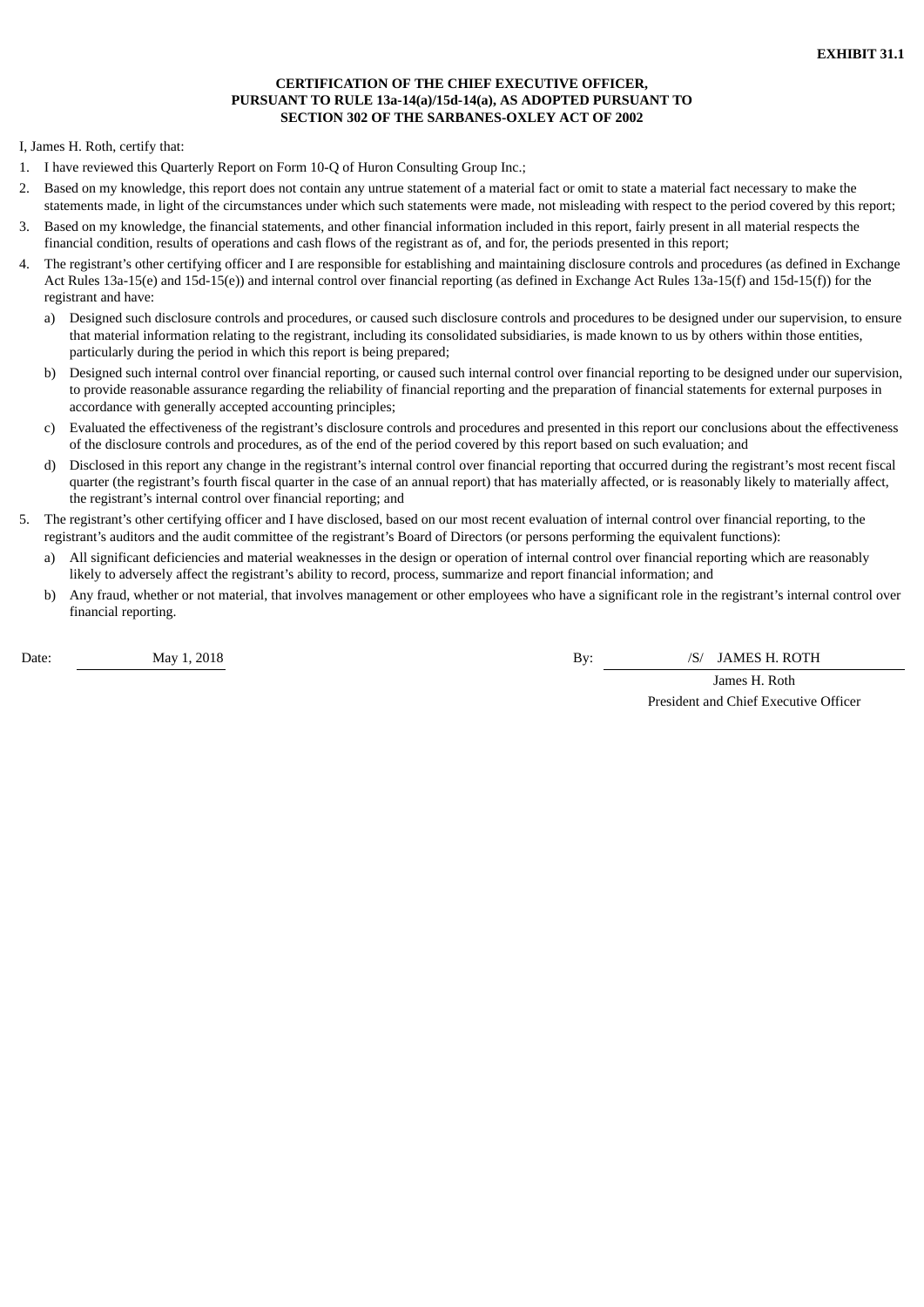## **CERTIFICATION OF THE CHIEF FINANCIAL OFFICER, PURSUANT TO RULE 13a-14(a)/15d-14(a), AS ADOPTED PURSUANT TO SECTION 302 OF THE SARBANES-OXLEY ACT OF 2002**

I, John D. Kelly, certify that:

- 1. I have reviewed this Quarterly Report on Form 10-Q of Huron Consulting Group Inc.;
- 2. Based on my knowledge, this report does not contain any untrue statement of a material fact or omit to state a material fact necessary to make the statements made, in light of the circumstances under which such statements were made, not misleading with respect to the period covered by this report;
- 3. Based on my knowledge, the financial statements, and other financial information included in this report, fairly present in all material respects the financial condition, results of operations and cash flows of the registrant as of, and for, the periods presented in this report;
- 4. The registrant's other certifying officer and I are responsible for establishing and maintaining disclosure controls and procedures (as defined in Exchange Act Rules 13a-15(e) and 15d-15(e)) and internal control over financial reporting (as defined in Exchange Act Rules 13a-15(f) and 15d-15(f)) for the registrant and have:
	- a) Designed such disclosure controls and procedures, or caused such disclosure controls and procedures to be designed under our supervision, to ensure that material information relating to the registrant, including its consolidated subsidiaries, is made known to us by others within those entities, particularly during the period in which this report is being prepared;
	- b) Designed such internal control over financial reporting, or caused such internal control over financial reporting to be designed under our supervision, to provide reasonable assurance regarding the reliability of financial reporting and the preparation of financial statements for external purposes in accordance with generally accepted accounting principles;
	- c) Evaluated the effectiveness of the registrant's disclosure controls and procedures and presented in this report our conclusions about the effectiveness of the disclosure controls and procedures, as of the end of the period covered by this report based on such evaluation; and
	- d) Disclosed in this report any change in the registrant's internal control over financial reporting that occurred during the registrant's most recent fiscal quarter (the registrant's fourth fiscal quarter in the case of an annual report) that has materially affected, or is reasonably likely to materially affect, the registrant's internal control over financial reporting; and
- 5. The registrant's other certifying officer and I have disclosed, based on our most recent evaluation of internal control over financial reporting, to the registrant's auditors and the audit committee of the registrant's Board of Directors (or persons performing the equivalent functions):
	- a) All significant deficiencies and material weaknesses in the design or operation of internal control over financial reporting which are reasonably likely to adversely affect the registrant's ability to record, process, summarize and report financial information; and
	- b) Any fraud, whether or not material, that involves management or other employees who have a significant role in the registrant's internal control over financial reporting.

Date: May 1, 2018 By: /S/ JOHN D. KELLY

John D. Kelly Executive Vice President, Chief Financial Officer and Treasurer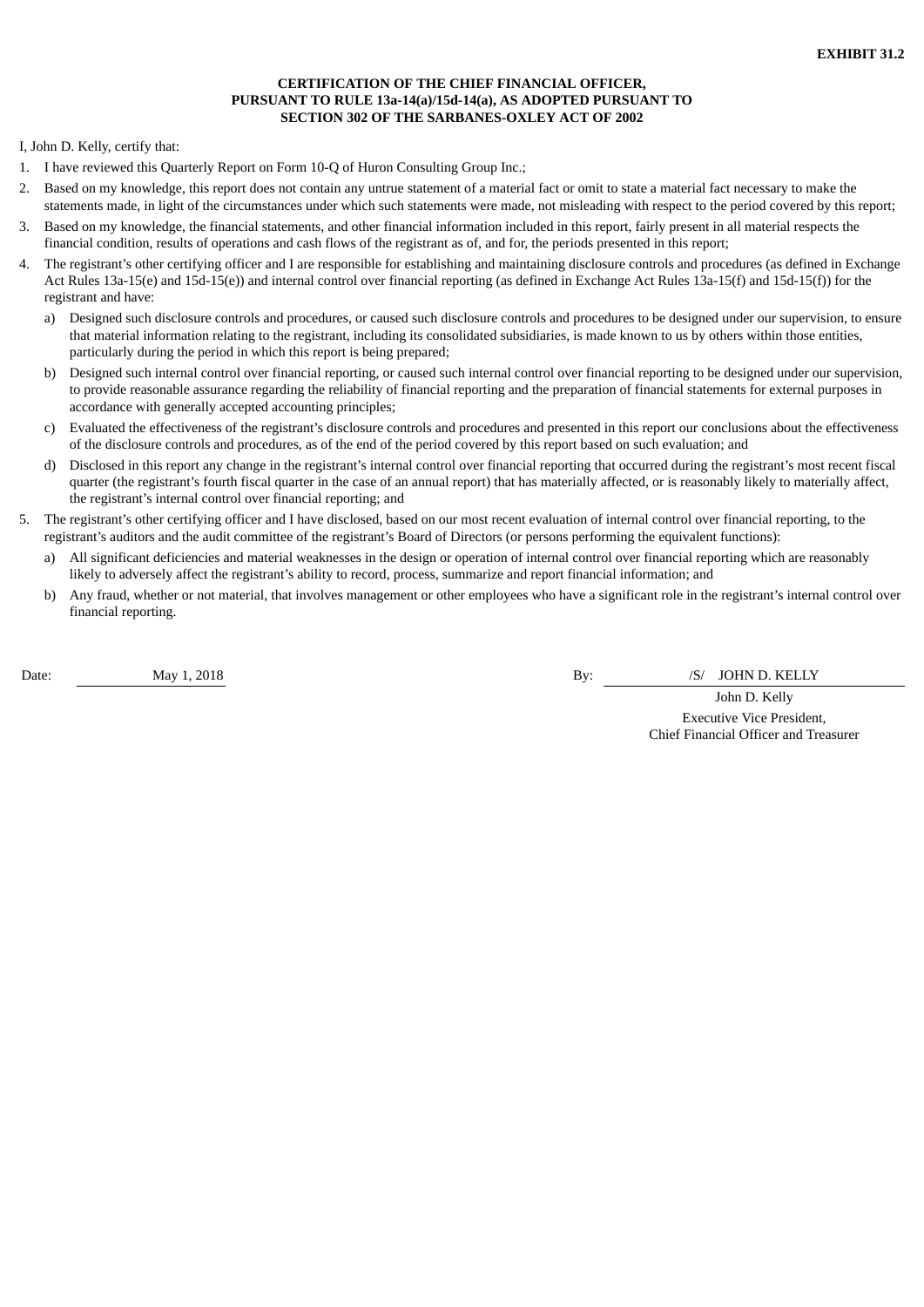## **CERTIFICATION OF THE CHIEF EXECUTIVE OFFICER, PURSUANT TO 18 U.S.C. SECTION 1350, AS ADOPTED PURSUANT TO SECTION 906 OF THE SARBANES-OXLEY ACT OF 2002**

In connection with the Quarterly Report of Huron Consulting Group Inc. (the "Company") on Form 10-Q for the quarter ended March 31, 2018 as filed with the Securities and Exchange Commission on the date hereof (the "Report"), I, James H. Roth, President and Chief Executive Officer of the Company, hereby certify, pursuant to 18 U.S.C. Section 1350, as adopted pursuant to Section 906 of the Sarbanes-Oxley Act of 2002, that:

- 1. The Report fully complies with the requirements of Section 13(a) or 15(d) of the Securities Exchange Act of 1934; and
- 2. The information contained in the Report fairly presents, in all material respects, the financial condition and results of operations of the Company for the periods presented therein.

Date: May 1, 2018 May 1, 2018

James H. Roth

President and Chief Executive Officer

A signed original of this written statement required by Section 906, or other document authenticating, acknowledging, or otherwise adopting the signature that appears in typed form within the electronic version of this written statement required by Section 906, has been provided to the Company and will be retained by the Company and furnished to the Securities and Exchange Commission or its staff upon request.

The foregoing certification is being furnished to the Securities and Exchange Commission as an exhibit to the Form 10-Q and shall not be considered filed as part of the Form 10-Q.